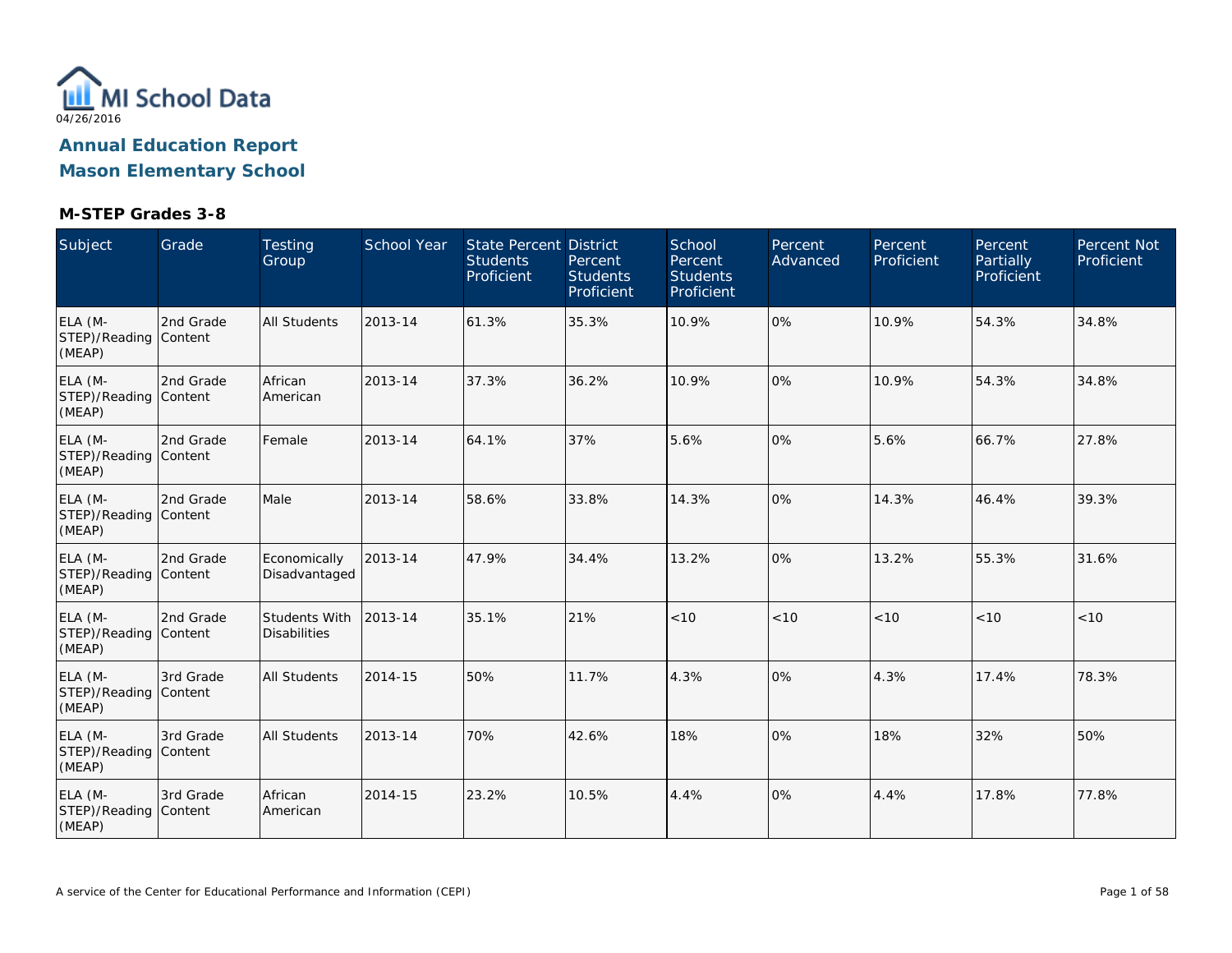

| Subject                                    | Grade                | Testing<br>Group                     | School Year | <b>State Percent District</b><br><b>Students</b><br>Proficient | Percent<br><b>Students</b><br>Proficient | School<br>Percent<br><b>Students</b><br>Proficient | Percent<br>Advanced | Percent<br>Proficient | Percent<br>Partially<br>Proficient | Percent Not<br>Proficient |
|--------------------------------------------|----------------------|--------------------------------------|-------------|----------------------------------------------------------------|------------------------------------------|----------------------------------------------------|---------------------|-----------------------|------------------------------------|---------------------------|
| ELA (M-<br>STEP)/Reading Content<br>(MEAP) | 3rd Grade            | African<br>American                  | 2013-14     | 47.6%                                                          | 41.8%                                    | 18%                                                | 0%                  | 18%                   | 32%                                | 50%                       |
| ELA (M-<br>STEP)/Reading Content<br>(MEAP) | 3rd Grade            | Hispanic of<br>Any Race              | 2014-15     | 37.2%                                                          | 14.8%                                    | < 10                                               | < 10                | < 10                  | < 10                               | < 10                      |
| ELA (M-<br>STEP)/Reading Content<br>(MEAP) | 3rd Grade            | Female                               | 2014-15     | 54.7%                                                          | 14.1%                                    | 5.3%                                               | 0%                  | 5.3%                  | 36.8%                              | 57.9%                     |
| ELA (M-<br>STEP)/Reading Content<br>(MEAP) | 3rd Grade            | Female                               | 2013-14     | 73%                                                            | 46.6%                                    | 22.2%                                              | 0%                  | 22.2%                 | 33.3%                              | 44.4%                     |
| ELA (M-<br>STEP)/Reading Content<br>(MEAP) | 3rd Grade            | Male                                 | 2014-15     | 45.5%                                                          | 9.1%                                     | 3.7%                                               | 0%                  | 3.7%                  | 3.7%                               | 92.6%                     |
| ELA (M-<br>STEP)/Reading Content<br>(MEAP) | 3rd Grade            | Male                                 | 2013-14     | 67%                                                            | 38.7%                                    | 15.6%                                              | 0%                  | 15.6%                 | 31.3%                              | 53.1%                     |
| ELA (M-<br>STEP)/Reading Content<br>(MEAP) | 3rd Grade            | Economically<br>Disadvantaged        | 2014-15     | 35.3%                                                          | 10.4%                                    | 4.9%                                               | 0%                  | 4.9%                  | 14.6%                              | 80.5%                     |
| ELA (M-<br>STEP)/Reading Content<br>(MEAP) | 3rd Grade            | Economically<br>Disadvantaged        | 2013-14     | 57.3%                                                          | 40.9%                                    | 12.5%                                              | 0%                  | 12.5%                 | 35%                                | 52.5%                     |
| ELA (M-<br>STEP)/Reading<br>(MEAP)         | 3rd Grade<br>Content | Students With<br><b>Disabilities</b> | 2014-15     | 23.3%                                                          | 7.9%                                     | < 10                                               | < 10                | < 10                  | < 10                               | < 10                      |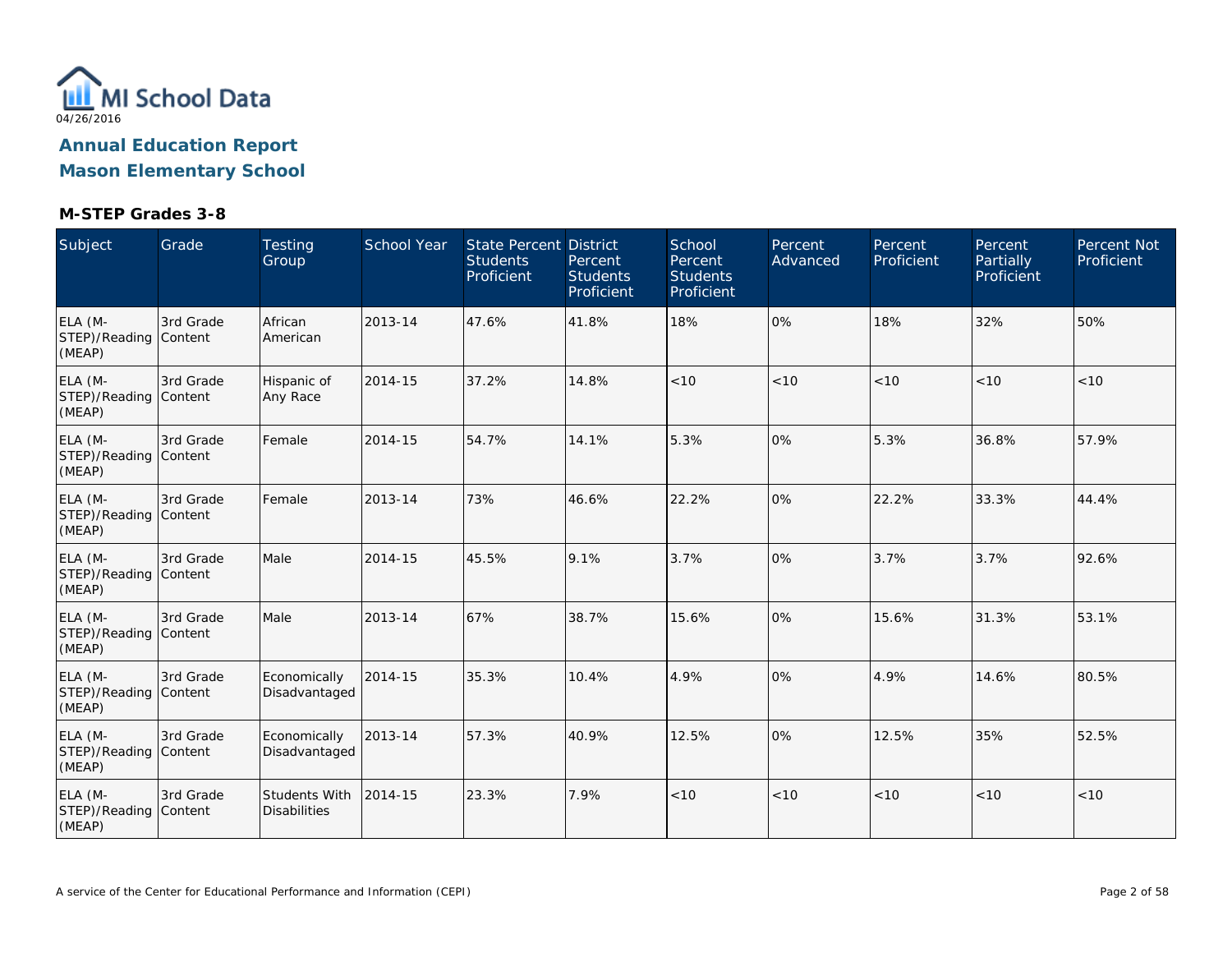

| Subject                                    | Grade     | Testing<br>Group                            | School Year | <b>State Percent District</b><br><b>Students</b><br>Proficient | Percent<br><b>Students</b><br>Proficient | School<br>Percent<br><b>Students</b><br>Proficient | Percent<br>Advanced | Percent<br>Proficient | Percent<br>Partially<br>Proficient | Percent Not<br>Proficient |
|--------------------------------------------|-----------|---------------------------------------------|-------------|----------------------------------------------------------------|------------------------------------------|----------------------------------------------------|---------------------|-----------------------|------------------------------------|---------------------------|
| ELA (M-<br>STEP)/Reading Content<br>(MEAP) | 3rd Grade | <b>Students With</b><br><b>Disabilities</b> | 2013-14     | 41.6%                                                          | 24.1%                                    | < 10                                               | < 10                | < 10                  | < 10                               | < 10                      |
| ELA (M-<br>STEP)/Reading Content<br>(MEAP) | 4th Grade | <b>All Students</b>                         | 2014-15     | 46.6%                                                          | 11.5%                                    | 0%                                                 | 0%                  | 0%                    | 15.2%                              | 84.8%                     |
| ELA (M-<br>STEP)/Reading Content<br>(MEAP) | 4th Grade | <b>All Students</b>                         | 2013-14     | 71.7%                                                          | 43.6%                                    | 17.7%                                              | 0%                  | 17.7%                 | 38.7%                              | 43.5%                     |
| ELA (M-<br>STEP)/Reading Content<br>(MEAP) | 4th Grade | American<br>Indian                          | 2014-15     | 36.9%                                                          | 6.7%                                     | < 10                                               | < 10                | < 10                  | < 10                               | < 10                      |
| ELA (M-<br>STEP)/Reading Content<br>(MEAP) | 4th Grade | American<br>Indian                          | 2013-14     | 70.2%                                                          | < 10                                     | < 10                                               | < 10                | < 10                  | < 10                               | < 10                      |
| ELA (M-<br>STEP)/Reading Content<br>(MEAP) | 4th Grade | African<br>American                         | 2014-15     | 21.2%                                                          | 10.6%                                    | $0\%$                                              | 0%                  | 10%                   | 15.6%                              | 84.4%                     |
| ELA (M-<br>STEP)/Reading Content<br>(MEAP) | 4th Grade | African<br>American                         | 2013-14     | 48.7%                                                          | 43%                                      | 18%                                                | 0%                  | 18%                   | 39.3%                              | 42.6%                     |
| ELA (M-<br>STEP)/Reading Content<br>(MEAP) | 4th Grade | Female                                      | 2014-15     | 51.5%                                                          | 14.5%                                    | 0%                                                 | 0%                  | 0%                    | 13%                                | 87%                       |
| ELA (M-<br>STEP)/Reading Content<br>(MEAP) | 4th Grade | Female                                      | 2013-14     | 74.2%                                                          | 46.1%                                    | 20.7%                                              | 0%                  | 20.7%                 | 44.8%                              | 34.5%                     |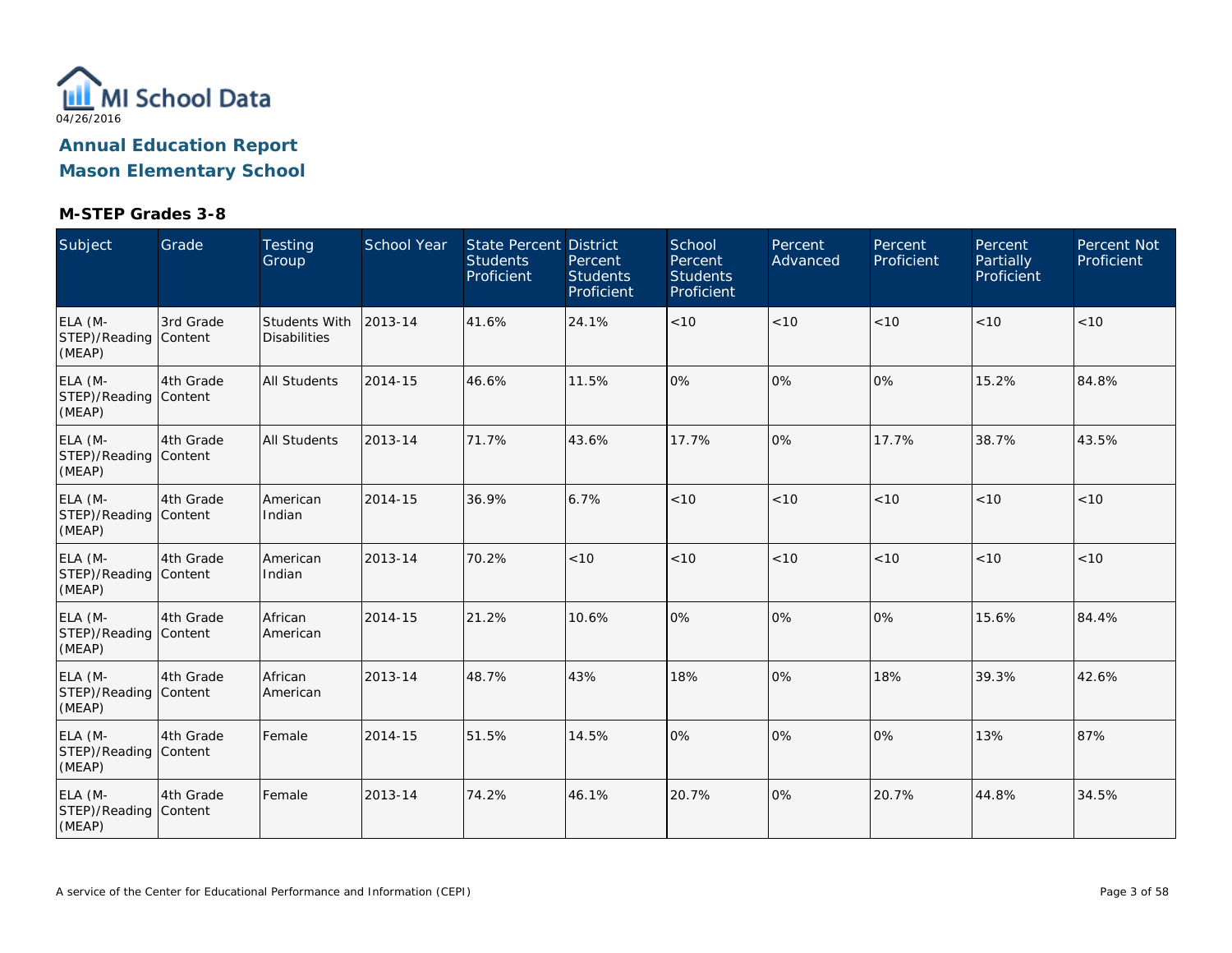

**Mason Elementary School**

| Subject                                    | Grade     | <b>Testing</b><br>Group              | School Year | State Percent District<br><b>Students</b><br>Proficient | Percent<br><b>Students</b><br>Proficient | School<br>Percent<br><b>Students</b><br>Proficient | Percent<br>Advanced | Percent<br>Proficient | Percent<br>Partially<br>Proficient | Percent Not<br>Proficient |
|--------------------------------------------|-----------|--------------------------------------|-------------|---------------------------------------------------------|------------------------------------------|----------------------------------------------------|---------------------|-----------------------|------------------------------------|---------------------------|
| ELA (M-<br>STEP)/Reading Content<br>(MEAP) | 4th Grade | Male                                 | 2014-15     | 41.8%                                                   | 8.7%                                     | 0%                                                 | 0%                  | 0%                    | 17.4%                              | 82.6%                     |
| ELA (M-<br>STEP)/Reading Content<br>(MEAP) | 4th Grade | Male                                 | 2013-14     | 69.2%                                                   | 41%                                      | 15.2%                                              | 0%                  | 15.2%                 | 33.3%                              | 51.5%                     |
| ELA (M-<br>STEP)/Reading Content<br>(MEAP) | 4th Grade | Economically<br>Disadvantaged        | 2014-15     | 30.9%                                                   | 10%                                      | 0%                                                 | 0%                  | 0%                    | 13.5%                              | 86.5%                     |
| ELA (M-<br>STEP)/Reading Content<br>(MEAP) | 4th Grade | Economically<br>Disadvantaged        | 2013-14     | 59.4%                                                   | 41.1%                                    | 15.5%                                              | 0%                  | 15.5%                 | 39.7%                              | 44.8%                     |
| ELA (M-<br>STEP)/Reading Content<br>(MEAP) | 4th Grade | Students With<br><b>Disabilities</b> | 2014-15     | 17.2%                                                   | 3.8%                                     | < 10                                               | < 10                | < 10                  | < 10                               | < 10                      |
| ELA (M-<br>STEP)/Reading Content<br>(MEAP) | 4th Grade | Students With<br><b>Disabilities</b> | 2013-14     | 41.1%                                                   | 24%                                      | < 10                                               | < 10                | < 10                  | < 10                               | < 10                      |
| ELA (M-<br>STEP)/Reading Content<br>(MEAP) | 5th Grade | <b>All Students</b>                  | 2014-15     | 48.7%                                                   | 12.7%                                    | 9.8%                                               | 2%                  | 7.8%                  | 7.8%                               | 82.4%                     |
| ELA (M-<br>STEP)/Reading Content<br>(MEAP) | 5th Grade | <b>All Students</b>                  | 2013-14     | 71.5%                                                   | 44.9%                                    | 15.1%                                              | 1.9%                | 13.2%                 | 24.5%                              | 60.4%                     |
| ELA (M-<br>STEP)/Reading Content<br>(MEAP) | 5th Grade | African<br>American                  | 2014-15     | 22.5%                                                   | 11.4%                                    | 9.8%                                               | 2%                  | 7.8%                  | 7.8%                               | 82.4%                     |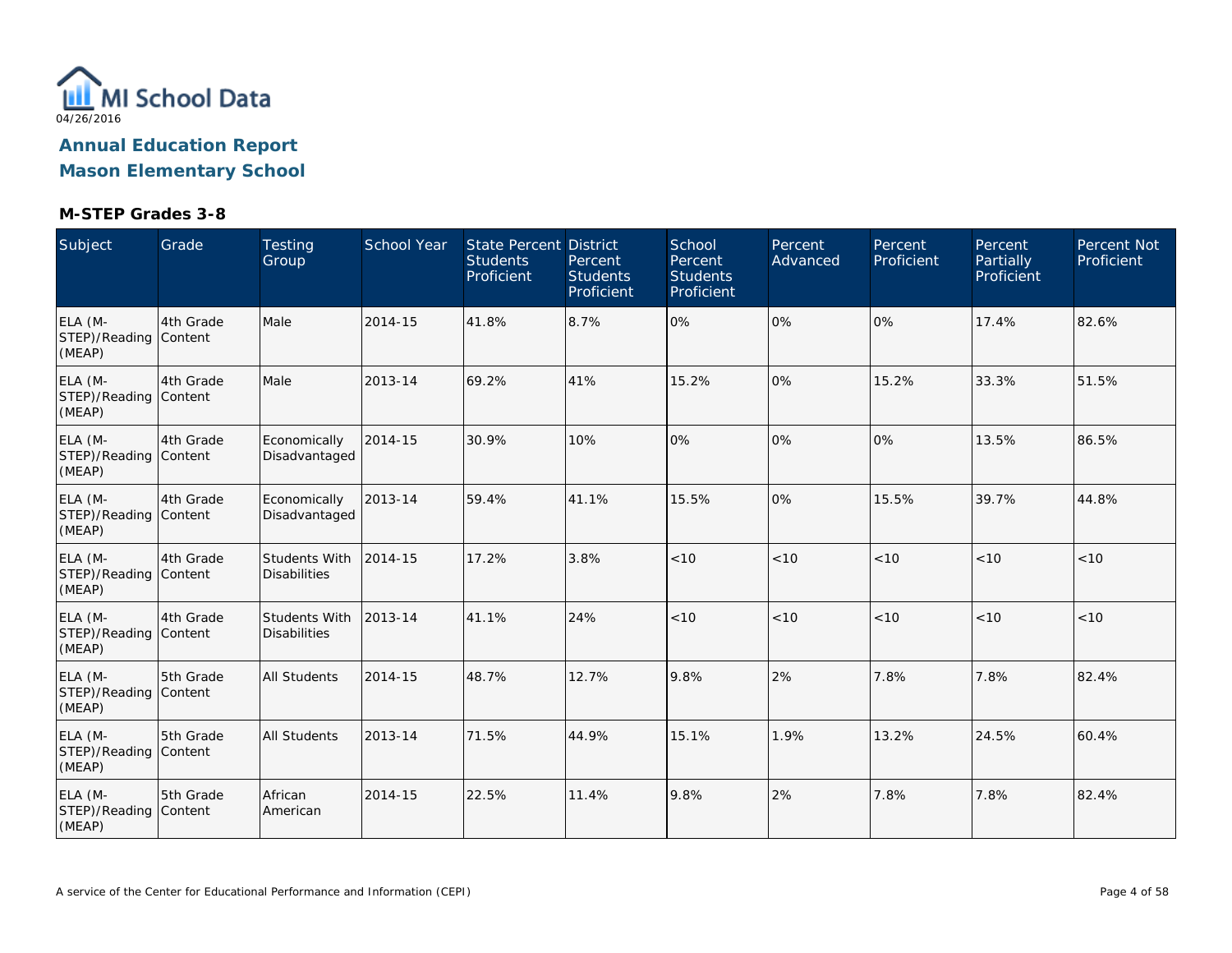

| Subject                                    | Grade     | Testing<br>Group                            | School Year | <b>State Percent District</b><br><b>Students</b><br>Proficient | Percent<br><b>Students</b><br>Proficient | School<br>Percent<br><b>Students</b><br>Proficient | Percent<br>Advanced | Percent<br>Proficient | Percent<br>Partially<br>Proficient | Percent Not<br>Proficient |
|--------------------------------------------|-----------|---------------------------------------------|-------------|----------------------------------------------------------------|------------------------------------------|----------------------------------------------------|---------------------|-----------------------|------------------------------------|---------------------------|
| ELA (M-<br>STEP)/Reading Content<br>(MEAP) | 5th Grade | African<br>American                         | 2013-14     | 50%                                                            | 44.1%                                    | 15.1%                                              | 1.9%                | 13.2%                 | 24.5%                              | 60.4%                     |
| ELA (M-<br>STEP)/Reading Content<br>(MEAP) | 5th Grade | Female                                      | 2014-15     | 54.3%                                                          | 14.6%                                    | 11.5%                                              | 0%                  | 11.5%                 | 11.5%                              | 76.9%                     |
| ELA (M-<br>STEP)/Reading Content<br>(MEAP) | 5th Grade | Female                                      | 2013-14     | 74.7%                                                          | 48.9%                                    | 14.3%                                              | 0%                  | 14.3%                 | 28.6%                              | 57.1%                     |
| ELA (M-<br>STEP)/Reading Content<br>(MEAP) | 5th Grade | Male                                        | 2014-15     | 43.3%                                                          | 10.8%                                    | 8%                                                 | 4%                  | 4%                    | 4%                                 | 88%                       |
| ELA (M-<br>STEP)/Reading Content<br>(MEAP) | 5th Grade | Male                                        | 2013-14     | 68.4%                                                          | 40.8%                                    | 16%                                                | 4%                  | 12%                   | 20%                                | 64%                       |
| ELA (M-<br>STEP)/Reading Content<br>(MEAP) | 5th Grade | Economically<br>Disadvantaged               | 2014-15     | 32.6%                                                          | 10.8%                                    | 11.4%                                              | 2.3%                | 9.1%                  | 9.1%                               | 79.5%                     |
| ELA (M-<br>STEP)/Reading Content<br>(MEAP) | 5th Grade | Economically<br>Disadvantaged               | 2013-14     | 59.2%                                                          | 42.9%                                    | 11.1%                                              | 2.2%                | 8.9%                  | 28.9%                              | 60%                       |
| ELA (M-<br>STEP)/Reading Content<br>(MEAP) | 5th Grade | <b>Students With</b><br><b>Disabilities</b> | 2014-15     | 14.6%                                                          | 5.7%                                     | 0%                                                 | 0%                  | 0%                    | 0%                                 | 100%                      |
| ELA (M-<br>STEP)/Reading Content<br>(MEAP) | 5th Grade | Students With<br><b>Disabilities</b>        | 2013-14     | 33.6%                                                          | 18%                                      | < 10                                               | < 10                | < 10                  | < 10                               | < 10                      |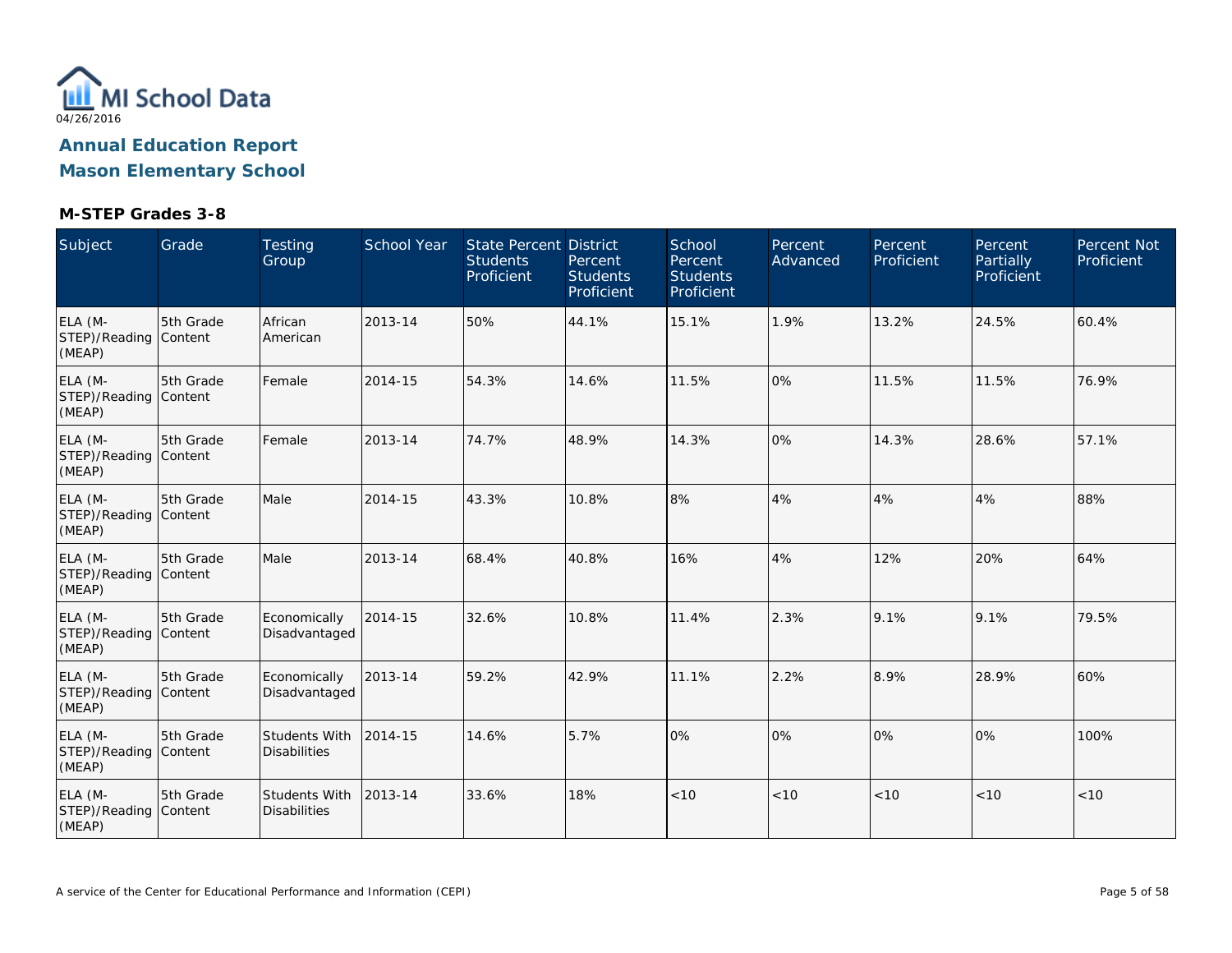

**Mason Elementary School**

| Subject                                    | Grade      | <b>Testing</b><br>Group | <b>School Year</b> | State Percent District<br><b>Students</b><br>Proficient | Percent<br><b>Students</b><br>Proficient | School<br>Percent<br><b>Students</b><br>Proficient | Percent<br>Advanced | Percent<br>Proficient | Percent<br>Partially<br>Proficient | Percent Not<br>Proficient |
|--------------------------------------------|------------|-------------------------|--------------------|---------------------------------------------------------|------------------------------------------|----------------------------------------------------|---------------------|-----------------------|------------------------------------|---------------------------|
| ELA (M-<br>STEP)/Reading Content<br>(MEAP) | 6th Grade  | <b>All Students</b>     | 2014-15            | 44.7%                                                   | 11%                                      | 2.2%                                               | 0%                  | 2.2%                  | 4.3%                               | 93.5%                     |
| ELA (M-<br>STEP)/Reading Content<br>(MEAP) | 6th Grade  | <b>All Students</b>     | 2013-14            | 60.4%                                                   | 29.1%                                    | 12.7%                                              | 0%                  | 12.7%                 | 33.3%                              | 54%                       |
| ELA (M-<br>STEP)/Reading Content<br>(MEAP) | 6th Grade  | American<br>Indian      | 2013-14            | 48.9%                                                   | < 10                                     | < 10                                               | < 10                | < 10                  | < 10                               | < 10                      |
| ELA (M-<br>STEP)/Reading Content<br>(MEAP) | l6th Grade | African<br>American     | 2014-15            | 20%                                                     | 9.9%                                     | 2.2%                                               | 0%                  | 2.2%                  | 4.4%                               | 93.3%                     |
| ELA (M-<br>STEP)/Reading Content<br>(MEAP) | l6th Grade | African<br>American     | 2013-14            | 34.6%                                                   | 27.3%                                    | 12.9%                                              | 0%                  | 12.9%                 | 33.9%                              | 53.2%                     |
| ELA (M-<br>STEP)/Reading Content<br>(MEAP) | 6th Grade  | White                   | 2014-15            | 51.2%                                                   | 7.7%                                     | < 10                                               | < 10                | < 10                  | < 10                               | < 10                      |
| ELA (M-<br>STEP)/Reading Content<br>(MEAP) | l6th Grade | Female                  | 2014-15            | 51.1%                                                   | 14.6%                                    | 5.9%                                               | 0%                  | 5.9%                  | 11.8%                              | 82.4%                     |
| ELA (M-<br>STEP)/Reading Content<br>(MEAP) | l6th Grade | Female                  | 2013-14            | 62.5%                                                   | 30.3%                                    | 17.2%                                              | 0%                  | 17.2%                 | 37.9%                              | 44.8%                     |
| ELA (M-<br>STEP)/Reading Content<br>(MEAP) | 6th Grade  | Male                    | 2014-15            | 38.6%                                                   | 7.4%                                     | 0%                                                 | 0%                  | 0%                    | 0%                                 | 100%                      |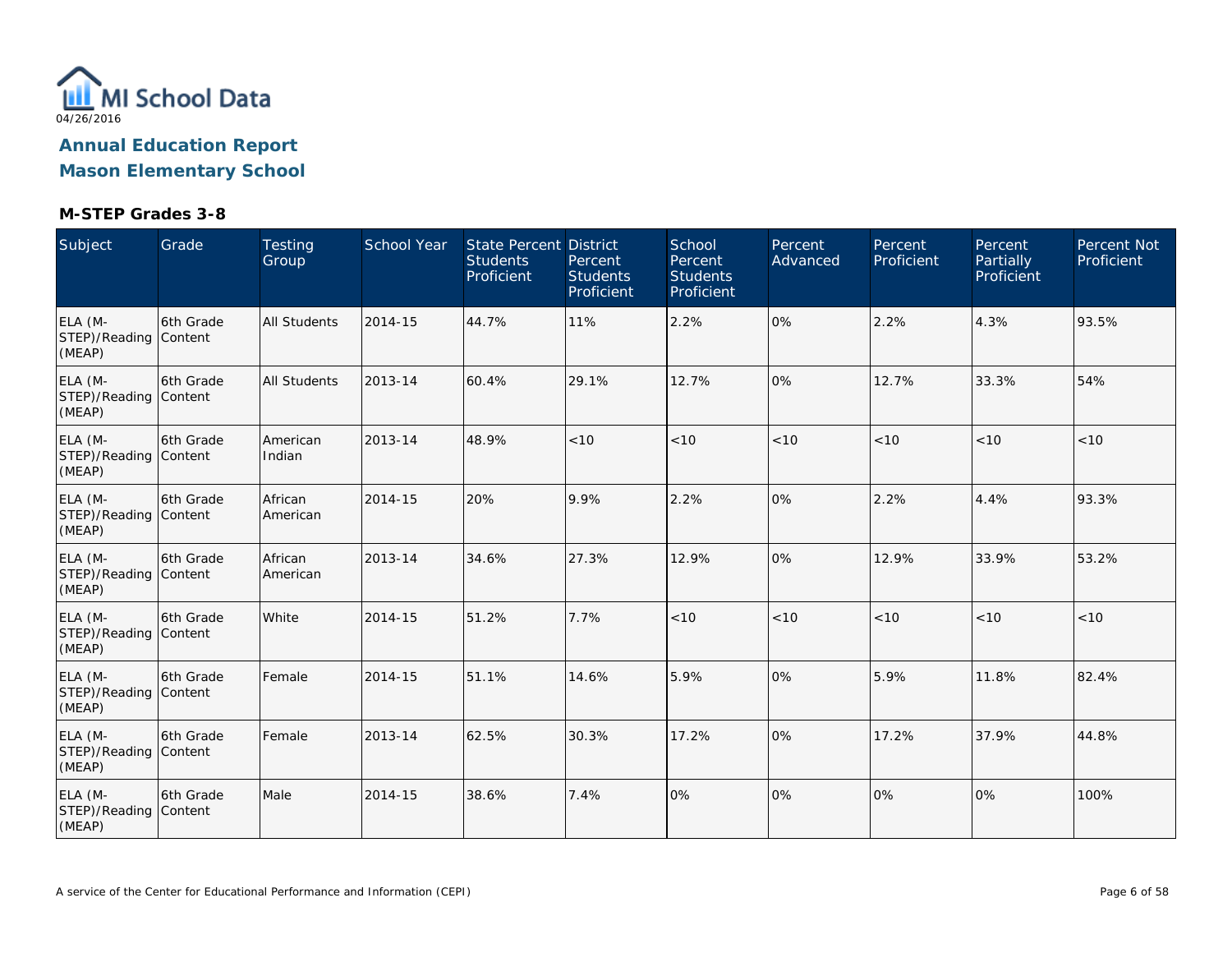

**Mason Elementary School**

| Subject                                    | Grade      | <b>Testing</b><br>Group                     | <b>School Year</b> | State Percent District<br><b>Students</b><br>Proficient | Percent<br><b>Students</b><br>Proficient | School<br>Percent<br><b>Students</b><br>Proficient | Percent<br>Advanced | Percent<br>Proficient | Percent<br>Partially<br>Proficient | Percent Not<br>Proficient |
|--------------------------------------------|------------|---------------------------------------------|--------------------|---------------------------------------------------------|------------------------------------------|----------------------------------------------------|---------------------|-----------------------|------------------------------------|---------------------------|
| ELA (M-<br>STEP)/Reading Content<br>(MEAP) | 6th Grade  | Male                                        | 2013-14            | 58.4%                                                   | 28%                                      | 8.8%                                               | 0%                  | 8.8%                  | 29.4%                              | 61.8%                     |
| ELA (M-<br>STEP)/Reading Content<br>(MEAP) | 6th Grade  | Economically<br>Disadvantaged               | 2014-15            | 29.1%                                                   | 9.4%                                     | 2.2%                                               | 0%                  | 2.2%                  | 4.4%                               | 93.3%                     |
| ELA (M-<br>STEP)/Reading Content<br>(MEAP) | 6th Grade  | Economically<br>Disadvantaged               | 2013-14            | 45.4%                                                   | 26.7%                                    | 9.3%                                               | 0%                  | 9.3%                  | 31.5%                              | 59.3%                     |
| ELA (M-<br>STEP)/Reading Content<br>(MEAP) | l6th Grade | Students With<br><b>Disabilities</b>        | 2014-15            | 10.3%                                                   | 2.8%                                     | < 10                                               | < 10                | < 10                  | < 10                               | < 10                      |
| ELA (M-<br>STEP)/Reading Content<br>(MEAP) | 6th Grade  | <b>Students With</b><br><b>Disabilities</b> | 2013-14            | 22.9%                                                   | 6.6%                                     | 7.7%                                               | 0%                  | 7.7%                  | 15.4%                              | 76.9%                     |
| ELA (M-<br>STEP)/Reading Content<br>(MEAP) | 7th Grade  | <b>All Students</b>                         | 2014-15            | 49.1%                                                   | 15.7%                                    | 8.3%                                               | 0%                  | 8.3%                  | 20.8%                              | 70.8%                     |
| ELA (M-<br>STEP)/Reading Content<br>(MEAP) | 7th Grade  | <b>All Students</b>                         | 2013-14            | 72.7%                                                   | 47.3%                                    | 35.1%                                              | 8.8%                | 26.3%                 | 31.6%                              | 33.3%                     |
| ELA (M-<br>STEP)/Reading Content<br>(MEAP) | 7th Grade  | African<br>American                         | 2014-15            | 25.2%                                                   | 15.3%                                    | 8.3%                                               | 0%                  | 8.3%                  | 20.8%                              | 70.8%                     |
| ELA (M-<br>STEP)/Reading Content<br>(MEAP) | 7th Grade  | African<br>American                         | 2013-14            | 49.7%                                                   | 45%                                      | 35.1%                                              | 8.8%                | 26.3%                 | 31.6%                              | 33.3%                     |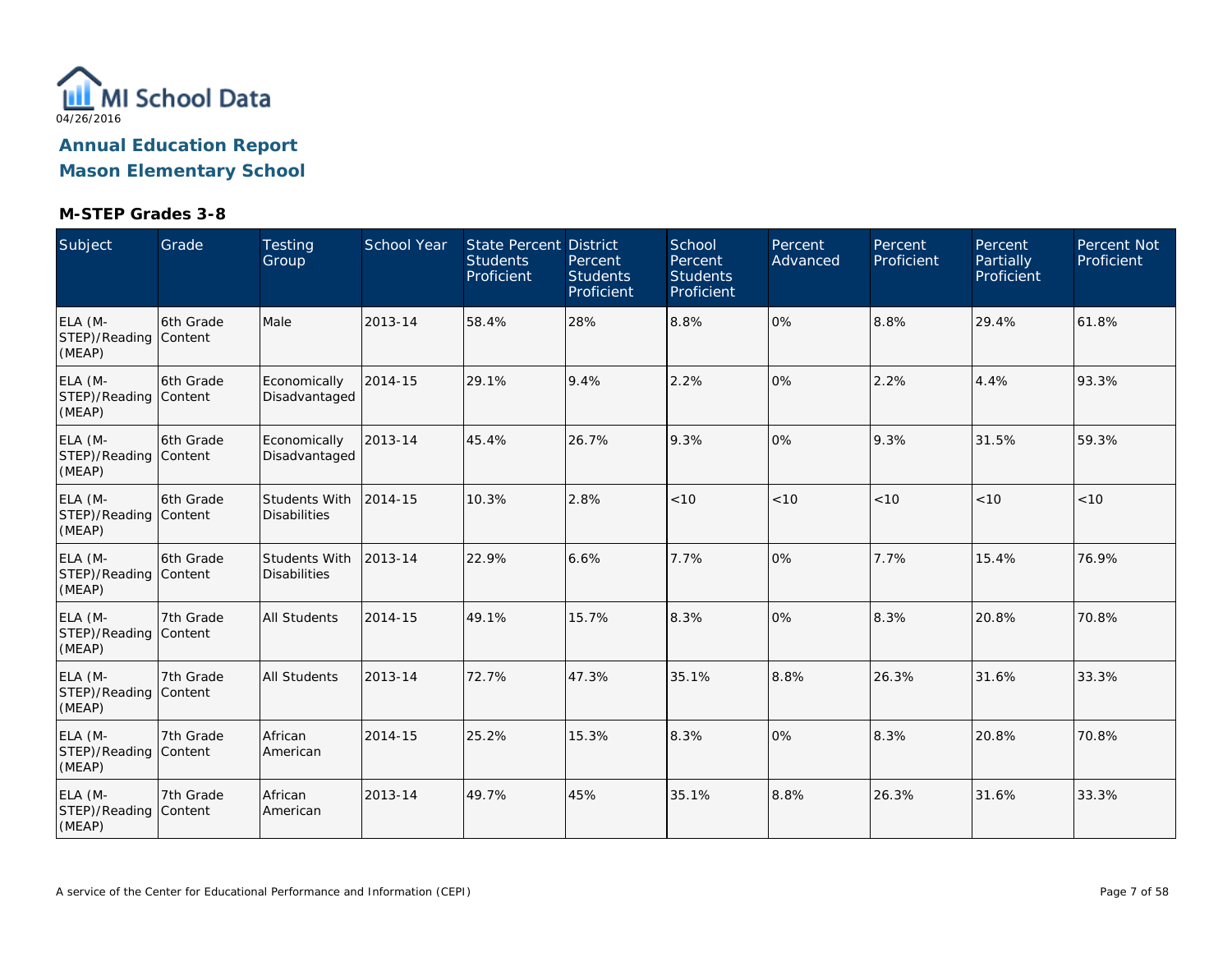

**Mason Elementary School**

| Subject                                    | Grade     | <b>Testing</b><br>Group              | <b>School Year</b> | State Percent District<br><b>Students</b><br>Proficient | Percent<br><b>Students</b><br>Proficient | School<br>Percent<br><b>Students</b><br>Proficient | Percent<br>Advanced | Percent<br>Proficient | Percent<br>Partially<br>Proficient | Percent Not<br>Proficient |
|--------------------------------------------|-----------|--------------------------------------|--------------------|---------------------------------------------------------|------------------------------------------|----------------------------------------------------|---------------------|-----------------------|------------------------------------|---------------------------|
| ELA (M-<br>STEP)/Reading Content<br>(MEAP) | 7th Grade | Female                               | 2014-15            | 56.3%                                                   | 19.7%                                    | 10%                                                | 0%                  | 10%                   | 30%                                | 60%                       |
| ELA (M-<br>STEP)/Reading Content<br>(MEAP) | 7th Grade | Female                               | 2013-14            | 74.6%                                                   | 48.9%                                    | 32.1%                                              | 14.3%               | 17.9%                 | 35.7%                              | 32.1%                     |
| ELA (M-<br>STEP)/Reading Content<br>(MEAP) | 7th Grade | Male                                 | 2014-15            | 42.2%                                                   | 11.6%                                    | 5.6%                                               | 0%                  | 5.6%                  | 5.6%                               | 88.9%                     |
| ELA (M-<br>STEP)/Reading Content<br>(MEAP) | 7th Grade | Male                                 | 2013-14            | 70.9%                                                   | 45.6%                                    | 37.9%                                              | 3.4%                | 34.5%                 | 27.6%                              | 34.5%                     |
| ELA (M-<br>STEP)/Reading Content<br>(MEAP) | 7th Grade | Economically<br>Disadvantaged        | 2014-15            | 33.2%                                                   | 13.5%                                    | 7%                                                 | 0%                  | 7%                    | 20.9%                              | 72.1%                     |
| ELA (M-<br>STEP)/Reading Content<br>(MEAP) | 7th Grade | Economically<br>Disadvantaged        | 2013-14            | 60.1%                                                   | 45%                                      | 37.7%                                              | 9.4%                | 28.3%                 | 30.2%                              | 32.1%                     |
| ELA (M-<br>STEP)/Reading Content<br>(MEAP) | 7th Grade | Students With<br><b>Disabilities</b> | 2014-15            | 10.9%                                                   | 3.4%                                     | 0%                                                 | 0%                  | 0%                    | 0%                                 | 100%                      |
| ELA (M-<br>STEP)/Reading Content<br>(MEAP) | 7th Grade | Students With<br><b>Disabilities</b> | 2013-14            | 33.9%                                                   | 13.5%                                    | 0%                                                 | 0%                  | 0%                    | 9.1%                               | 90.9%                     |
| ELA (M-<br>STEP)/Reading Content<br>(MEAP) | 8th Grade | <b>All Students</b>                  | 2014-15            | 47.6%                                                   | 17.2%                                    | 5.3%                                               | 0%                  | 5.3%                  | 31.6%                              | 63.2%                     |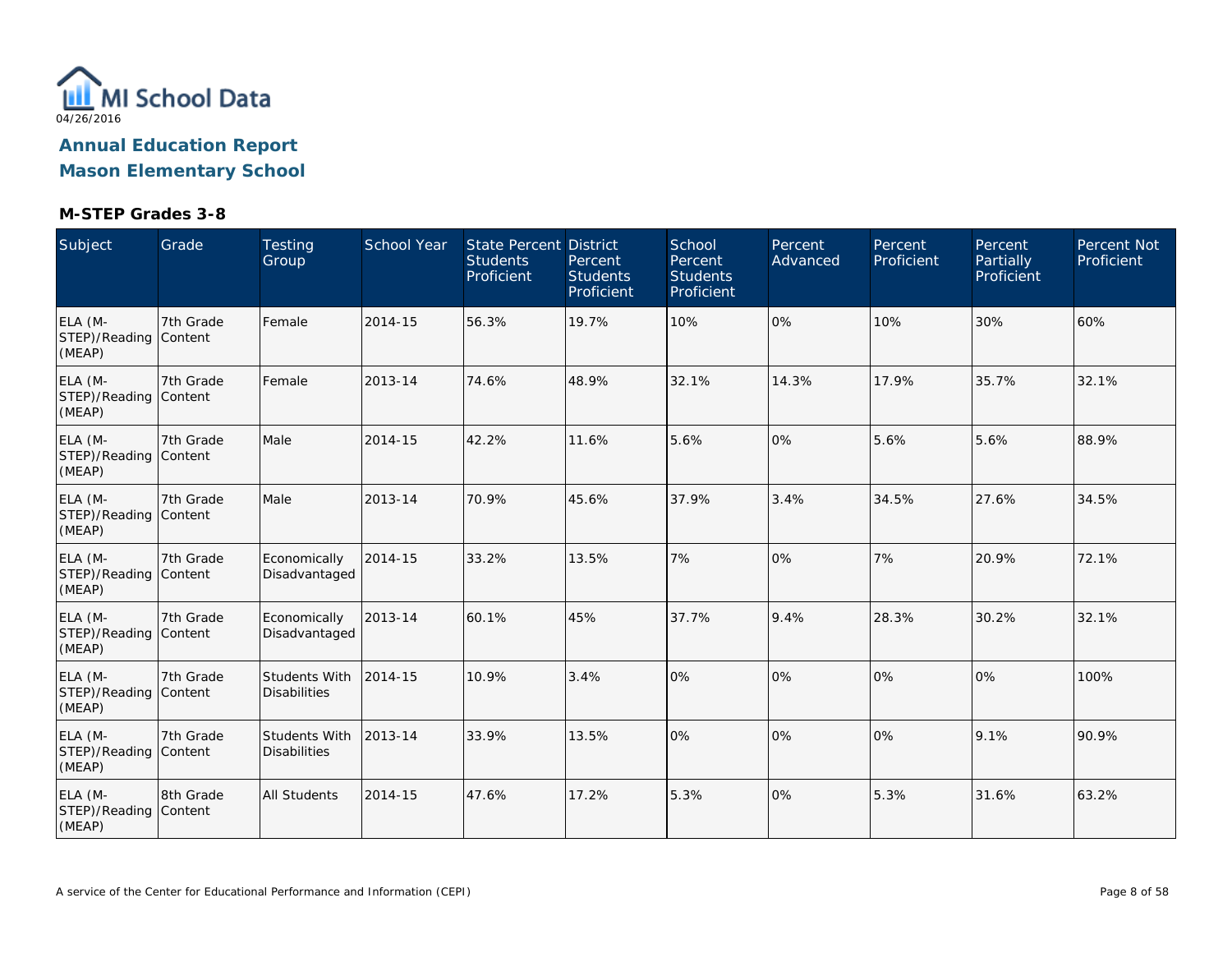

| Subject                                    | Grade                | <b>Testing</b><br>Group              | School Year | <b>State Percent District</b><br><b>Students</b><br>Proficient | Percent<br><b>Students</b><br>Proficient | School<br>Percent<br><b>Students</b><br>Proficient | Percent<br>Advanced | Percent<br>Proficient | Percent<br>Partially<br>Proficient | Percent Not<br>Proficient |
|--------------------------------------------|----------------------|--------------------------------------|-------------|----------------------------------------------------------------|------------------------------------------|----------------------------------------------------|---------------------|-----------------------|------------------------------------|---------------------------|
| ELA (M-<br>STEP)/Reading Content<br>(MEAP) | 18th Grade           | American<br>Indian                   | 2014-15     | 34.8%                                                          | < 10                                     | < 10                                               | < 10                | < 10                  | < 10                               | < 10                      |
| ELA (M-<br>STEP)/Reading Content<br>(MEAP) | 8th Grade            | African<br>American                  | 2014-15     | 23.7%                                                          | 15.3%                                    | 2.9%                                               | 0%                  | 2.9%                  | 34.3%                              | 62.9%                     |
| ELA (M-<br>STEP)/Reading Content<br>(MEAP) | 8th Grade            | Female                               | 2014-15     | 54.2%                                                          | 20.7%                                    | 6.3%                                               | 0%                  | 6.3%                  | 56.3%                              | 37.5%                     |
| ELA (M-<br>STEP)/Reading Content<br>(MEAP) | 8th Grade            | Male                                 | 2014-15     | 41.2%                                                          | 13.9%                                    | 4.5%                                               | 0%                  | 4.5%                  | 13.6%                              | 81.8%                     |
| ELA (M-<br>STEP)/Reading Content<br>(MEAP) | 8th Grade            | Economically<br>Disadvantaged        | 2014-15     | 31.8%                                                          | 14.7%                                    | 6.7%                                               | 0%                  | 6.7%                  | 26.7%                              | 66.7%                     |
| ELA (M-<br>STEP)/Reading Content<br>(MEAP) | 8th Grade            | Students With<br><b>Disabilities</b> | 2014-15     | 9.8%                                                           | 2.3%                                     | < 10                                               | < 10                | < 10                  | < 10                               | < 10                      |
| Mathematics                                | 2nd Grade<br>Content | <b>All Students</b>                  | 2013-14     | 40.1%                                                          | 14.6%                                    | 2.1%                                               | 0%                  | 2.1%                  | 6.4%                               | 91.5%                     |
| <b>Mathematics</b>                         | 2nd Grade<br>Content | African<br>American                  | 2013-14     | 18.2%                                                          | 14.6%                                    | 2.1%                                               | 0%                  | 2.1%                  | 6.4%                               | 91.5%                     |
| Mathematics                                | 2nd Grade<br>Content | Female                               | 2013-14     | 39.7%                                                          | 14.5%                                    | 0%                                                 | 0%                  | $\overline{0\%}$      | 0%                                 | 100%                      |
| Mathematics                                | 2nd Grade<br>Content | Male                                 | 2013-14     | 40.6%                                                          | 14.8%                                    | 3.4%                                               | 0%                  | 3.4%                  | 10.3%                              | 86.2%                     |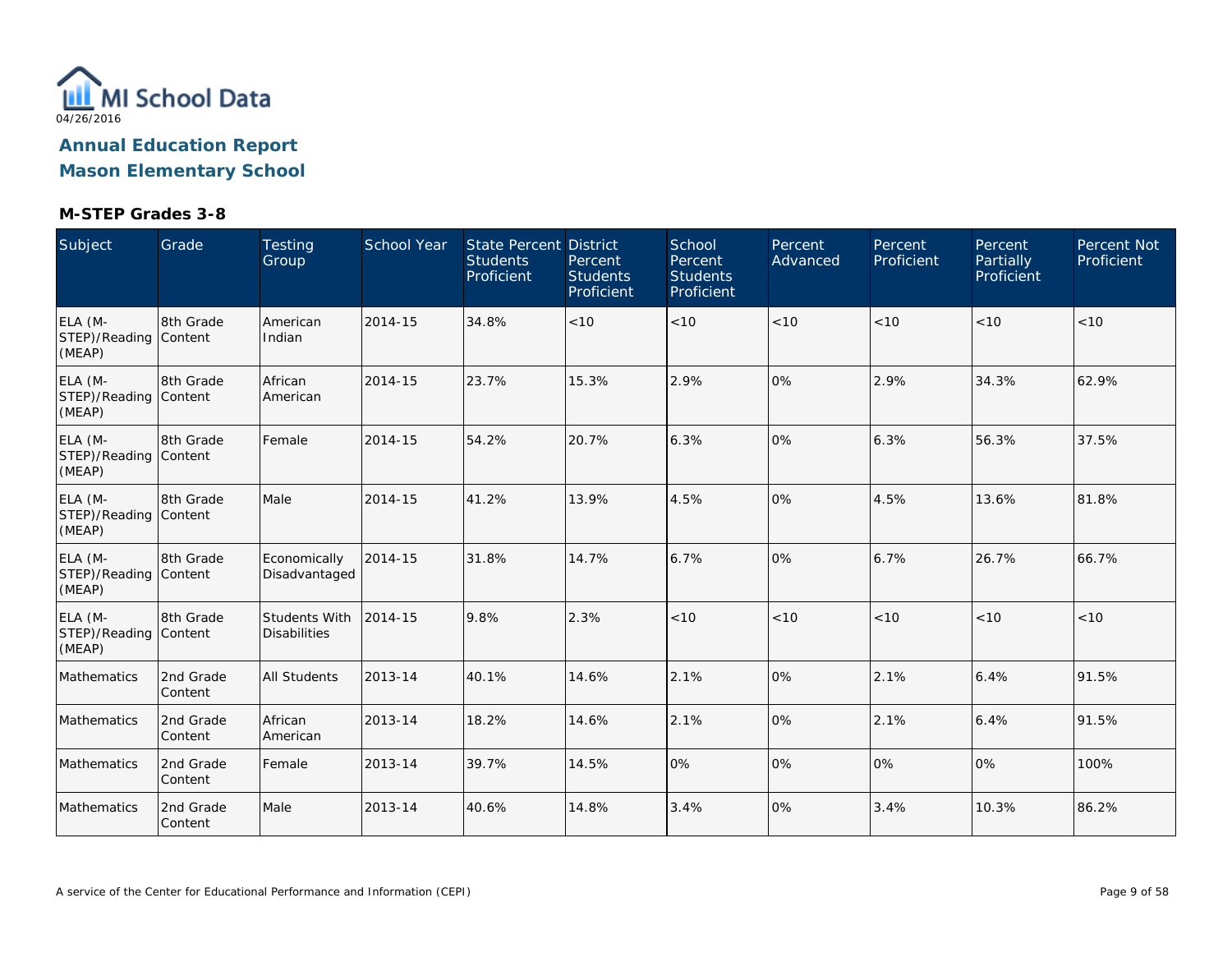

#### **M-STEP Grades 3-8**

| Subject            | Grade                | Testing<br>Group                     | School Year | State Percent District<br><b>Students</b><br>Proficient | Percent<br><b>Students</b><br>Proficient | School<br>Percent<br><b>Students</b><br>Proficient | Percent<br>Advanced | Percent<br>Proficient | Percent<br>Partially<br>Proficient | Percent Not<br>Proficient |
|--------------------|----------------------|--------------------------------------|-------------|---------------------------------------------------------|------------------------------------------|----------------------------------------------------|---------------------|-----------------------|------------------------------------|---------------------------|
| Mathematics        | 2nd Grade<br>Content | Economically<br>Disadvantaged        | 2013-14     | 26.9%                                                   | 13.9%                                    | 2.6%                                               | 0%                  | 2.6%                  | 7.7%                               | 89.7%                     |
| Mathematics        | 2nd Grade<br>Content | Students With<br><b>Disabilities</b> | 2013-14     | 22.2%                                                   | 9.5%                                     | < 10                                               | < 10                | < 10                  | < 10                               | < 10                      |
| <b>Mathematics</b> | 3rd Grade<br>Content | <b>All Students</b>                  | 2014-15     | 48.8%                                                   | 12.8%                                    | 15.6%                                              | 0%                  | 15.6%                 | 20%                                | 64.4%                     |
| Mathematics        | 3rd Grade<br>Content | <b>All Students</b>                  | 2013-14     | 45.3%                                                   | 17.2%                                    | 5.9%                                               | 0%                  | 5.9%                  | 5.9%                               | 88.2%                     |
| Mathematics        | 3rd Grade<br>Content | African<br>American                  | 2014-15     | 20.3%                                                   | 11.5%                                    | 15.9%                                              | 0%                  | 15.9%                 | 20.5%                              | 63.6%                     |
| Mathematics        | 3rd Grade<br>Content | African<br>American                  | 2013-14     | 18.2%                                                   | 15.8%                                    | 5.9%                                               | 0%                  | 5.9%                  | 5.9%                               | 88.2%                     |
| Mathematics        | 3rd Grade<br>Content | Hispanic of<br>Any Race              | 2014-15     | 35.7%                                                   | 16.5%                                    | < 10                                               | < 10                | < 10                  | < 10                               | $<10$                     |
| Mathematics        | 3rd Grade<br>Content | Female                               | 2014-15     | 48.1%                                                   | 12.9%                                    | 21.1%                                              | 0%                  | 21.1%                 | 21.1%                              | 57.9%                     |
| Mathematics        | 3rd Grade<br>Content | Female                               | 2013-14     | 43.4%                                                   | 16.5%                                    | 0%                                                 | 0%                  | 0%                    | 0%                                 | 100%                      |
| Mathematics        | 3rd Grade<br>Content | Male                                 | 2014-15     | 49.5%                                                   | 12.7%                                    | 11.5%                                              | 0%                  | 11.5%                 | 19.2%                              | 69.2%                     |
| Mathematics        | 3rd Grade<br>Content | Male                                 | 2013-14     | 47.2%                                                   | 18%                                      | 9.1%                                               | 0%                  | 9.1%                  | 9.1%                               | 81.8%                     |
| Mathematics        | 3rd Grade<br>Content | Economically<br>Disadvantaged        | 2014-15     | 33.5%                                                   | 11.4%                                    | 17.5%                                              | 0%                  | 17.5%                 | 15%                                | 67.5%                     |
| Mathematics        | 3rd Grade<br>Content | Economically<br>Disadvantaged        | 2013-14     | 29.5%                                                   | 16.7%                                    | 7.3%                                               | 0%                  | 7.3%                  | 7.3%                               | 85.4%                     |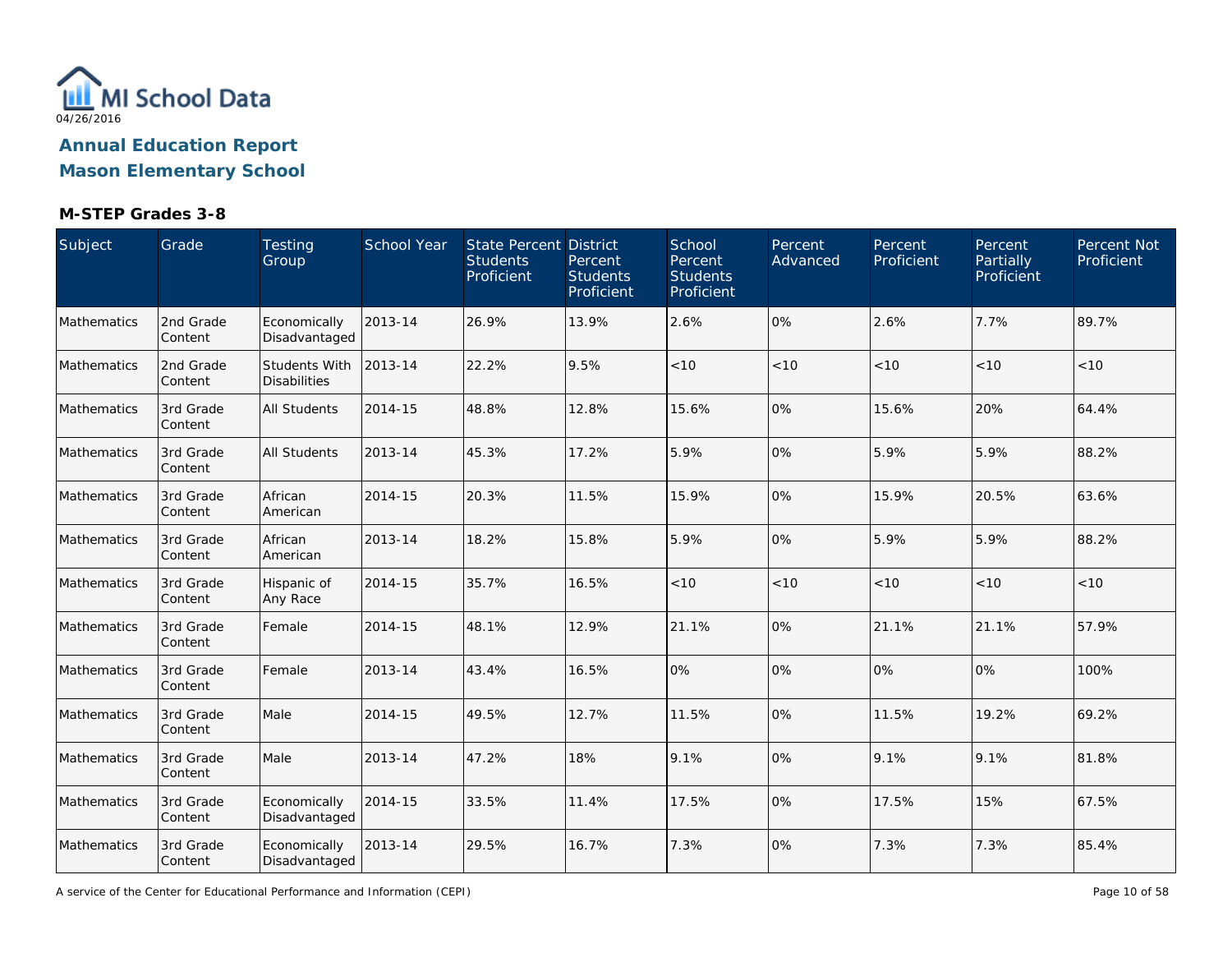

| Subject     | Grade                | Testing<br>Group                            | School Year | State Percent District<br><b>Students</b><br>Proficient | Percent<br><b>Students</b><br>Proficient | School<br>Percent<br><b>Students</b><br>Proficient | Percent<br>Advanced | Percent<br>Proficient | Percent<br>Partially<br>Proficient | Percent Not<br>Proficient |
|-------------|----------------------|---------------------------------------------|-------------|---------------------------------------------------------|------------------------------------------|----------------------------------------------------|---------------------|-----------------------|------------------------------------|---------------------------|
| Mathematics | 3rd Grade<br>Content | <b>Students With</b><br><b>Disabilities</b> | 2014-15     | 24.5%                                                   | 9.9%                                     | < 10                                               | < 10                | < 10                  | < 10                               | $<10$                     |
| Mathematics | 3rd Grade<br>Content | Students With<br><b>Disabilities</b>        | 2013-14     | 23.2%                                                   | 10.6%                                    | < 10                                               | < 10                | < 10                  | < 10                               | < 10                      |
| Mathematics | 4th Grade<br>Content | <b>All Students</b>                         | 2014-15     | 41.4%                                                   | 7.6%                                     | 0%                                                 | 0%                  | 0%                    | 17.4%                              | 82.6%                     |
| Mathematics | 4th Grade<br>Content | <b>All Students</b>                         | 2013-14     | 45.2%                                                   | 15.4%                                    | 1.6%                                               | 0%                  | 1.6%                  | 0%                                 | 98.4%                     |
| Mathematics | 4th Grade<br>Content | American<br>Indian                          | 2014-15     | 31.9%                                                   | 7.1%                                     | < 10                                               | < 10                | < 10                  | < 10                               | < 10                      |
| Mathematics | 4th Grade<br>Content | American<br>Indian                          | 2013-14     | 35.9%                                                   | $<10$                                    | < 10                                               | < 10                | < 10                  | < 10                               | $<10$                     |
| Mathematics | 4th Grade<br>Content | African<br>American                         | 2014-15     | 13.2%                                                   | 6.2%                                     | 0%                                                 | 0%                  | 0%                    | 17.8%                              | 82.2%                     |
| Mathematics | 4th Grade<br>Content | African<br>American                         | 2013-14     | 20%                                                     | 15.3%                                    | 1.6%                                               | 0%                  | 1.6%                  | 0%                                 | 98.4%                     |
| Mathematics | 4th Grade<br>Content | Female                                      | 2014-15     | 40.3%                                                   | 7.9%                                     | 0%                                                 | 0%                  | 0%                    | 26.1%                              | 73.9%                     |
| Mathematics | 4th Grade<br>Content | Female                                      | 2013-14     | 44.7%                                                   | 14.4%                                    | 3.4%                                               | 0%                  | 3.4%                  | 0%                                 | 96.6%                     |
| Mathematics | 4th Grade<br>Content | Male                                        | 2014-15     | 42.4%                                                   | 7.4%                                     | 0%                                                 | 0%                  | 0%                    | 8.7%                               | 91.3%                     |
| Mathematics | 4th Grade<br>Content | Male                                        | 2013-14     | 45.7%                                                   | 16.5%                                    | 0%                                                 | 0%                  | 0%                    | 0%                                 | 100%                      |
| Mathematics | 4th Grade<br>Content | Economically<br>Disadvantaged               | 2014-15     | 25.4%                                                   | 6.9%                                     | 0%                                                 | 0%                  | 0%                    | 21.6%                              | 78.4%                     |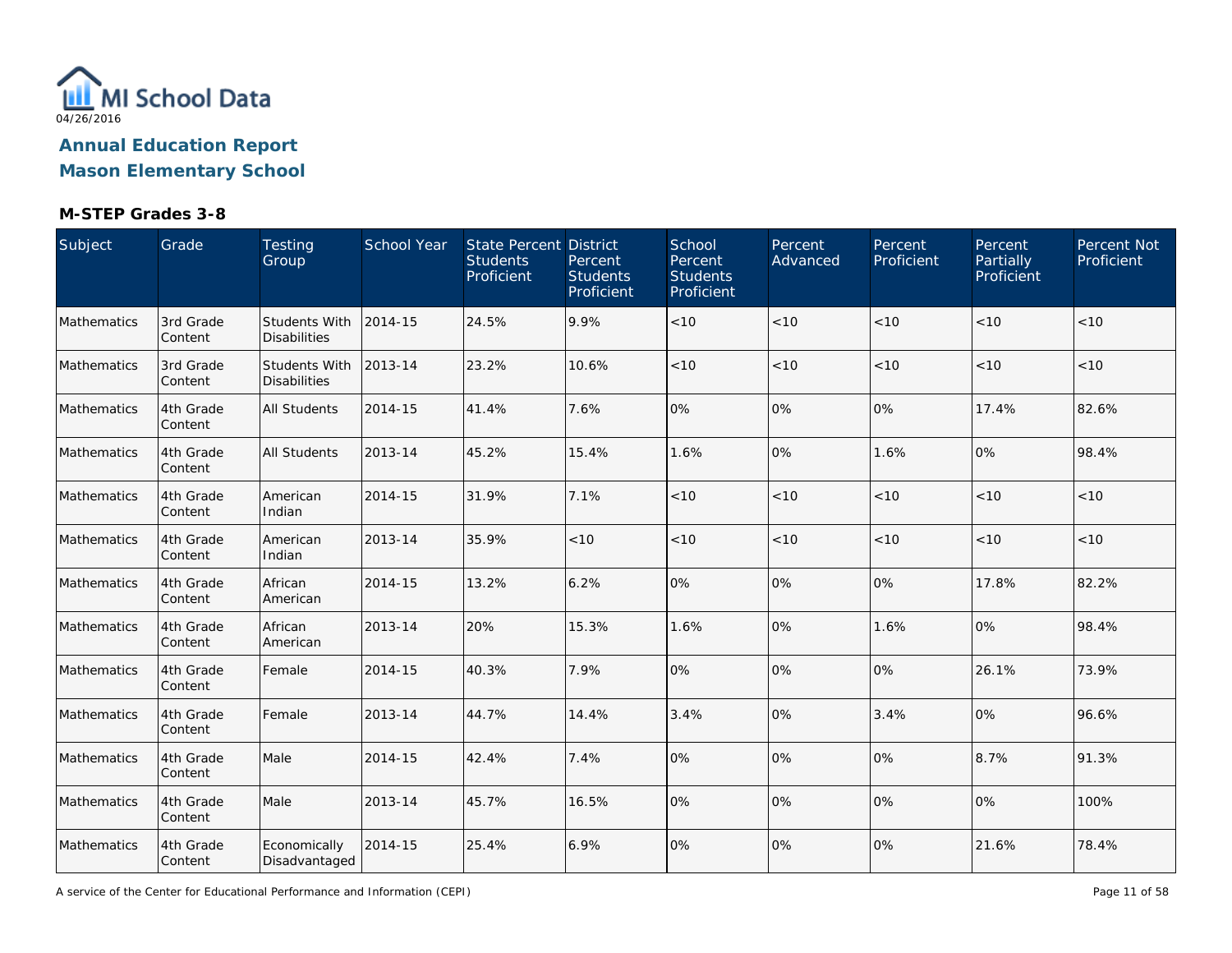

#### **M-STEP Grades 3-8**

| Subject     | Grade                | Testing<br>Group                     | School Year | State Percent District<br><b>Students</b><br>Proficient | Percent<br><b>Students</b><br>Proficient | School<br>Percent<br><b>Students</b><br>Proficient | Percent<br>Advanced | Percent<br>Proficient | Percent<br>Partially<br>Proficient | Percent Not<br>Proficient |
|-------------|----------------------|--------------------------------------|-------------|---------------------------------------------------------|------------------------------------------|----------------------------------------------------|---------------------|-----------------------|------------------------------------|---------------------------|
| Mathematics | 4th Grade<br>Content | Economically<br>Disadvantaged        | 2013-14     | 29.5%                                                   | 13.6%                                    | 1.7%                                               | 0%                  | 1.7%                  | 0%                                 | 98.3%                     |
| Mathematics | 4th Grade<br>Content | Students With<br><b>Disabilities</b> | 2014-15     | 17.2%                                                   | 3.7%                                     | < 10                                               | < 10                | < 10                  | < 10                               | < 10                      |
| Mathematics | 4th Grade<br>Content | Students With<br><b>Disabilities</b> | 2013-14     | 20%                                                     | 5.1%                                     | < 10                                               | < 10                | < 10                  | < 10                               | $<10$                     |
| Mathematics | 5th Grade<br>Content | <b>All Students</b>                  | 2014-15     | 33.4%                                                   | 4.1%                                     | 2%                                                 | 0%                  | 2%                    | 9.8%                               | 88.2%                     |
| Mathematics | 5th Grade<br>Content | <b>All Students</b>                  | 2013-14     | 41.5%                                                   | 14.8%                                    | 1.9%                                               | 0%                  | 1.9%                  | 5.8%                               | 92.3%                     |
| Mathematics | 5th Grade<br>Content | African<br>American                  | 2014-15     | 9.1%                                                    | 3.2%                                     | 2%                                                 | 0%                  | 2%                    | 9.8%                               | 88.2%                     |
| Mathematics | 5th Grade<br>Content | African<br>American                  | 2013-14     | 17.6%                                                   | 13.7%                                    | 1.9%                                               | 0%                  | 1.9%                  | 5.8%                               | 92.3%                     |
| Mathematics | 5th Grade<br>Content | Female                               | 2014-15     | 32.6%                                                   | 4%                                       | 0%                                                 | 0%                  | 0%                    | 11.5%                              | 88.5%                     |
| Mathematics | 5th Grade<br>Content | Female                               | 2013-14     | 40.9%                                                   | 15.2%                                    | 0%                                                 | 0%                  | 0%                    | 7.1%                               | 92.9%                     |
| Mathematics | 5th Grade<br>Content | Male                                 | 2014-15     | 34.1%                                                   | 4.1%                                     | 4%                                                 | 0%                  | 4%                    | 8%                                 | 88%                       |
| Mathematics | 5th Grade<br>Content | Male                                 | 2013-14     | 42%                                                     | 14.4%                                    | 4.2%                                               | 0%                  | 4.2%                  | 4.2%                               | 91.7%                     |
| Mathematics | 5th Grade<br>Content | Economically<br>Disadvantaged        | 2014-15     | 18.2%                                                   | 3.4%                                     | 2.3%                                               | 0%                  | 2.3%                  | 11.4%                              | 86.4%                     |
| Mathematics | 5th Grade<br>Content | Economically<br>Disadvantaged        | 2013-14     | 25.9%                                                   | 13.5%                                    | 2.3%                                               | 0%                  | 2.3%                  | 0%                                 | 97.7%                     |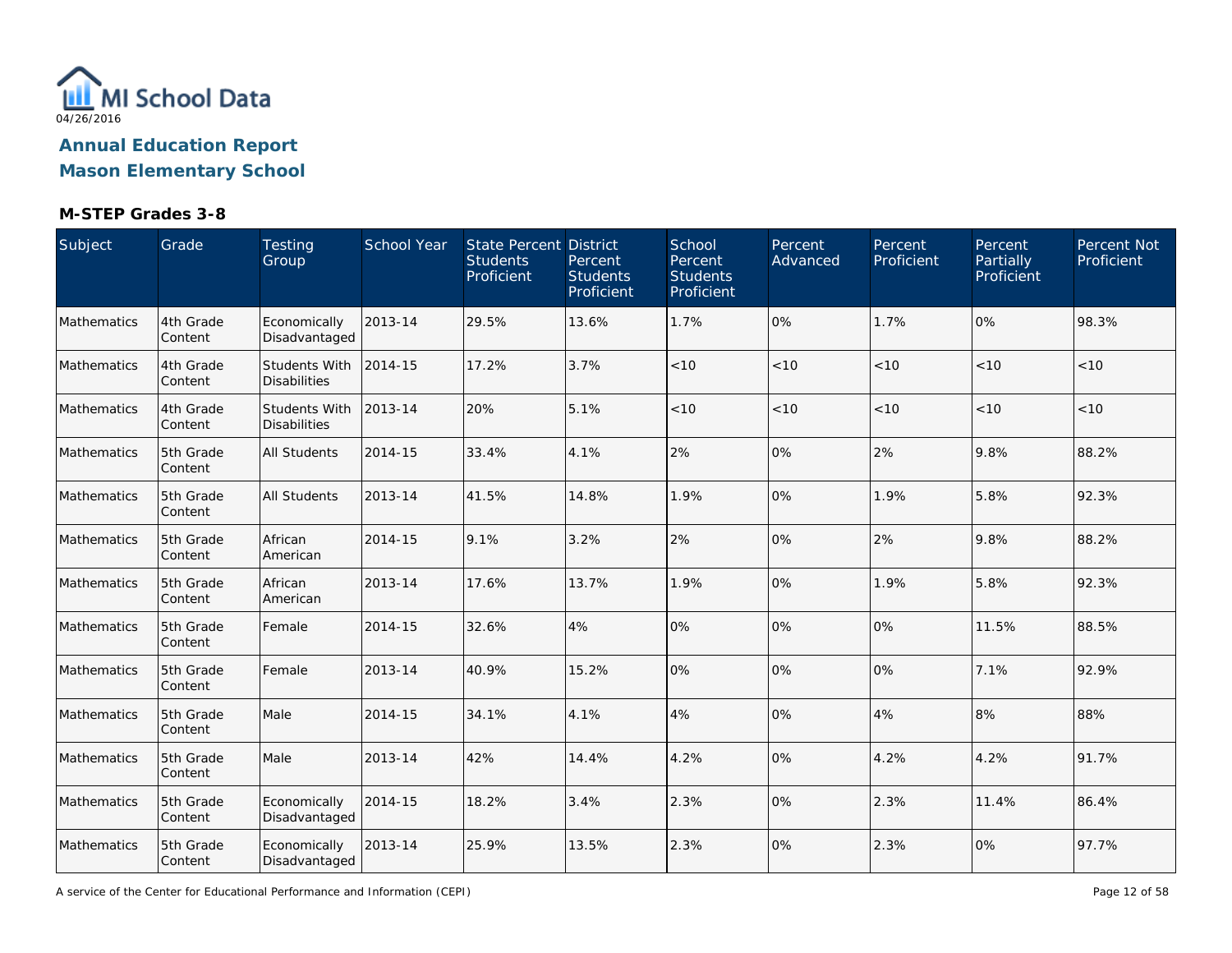

| Subject     | Grade                | Testing<br>Group                            | School Year | State Percent District<br><b>Students</b><br>Proficient | Percent<br><b>Students</b><br>Proficient | School<br>Percent<br><b>Students</b><br>Proficient | Percent<br>Advanced | Percent<br>Proficient | Percent<br>Partially<br>Proficient | Percent Not<br>Proficient |
|-------------|----------------------|---------------------------------------------|-------------|---------------------------------------------------------|------------------------------------------|----------------------------------------------------|---------------------|-----------------------|------------------------------------|---------------------------|
| Mathematics | 5th Grade<br>Content | <b>Students With</b><br><b>Disabilities</b> | 2014-15     | 9.4%                                                    | 1.3%                                     | 0%                                                 | 0%                  | 0%                    | 0%                                 | 100%                      |
| Mathematics | 5th Grade<br>Content | <b>Students With</b><br><b>Disabilities</b> | 2013-14     | 14.3%                                                   | 8.4%                                     | < 10                                               | < 10                | < 10                  | < 10                               | < 10                      |
| Mathematics | 6th Grade<br>Content | All Students                                | 2014-15     | 33.3%                                                   | 5.2%                                     | 0%                                                 | 0%                  | 0%                    | 20%                                | 80%                       |
| Mathematics | 6th Grade<br>Content | <b>All Students</b>                         | 2013-14     | 39.2%                                                   | 11.8%                                    | 6.3%                                               | 0%                  | 6.3%                  | 27%                                | 66.7%                     |
| Mathematics | 6th Grade<br>Content | American<br>Indian                          | 2013-14     | 26.8%                                                   | < 10                                     | < 10                                               | < 10                | < 10                  | < 10                               | $<10$                     |
| Mathematics | 6th Grade<br>Content | African<br>American                         | 2014-15     | 9.4%                                                    | 3.9%                                     | 0%                                                 | 0%                  | 10%                   | 20.5%                              | 79.5%                     |
| Mathematics | 6th Grade<br>Content | African<br>American                         | 2013-14     | 15.3%                                                   | 11.4%                                    | 6.5%                                               | 0%                  | 6.5%                  | 27.4%                              | 66.1%                     |
| Mathematics | 6th Grade<br>Content | White                                       | 2014-15     | 39.3%                                                   | 7.4%                                     | < 10                                               | < 10                | < 10                  | < 10                               | < 10                      |
| Mathematics | 6th Grade<br>Content | Female                                      | 2014-15     | 34.1%                                                   | 5.8%                                     | 0%                                                 | 0%                  | 0%                    | 23.5%                              | 76.5%                     |
| Mathematics | 6th Grade<br>Content | Female                                      | 2013-14     | 39.9%                                                   | 12.6%                                    | 6.9%                                               | 0%                  | 6.9%                  | 37.9%                              | 55.2%                     |
| Mathematics | 6th Grade<br>Content | Male                                        | 2014-15     | 32.5%                                                   | 4.5%                                     | 0%                                                 | 0%                  | 0%                    | 17.9%                              | 82.1%                     |
| Mathematics | 6th Grade<br>Content | Male                                        | 2013-14     | 38.5%                                                   | 11.1%                                    | 5.9%                                               | 0%                  | 5.9%                  | 17.6%                              | 76.5%                     |
| Mathematics | 6th Grade<br>Content | Economically<br>Disadvantaged               | 2014-15     | 17.6%                                                   | 4.3%                                     | 0%                                                 | 0%                  | 0%                    | 18.2%                              | 81.8%                     |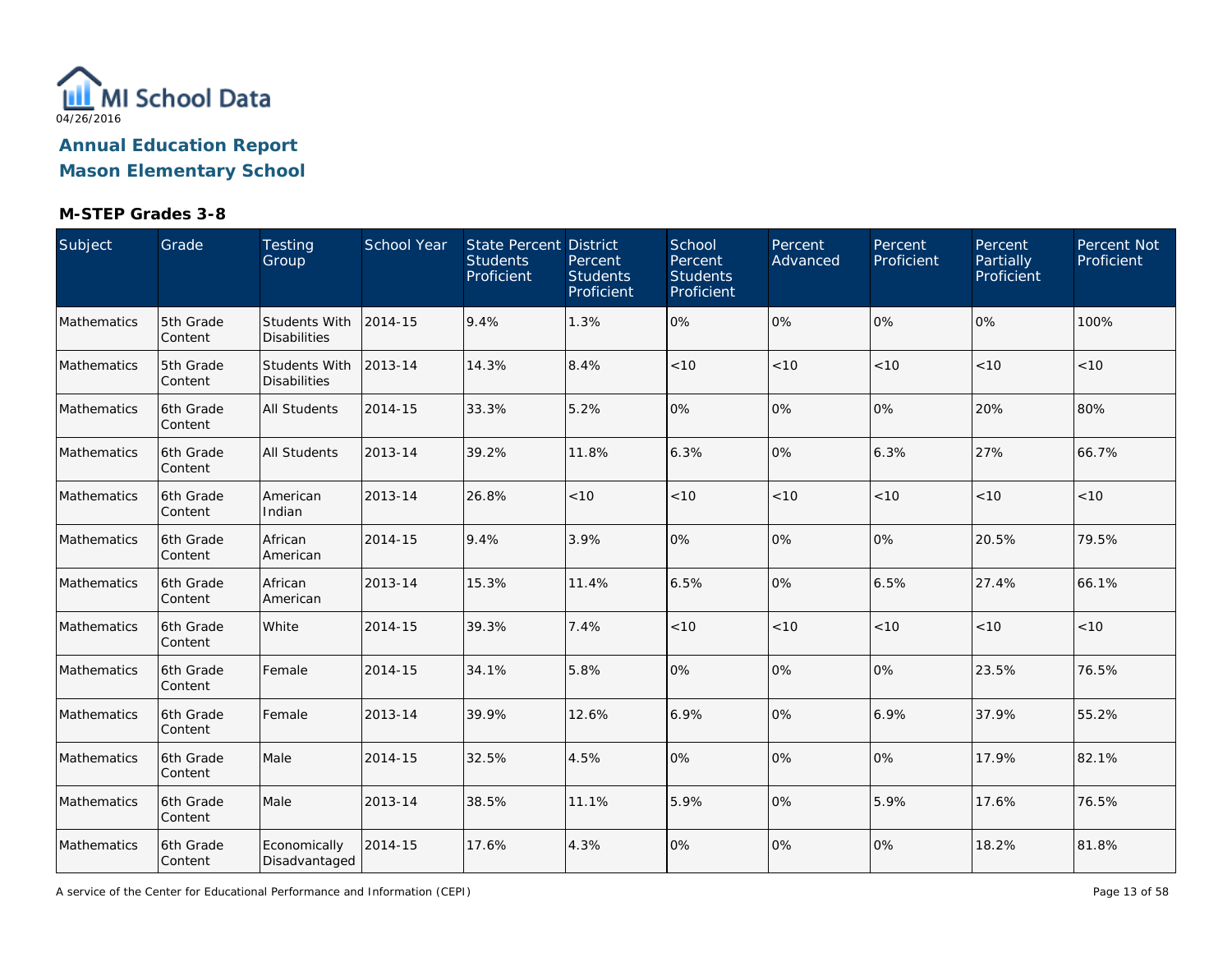

| Subject     | Grade                | Testing<br>Group                     | <b>School Year</b> | State Percent District<br><b>Students</b><br>Proficient | Percent<br><b>Students</b><br>Proficient | School<br>Percent<br><b>Students</b><br>Proficient | Percent<br>Advanced | Percent<br>Proficient | Percent<br>Partially<br>Proficient | Percent Not<br>Proficient |
|-------------|----------------------|--------------------------------------|--------------------|---------------------------------------------------------|------------------------------------------|----------------------------------------------------|---------------------|-----------------------|------------------------------------|---------------------------|
| Mathematics | 6th Grade<br>Content | Economically<br>Disadvantaged        | 2013-14            | 23.5%                                                   | 10.7%                                    | 5.6%                                               | 0%                  | 5.6%                  | 25.9%                              | 68.5%                     |
| Mathematics | 6th Grade<br>Content | Students With<br><b>Disabilities</b> | 2014-15            | 7.8%                                                    | 1.4%                                     | < 10                                               | < 10                | < 10                  | < 10                               | < 10                      |
| Mathematics | 6th Grade<br>Content | Students With<br><b>Disabilities</b> | 2013-14            | 10.4%                                                   | 2.6%                                     | 0%                                                 | 0%                  | 0%                    | 30.8%                              | 69.2%                     |
| Mathematics | 7th Grade<br>Content | <b>All Students</b>                  | 2014-15            | 33.3%                                                   | 6.3%                                     | 0%                                                 | 0%                  | 10%                   | 28.3%                              | 71.7%                     |
| Mathematics | 7th Grade<br>Content | <b>All Students</b>                  | 2013-14            | 34.5%                                                   | 12.2%                                    | 19.6%                                              | 3.6%                | 16.1%                 | 35.7%                              | 44.6%                     |
| Mathematics | 7th Grade<br>Content | African<br>American                  | 2014-15            | 10.6%                                                   | 5.7%                                     | 0%                                                 | 0%                  | 10%                   | 28.3%                              | 71.7%                     |
| Mathematics | 7th Grade<br>Content | African<br>American                  | 2013-14            | 11.4%                                                   | 10.6%                                    | 19.6%                                              | 3.6%                | 16.1%                 | 35.7%                              | 44.6%                     |
| Mathematics | 7th Grade<br>Content | Female                               | 2014-15            | 33%                                                     | 6.8%                                     | 0%                                                 | 0%                  | 10%                   | 35.7%                              | 64.3%                     |
| Mathematics | 7th Grade<br>Content | Female                               | 2013-14            | 33.8%                                                   | 10.5%                                    | 14.8%                                              | 3.7%                | 11.1%                 | 37%                                | 48.1%                     |
| Mathematics | 7th Grade<br>Content | Male                                 | 2014-15            | 33.5%                                                   | 5.9%                                     | 0%                                                 | 0%                  | 0%                    | 16.7%                              | 83.3%                     |
| Mathematics | 7th Grade<br>Content | Male                                 | 2013-14            | 35.3%                                                   | 14%                                      | 24.1%                                              | 3.4%                | 20.7%                 | 34.5%                              | 41.4%                     |
| Mathematics | 7th Grade<br>Content | Economically<br>Disadvantaged        | 2014-15            | 17.8%                                                   | 5.1%                                     | 0%                                                 | 0%                  | 0%                    | 29.3%                              | 70.7%                     |
| Mathematics | 7th Grade<br>Content | Economically<br>Disadvantaged        | 2013-14            | 18.7%                                                   | 11.1%                                    | 21.2%                                              | 3.8%                | 17.3%                 | 36.5%                              | 42.3%                     |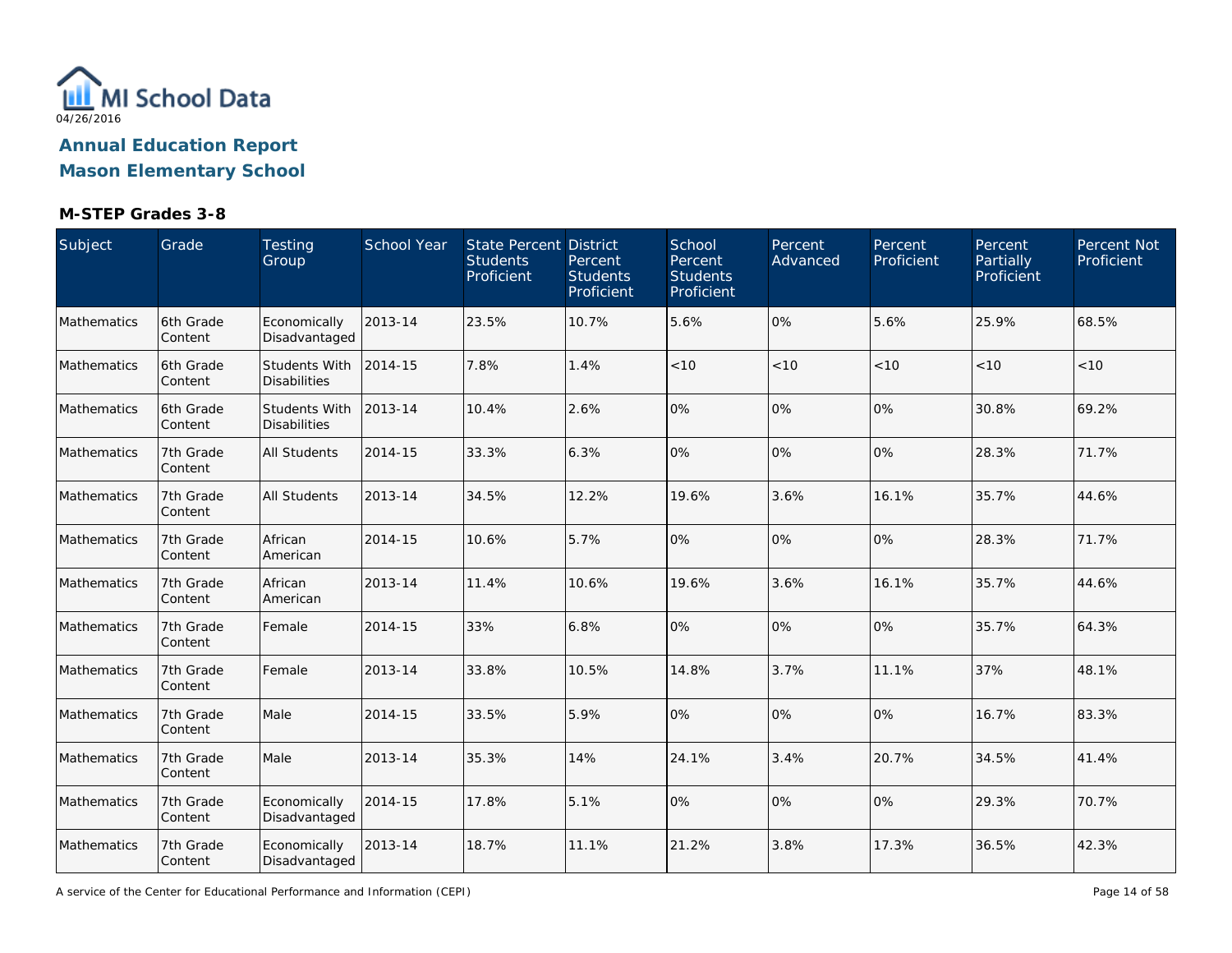

| Subject     | Grade                | Testing<br>Group                            | School Year | State Percent District<br><b>Students</b><br>Proficient | Percent<br><b>Students</b><br>Proficient | School<br>Percent<br><b>Students</b><br>Proficient | Percent<br>Advanced | Percent<br>Proficient | Percent<br>Partially<br>Proficient | Percent Not<br>Proficient |
|-------------|----------------------|---------------------------------------------|-------------|---------------------------------------------------------|------------------------------------------|----------------------------------------------------|---------------------|-----------------------|------------------------------------|---------------------------|
| Mathematics | 7th Grade<br>Content | <b>Students With</b><br><b>Disabilities</b> | 2014-15     | 6.5%                                                    | 1.4%                                     | 0%                                                 | 0%                  | 0%                    | 0%                                 | 100%                      |
| Mathematics | 7th Grade<br>Content | <b>Students With</b><br><b>Disabilities</b> | 2013-14     | 8.2%                                                    | 3%                                       | 0%                                                 | 0%                  | 0%                    | 20%                                | 80%                       |
| Mathematics | 8th Grade<br>Content | All Students                                | 2014-15     | 32.2%                                                   | 6.9%                                     | 0%                                                 | 0%                  | 0%                    | 25%                                | 75%                       |
| Mathematics | 8th Grade<br>Content | American<br>Indian                          | 2014-15     | 19.8%                                                   | $<10$                                    | < 10                                               | < 10                | < 10                  | < 10                               | < 10                      |
| Mathematics | 8th Grade<br>Content | African<br>American                         | 2014-15     | 9.7%                                                    | 5.4%                                     | 0%                                                 | 0%                  | 0%                    | 24.2%                              | 75.8%                     |
| Mathematics | 8th Grade<br>Content | Female                                      | 2014-15     | 32.6%                                                   | 7.6%                                     | 0%                                                 | 0%                  | 10%                   | 25%                                | 75%                       |
| Mathematics | 8th Grade<br>Content | Male                                        | 2014-15     | 31.8%                                                   | 6.2%                                     | 0%                                                 | 0%                  | 10%                   | 25%                                | 75%                       |
| Mathematics | 8th Grade<br>Content | Economically<br>Disadvantaged               | 2014-15     | 17%                                                     | 5.9%                                     | 0%                                                 | 0%                  | 0%                    | 21.4%                              | 78.6%                     |
| Mathematics | 8th Grade<br>Content | Students With<br><b>Disabilities</b>        | 2014-15     | 5.1%                                                    | 0%                                       | < 10                                               | < 10                | < 10                  | < 10                               | < 10                      |
| Science     | 4th Grade<br>Content | <b>All Students</b>                         | 2014-15     | 12.4%                                                   | 1.4%                                     | 0%                                                 | 0%                  | 0%                    | 2.2%                               | 97.8%                     |
| Science     | 4th Grade<br>Content | <b>All Students</b>                         | 2013-14     | 16.8%                                                   | 2.9%                                     | 0%                                                 | 0%                  | 0%                    | 0%                                 | 100%                      |
| Science     | 4th Grade<br>Content | American<br>Indian                          | 2014-15     | 8.7%                                                    | 0%                                       | < 10                                               | < 10                | < 10                  | < 10                               | $<10$                     |
| Science     | 4th Grade<br>Content | American<br>Indian                          | 2013-14     | 12.6%                                                   | < 10                                     | < 10                                               | < 10                | < 10                  | < 10                               | $<10$                     |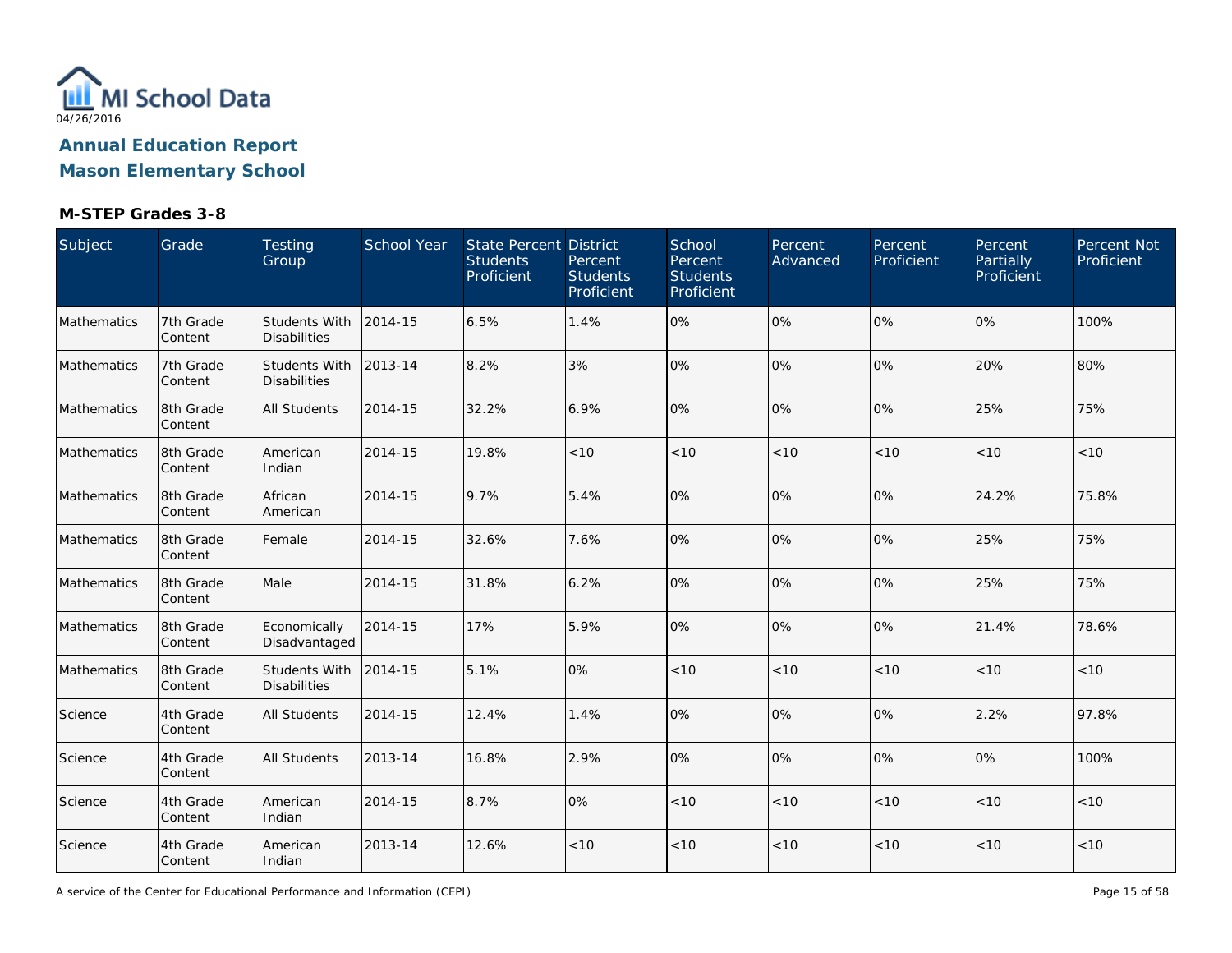

| Subject | Grade                | Testing<br>Group                            | School Year | State Percent District<br><b>Students</b><br>Proficient | Percent<br><b>Students</b><br>Proficient | School<br>Percent<br><b>Students</b><br>Proficient | Percent<br>Advanced | Percent<br>Proficient | Percent<br>Partially<br>Proficient | Percent Not<br>Proficient |
|---------|----------------------|---------------------------------------------|-------------|---------------------------------------------------------|------------------------------------------|----------------------------------------------------|---------------------|-----------------------|------------------------------------|---------------------------|
| Science | 4th Grade<br>Content | African<br>American                         | 2014-15     | 2%                                                      | 1%                                       | 0%                                                 | 0%                  | 0%                    | 2.2%                               | 97.8%                     |
| Science | 4th Grade<br>Content | African<br>American                         | 2013-14     | 3.3%                                                    | 2.9%                                     | 0%                                                 | 0%                  | 0%                    | 0%                                 | 100%                      |
| Science | 4th Grade<br>Content | Female                                      | 2014-15     | 10.4%                                                   | 1%                                       | 0%                                                 | 0%                  | 0%                    | 0%                                 | 100%                      |
| Science | 4th Grade<br>Content | Female                                      | 2013-14     | 15.9%                                                   | 2.9%                                     | 0%                                                 | 0%                  | 0%                    | 0%                                 | 100%                      |
| Science | 4th Grade<br>Content | Male                                        | 2014-15     | 14.3%                                                   | 1.8%                                     | 0%                                                 | 0%                  | 0%                    | 4.3%                               | 95.7%                     |
| Science | 4th Grade<br>Content | Male                                        | 2013-14     | 17.7%                                                   | 2.9%                                     | 0%                                                 | 0%                  | 10%                   | 0%                                 | 100%                      |
| Science | 4th Grade<br>Content | Economically<br>Disadvantaged               | 2014-15     | 5.5%                                                    | 1.3%                                     | 0%                                                 | 0%                  | 0%                    | 2.7%                               | 97.3%                     |
| Science | 4th Grade<br>Content | Economically<br>Disadvantaged               | 2013-14     | 8%                                                      | 2.4%                                     | 0%                                                 | 0%                  | 0%                    | 0%                                 | 100%                      |
| Science | 4th Grade<br>Content | Students With<br><b>Disabilities</b>        | 2014-15     | 4.6%                                                    | 0.5%                                     | < 10                                               | < 10                | < 10                  | < 10                               | < 10                      |
| Science | 4th Grade<br>Content | <b>Students With</b><br><b>Disabilities</b> | 2013-14     | 5.6%                                                    | 2.4%                                     | $<10$                                              | < 10                | < 10                  | < 10                               | < 10                      |
| Science | 7th Grade<br>Content | <b>All Students</b>                         | 2014-15     | 22.7%                                                   | 2.7%                                     | 0%                                                 | 0%                  | 10%                   | 0%                                 | 100%                      |
| Science | 7th Grade<br>Content | <b>All Students</b>                         | 2013-14     | 19.8%                                                   | 4%                                       | 1.8%                                               | 0%                  | 1.8%                  | 8.8%                               | 89.5%                     |
| Science | 7th Grade<br>Content | African<br>American                         | 2014-15     | 5%                                                      | 2.4%                                     | 0%                                                 | 0%                  | 0%                    | 0%                                 | 100%                      |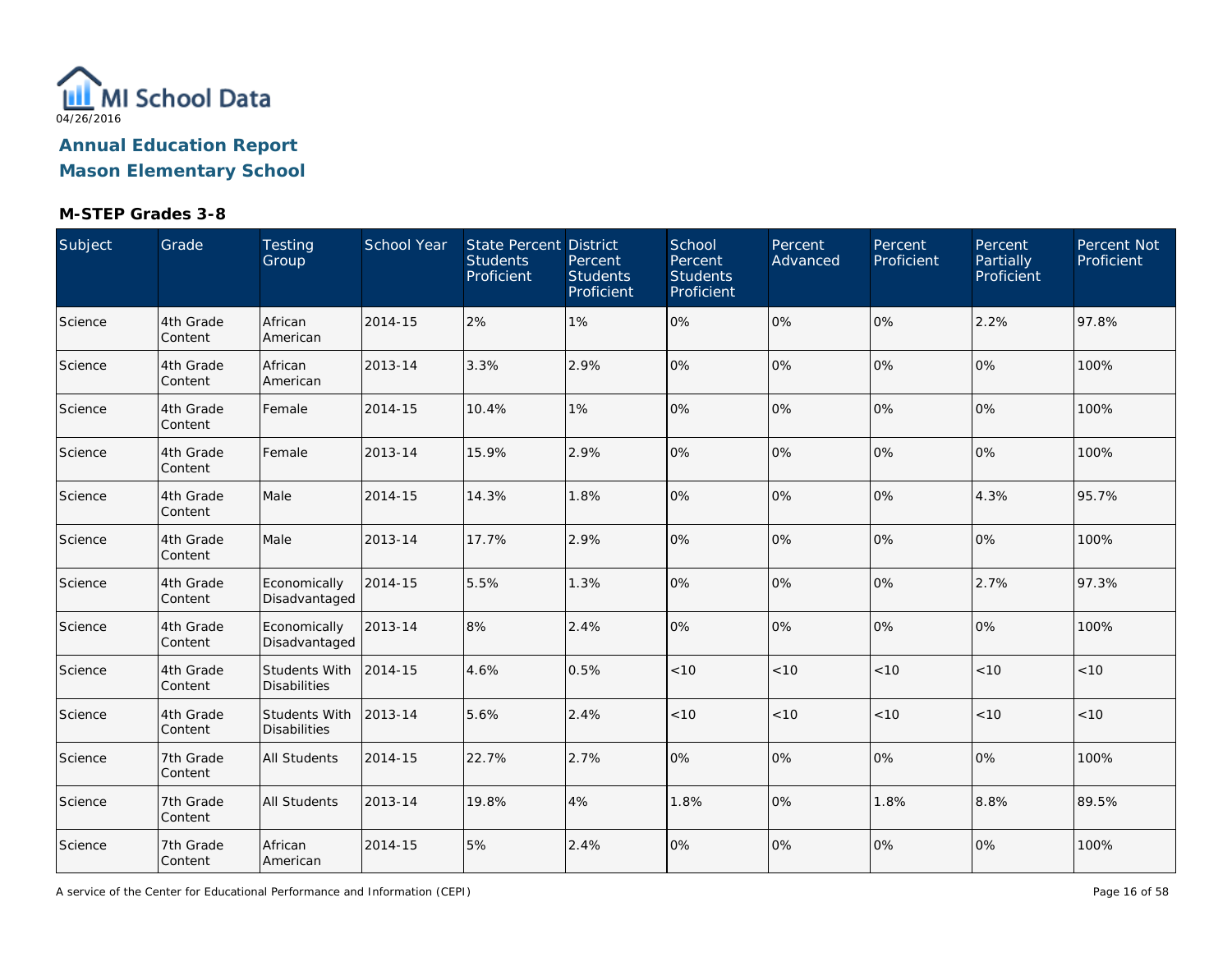

**Mason Elementary School**

### **M-STEP Grades 3-8**

| Subject        | Grade                | Testing<br>Group                            | School Year | <b>State Percent District</b><br><b>Students</b><br>Proficient | Percent<br><b>Students</b><br>Proficient | School<br>Percent<br><b>Students</b><br>Proficient | Percent<br>Advanced | Percent<br>Proficient | Percent<br>Partially<br>Proficient | Percent Not<br>Proficient |
|----------------|----------------------|---------------------------------------------|-------------|----------------------------------------------------------------|------------------------------------------|----------------------------------------------------|---------------------|-----------------------|------------------------------------|---------------------------|
| Science        | 7th Grade<br>Content | African<br>American                         | 2013-14     | 3.9%                                                           | 3.5%                                     | 1.8%                                               | 0%                  | 1.8%                  | 8.8%                               | 89.5%                     |
| Science        | 7th Grade<br>Content | Female                                      | 2014-15     | 20.8%                                                          | 1.9%                                     | 0%                                                 | 0%                  | 0%                    | 0%                                 | 100%                      |
| Science        | 7th Grade<br>Content | Female                                      | 2013-14     | 17.5%                                                          | 3.1%                                     | 0%                                                 | 0%                  | 0%                    | 7.1%                               | 92.9%                     |
| Science        | 7th Grade<br>Content | Male                                        | 2014-15     | 24.6%                                                          | 3.6%                                     | 0%                                                 | 0%                  | $0\%$                 | 0%                                 | 100%                      |
| Science        | 7th Grade<br>Content | Male                                        | 2013-14     | 22%                                                            | 4.9%                                     | 3.4%                                               | 0%                  | 3.4%                  | 10.3%                              | 86.2%                     |
| Science        | 7th Grade<br>Content | Economically<br>Disadvantaged               | 2014-15     | 10.9%                                                          | 2.2%                                     | 0%                                                 | 0%                  | 0%                    | 0%                                 | 100%                      |
| Science        | 7th Grade<br>Content | Economically<br>Disadvantaged               | 2013-14     | 9.4%                                                           | 3.3%                                     | 1.9%                                               | 0%                  | 1.9%                  | 9.4%                               | 88.7%                     |
| Science        | 7th Grade<br>Content | Students With<br><b>Disabilities</b>        | 2014-15     | 4.7%                                                           | 0.7%                                     | 0%                                                 | 0%                  | 0%                    | 0%                                 | 100%                      |
| Science        | 7th Grade<br>Content | <b>Students With</b><br><b>Disabilities</b> | 2013-14     | 4.5%                                                           | 0.2%                                     | 0%                                                 | 0%                  | 0%                    | 0%                                 | 100%                      |
| Social Studies | 5th Grade<br>Content | <b>All Students</b>                         | 2014-15     | 22.2%                                                          | 3.2%                                     | 0%                                                 | 0%                  | 0%                    | 43.1%                              | 56.9%                     |
| Social Studies | 5th Grade<br>Content | All Students                                | 2013-14     | 26.5%                                                          | 8.2%                                     | 0%                                                 | 0%                  | 0%                    | 29.6%                              | 70.4%                     |
| Social Studies | 5th Grade<br>Content | African<br>American                         | 2014-15     | 5.4%                                                           | 2.5%                                     | 0%                                                 | 0%                  | 0%                    | 43.1%                              | 56.9%                     |
| Social Studies | 5th Grade<br>Content | African<br>American                         | 2013-14     | 8.1%                                                           | 7.5%                                     | 0%                                                 | 0%                  | 0%                    | 29.6%                              | 70.4%                     |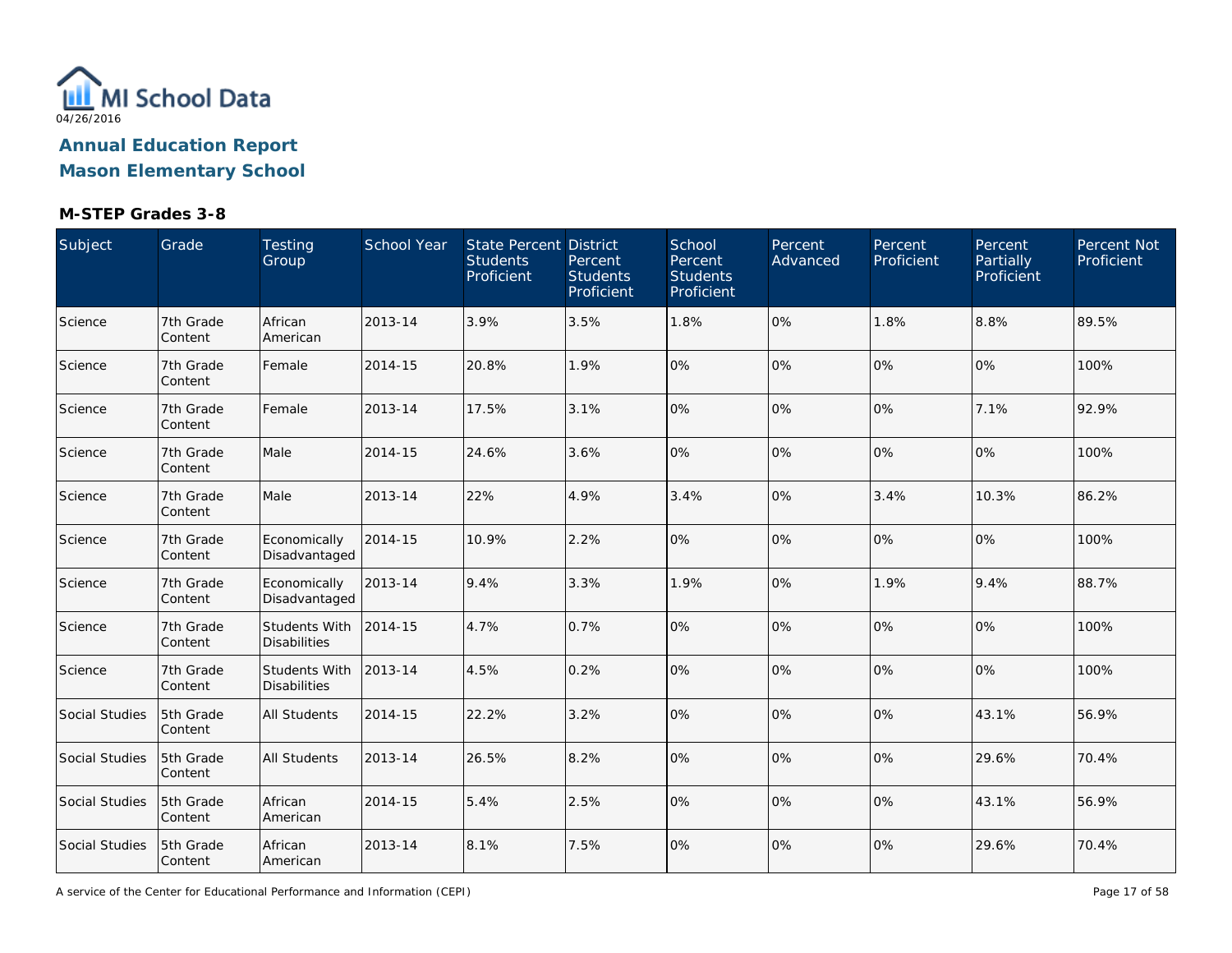

| Subject        | Grade                | Testing<br>Group                            | School Year | State Percent District<br><b>Students</b><br>Proficient | Percent<br><b>Students</b><br>Proficient | School<br>Percent<br><b>Students</b><br>Proficient | Percent<br>Advanced | Percent<br>Proficient | Percent<br>Partially<br>Proficient | Percent Not<br>Proficient |
|----------------|----------------------|---------------------------------------------|-------------|---------------------------------------------------------|------------------------------------------|----------------------------------------------------|---------------------|-----------------------|------------------------------------|---------------------------|
| Social Studies | 5th Grade<br>Content | Female                                      | 2014-15     | 20.6%                                                   | 3.3%                                     | 0%                                                 | 0%                  | 0%                    | 42.3%                              | 57.7%                     |
| Social Studies | 5th Grade<br>Content | Female                                      | 2013-14     | 25.2%                                                   | 7.9%                                     | 0%                                                 | 0%                  | 0%                    | 21.4%                              | 78.6%                     |
| Social Studies | 5th Grade<br>Content | Male                                        | 2014-15     | 23.8%                                                   | 3.2%                                     | 0%                                                 | 0%                  | 0%                    | 44%                                | 56%                       |
| Social Studies | 5th Grade<br>Content | Male                                        | 2013-14     | 27.8%                                                   | 8.5%                                     | 0%                                                 | 0%                  | 0%                    | 38.5%                              | 61.5%                     |
| Social Studies | 5th Grade<br>Content | Economically<br>Disadvantaged               | 2014-15     | 10.9%                                                   | 2.6%                                     | 0%                                                 | 0%                  | 10%                   | 45.5%                              | 54.5%                     |
| Social Studies | 5th Grade<br>Content | Economically<br>Disadvantaged               | 2013-14     | 13.2%                                                   | 6.9%                                     | 0%                                                 | 0%                  | 10%                   | 26.1%                              | 73.9%                     |
| Social Studies | 5th Grade<br>Content | <b>Students With</b><br><b>Disabilities</b> | 2014-15     | 6.9%                                                    | 2.4%                                     | 0%                                                 | 0%                  | 0%                    | 30%                                | 70%                       |
| Social Studies | 5th Grade<br>Content | <b>Students With</b><br><b>Disabilities</b> | 2013-14     | 6.8%                                                    | 3.9%                                     | < 10                                               | < 10                | < 10                  | < 10                               | < 10                      |
| Social Studies | 8th Grade<br>Content | <b>All Students</b>                         | 2014-15     | 29.7%                                                   | 7%                                       | 0%                                                 | 0%                  | 0%                    | 13.9%                              | 86.1%                     |
| Social Studies | 8th Grade<br>Content | American<br>Indian                          | 2014-15     | 19.4%                                                   | < 10                                     | < 10                                               | < 10                | < 10                  | < 10                               | $<10$                     |
| Social Studies | 8th Grade<br>Content | African<br>American                         | 2014-15     | 9.1%                                                    | 5.5%                                     | 0%                                                 | 0%                  | 0%                    | 15.2%                              | 84.8%                     |
| Social Studies | 8th Grade<br>Content | Female                                      | 2014-15     | 25.2%                                                   | 5.3%                                     | 0%                                                 | 0%                  | 0%                    | 12.5%                              | 87.5%                     |
| Social Studies | 8th Grade<br>Content | Male                                        | 2014-15     | 34%                                                     | 8.8%                                     | 0%                                                 | 0%                  | 0%                    | 15%                                | 85%                       |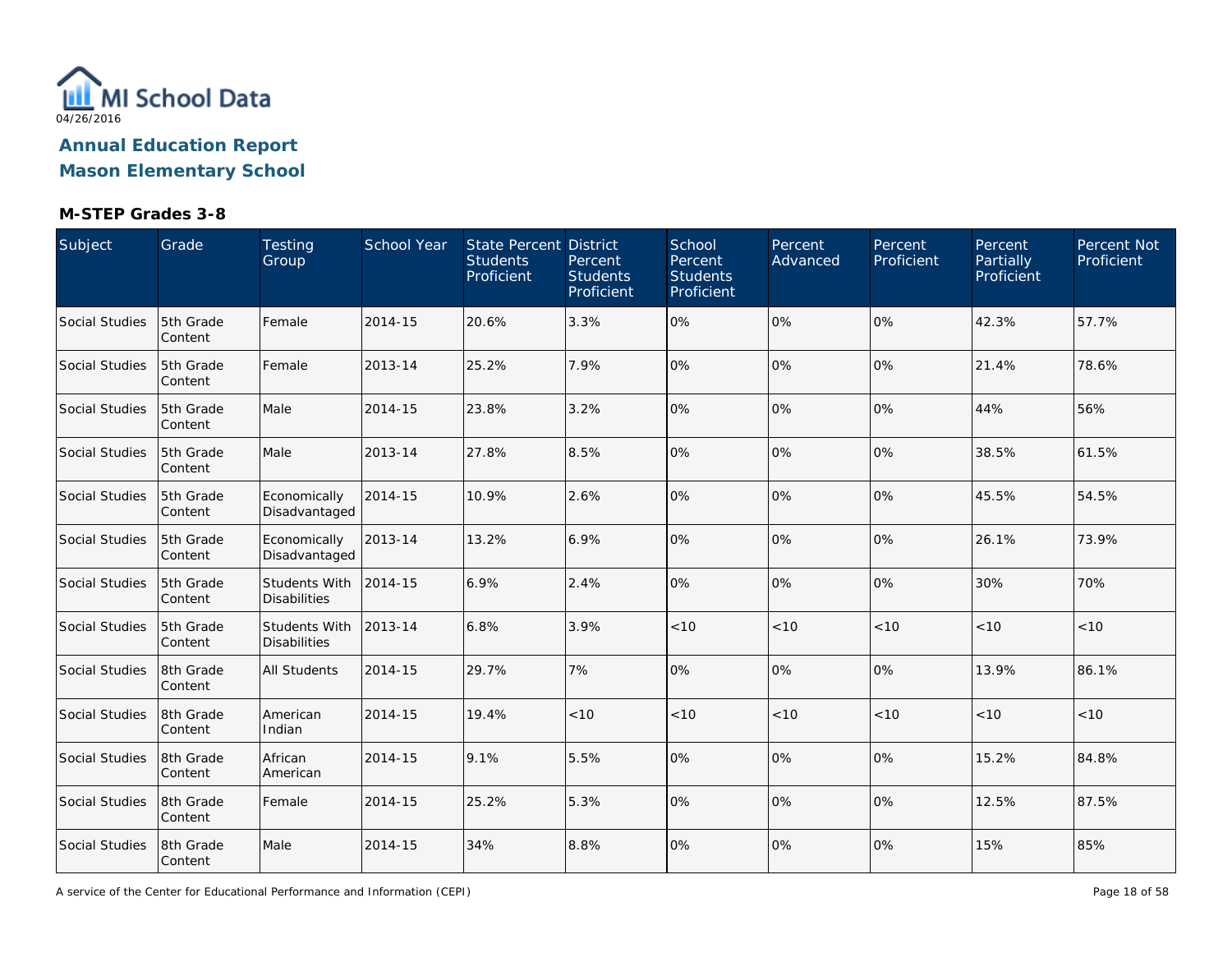

**Mason Elementary School**

| Subject        | Grade                  | Testing<br>Group              | <b>School Year</b> | State Percent District<br><b>Students</b><br>Proficient | Percent<br><b>Students</b><br>Proficient | School<br>Percent<br>Students<br>Proficient | Percent<br>Advanced | Percent<br>Proficient | Percent<br>Partially<br>Proficient | <b>Percent Not</b><br>Proficient |
|----------------|------------------------|-------------------------------|--------------------|---------------------------------------------------------|------------------------------------------|---------------------------------------------|---------------------|-----------------------|------------------------------------|----------------------------------|
| Social Studies | 8th Grade<br>lContent  | Economically<br>Disadvantaged | $12014 - 15$       | 15.9%                                                   | 5.9%                                     | 0%                                          | $0\%$               | 10%                   | 10.7%                              | 89.3%                            |
| Social Studies | 18th Grade<br>lContent | Students With<br>Disabilities | $ 2014-15$         | 7.3%                                                    | 0.5%                                     | $\vert$ < 10                                | < 10                | < 10                  | < 10                               | < 10                             |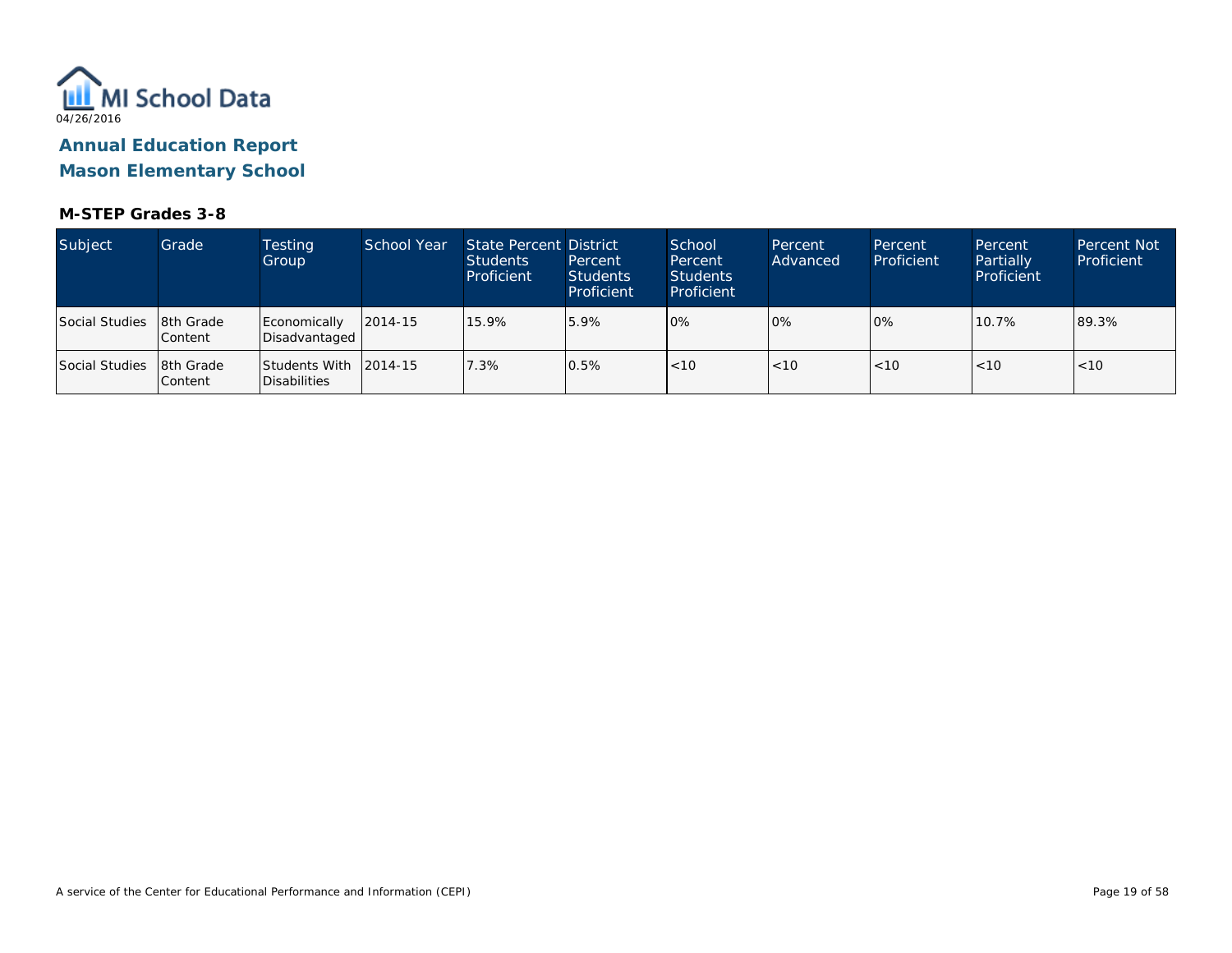

**MME**

| Subject                     | Grade | Testing<br>Group | School Year | State Percent District<br><b>Students</b><br>Proficient | Percent<br><b>Students</b><br>Proficient | School<br>Percent<br><b>Students</b><br>Proficient | Percent<br>Advanced | Percent<br>Proficient | Percent<br>Partially<br>Proficient | <b>Percent Not</b><br>Proficient |
|-----------------------------|-------|------------------|-------------|---------------------------------------------------------|------------------------------------------|----------------------------------------------------|---------------------|-----------------------|------------------------------------|----------------------------------|
| <b>ALCOHOL: U. D. L. L.</b> |       |                  |             |                                                         |                                          |                                                    |                     |                       |                                    |                                  |

No Data to Display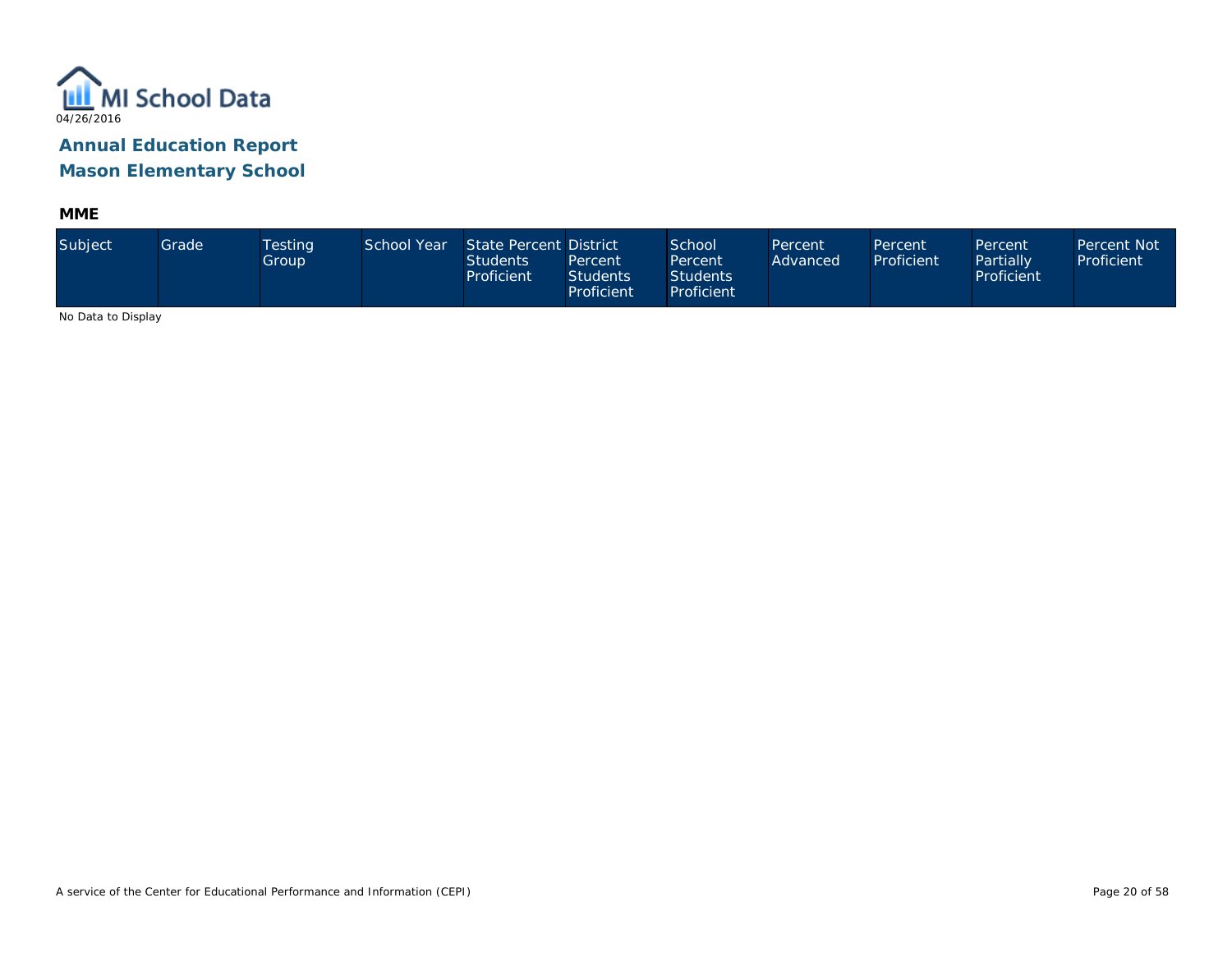

## **Mason Elementary School**

#### **Michigan Educational Assessment Program Access (MEAP - Access)**

| Subject     | Grade | Testing Group School Year     |         | <b>State Percent</b><br><b>Students</b><br>Proficient | <b>District</b><br>Percent<br><b>Students</b><br>Proficient | <b>School Percent Percent</b><br><b>Students</b><br>Proficient | Exceeded | Percent Met | Percent<br>Progressing |
|-------------|-------|-------------------------------|---------|-------------------------------------------------------|-------------------------------------------------------------|----------------------------------------------------------------|----------|-------------|------------------------|
| Mathematics | 4th   | <b>All Students</b>           | 2013-14 | 55.3%                                                 | 49.7%                                                       | 75%                                                            | 0%       | 75%         | 25%                    |
| Mathematics | 4th   | African<br>American           | 2013-14 | 46.3%                                                 | 53.1%                                                       | 75%                                                            | 0%       | 75%         | 25%                    |
| Mathematics | 4th   | Female                        | 2013-14 | 53.7%                                                 | 54.7%                                                       | 100%                                                           | 0%       | 100%        | 0%                     |
| Mathematics | 4th   | Male                          | 2013-14 | 56.2%                                                 | 47.1%                                                       | < 10                                                           | < 10     | < 10        | < 10                   |
| Mathematics | 4th   | Economically<br>Disadvantaged | 2013-14 | 53.4%                                                 | 50%                                                         | 75%                                                            | 0%       | 75%         | 25%                    |
| Mathematics | 5th   | <b>All Students</b>           | 2013-14 | 56.8%                                                 | 51.3%                                                       | 66.7%                                                          | 0%       | 66.7%       | 33.3%                  |
| Mathematics | 5th   | African<br>American           | 2013-14 | 44.8%                                                 | 51.3%                                                       | 66.7%                                                          | 0%       | 66.7%       | 33.3%                  |
| Mathematics | 5th   | Male                          | 2013-14 | 58.9%                                                 | 53.5%                                                       | 66.7%                                                          | 0%       | 66.7%       | 33.3%                  |
| Mathematics | 5th   | Economically<br>Disadvantaged | 2013-14 | 54.1%                                                 | 51.2%                                                       | 66.7%                                                          | 0%       | 66.7%       | 33.3%                  |
| Mathematics | 6th   | All Students                  | 2013-14 | 65.3%                                                 | 57.8%                                                       | 0%                                                             | 0%       | 0%          | 100%                   |
| Mathematics | 6th   | African<br>American           | 2013-14 | 54.7%                                                 | 54.2%                                                       | 0%                                                             | 0%       | 0%          | 100%                   |
| Mathematics | 6th   | Male                          | 2013-14 | 64.5%                                                 | 59.8%                                                       | 0%                                                             | 0%       | 0%          | 100%                   |
| Mathematics | 6th   | Economically<br>Disadvantaged | 2013-14 | 62.8%                                                 | 58.2%                                                       | 0%                                                             | 0%       | 0%          | 100%                   |
| Mathematics | 8th   | All Students                  | 2013-14 | 40.9%                                                 | 30.4%                                                       | < 10                                                           | < 10     | < 10        | < 10                   |
| Mathematics | 8th   | African<br>American           | 2013-14 | 29.5%                                                 | 29.7%                                                       | < 10                                                           | < 10     | < 10        | < 10                   |
| Mathematics | 8th   | Female                        | 2013-14 | 38.2%                                                 | 27.4%                                                       | < 10                                                           | < 10     | < 10        | < 10                   |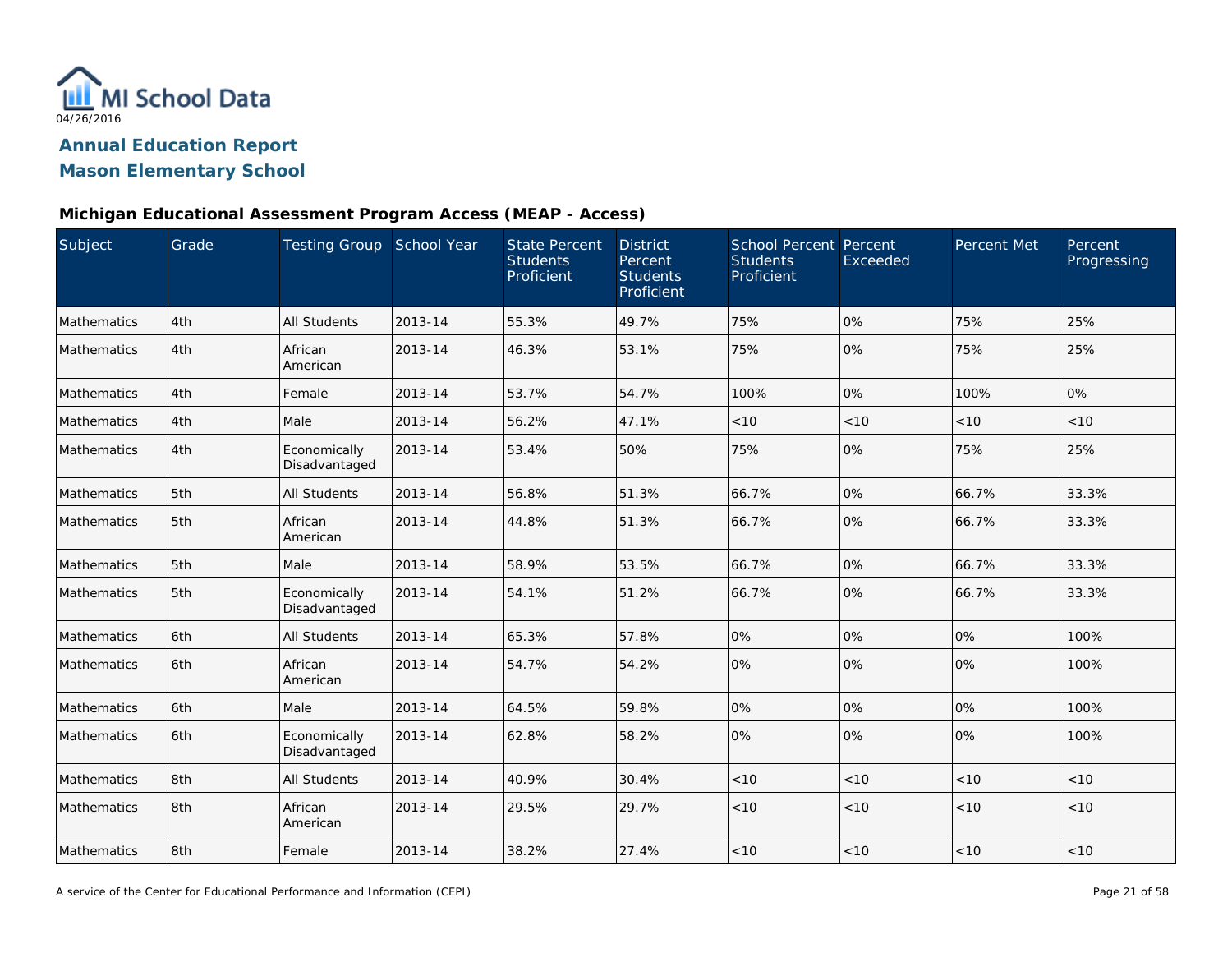

### **Mason Elementary School**

#### **Michigan Educational Assessment Program Access (MEAP - Access)**

| Subject     | Grade | Testing Group School Year     |         | <b>State Percent</b><br><b>Students</b><br>Proficient | <b>District</b><br>Percent<br><b>Students</b><br>Proficient | <b>School Percent Percent</b><br><b>Students</b><br>Proficient | Exceeded | Percent Met | Percent<br>Progressing |
|-------------|-------|-------------------------------|---------|-------------------------------------------------------|-------------------------------------------------------------|----------------------------------------------------------------|----------|-------------|------------------------|
| Mathematics | 8th   | Economically<br>Disadvantaged | 2013-14 | 38.1%                                                 | 28.4%                                                       | < 10                                                           | < 10     | <10         | < 10                   |
| Reading     | 4th   | All Students                  | 2013-14 | 45.6%                                                 | 39.9%                                                       | 50%                                                            | 0%       | 50%         | 50%                    |
| Reading     | 4th   | African<br>American           | 2013-14 | 35.2%                                                 | 42%                                                         | 50%                                                            | 0%       | 50%         | 50%                    |
| Reading     | 4th   | Female                        | 2013-14 | 46.2%                                                 | 42.3%                                                       | 66.7%                                                          | 0%       | 66.7%       | 33.3%                  |
| Reading     | 4th   | Male                          | 2013-14 | 45.4%                                                 | 38.7%                                                       | < 10                                                           | < 10     | < 10        | <10                    |
| Reading     | 4th   | Economically<br>Disadvantaged | 2013-14 | 41.3%                                                 | 40%                                                         | 50%                                                            | 0%       | 50%         | 50%                    |
| Reading     | 5th   | All Students                  | 2013-14 | 59.8%                                                 | 47.6%                                                       | 33.3%                                                          | 0%       | 33.3%       | 66.7%                  |
| Reading     | 5th   | African<br>American           | 2013-14 | 48.5%                                                 | 48%                                                         | 33.3%                                                          | 0%       | 33.3%       | 66.7%                  |
| Reading     | 5th   | Male                          | 2013-14 | 56.7%                                                 | 43.7%                                                       | 33.3%                                                          | 0%       | 33.3%       | 66.7%                  |
| Reading     | 5th   | Economically<br>Disadvantaged | 2013-14 | 56.9%                                                 | 48.8%                                                       | 33.3%                                                          | 0%       | 33.3%       | 66.7%                  |
| Reading     | 6th   | <b>All Students</b>           | 2013-14 | 58.1%                                                 | 42.6%                                                       | 0%                                                             | 0%       | 0%          | 100%                   |
| Reading     | 6th   | African<br>American           | 2013-14 | 48.6%                                                 | 42%                                                         | 0%                                                             | 0%       | 0%          | 100%                   |
| Reading     | 6th   | Male                          | 2013-14 | 55.3%                                                 | 42.6%                                                       | 0%                                                             | 0%       | 0%          | 100%                   |
| Reading     | 6th   | Economically<br>Disadvantaged | 2013-14 | 55.2%                                                 | 40.5%                                                       | 0%                                                             | 0%       | 0%          | 100%                   |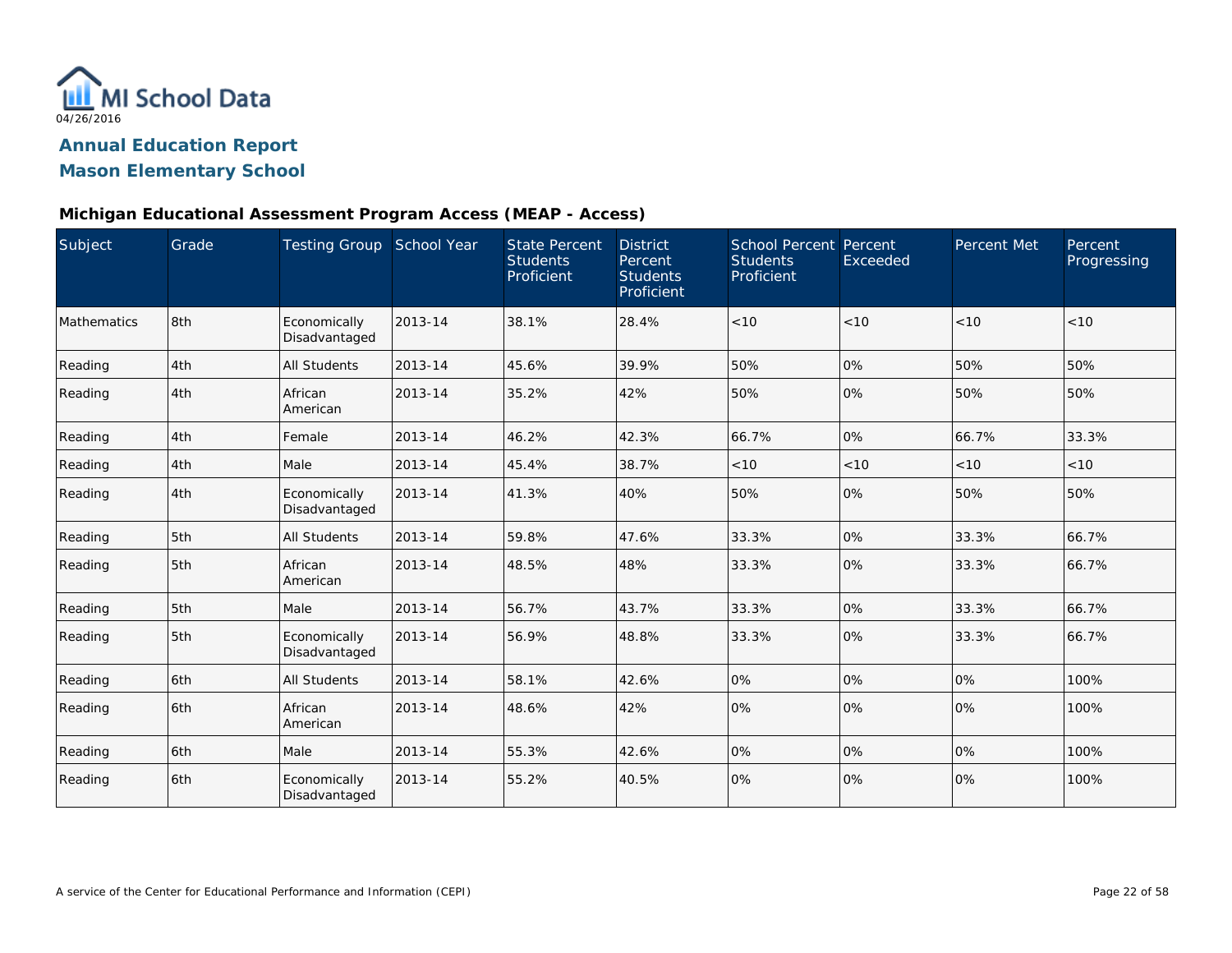

## **Mason Elementary School**

### **MI-Access Functional Independence**

| Subject     | Grade                | Testing Group School Year     |         | <b>State Percent</b><br><b>Students</b><br>Proficient | <b>District</b><br>Percent<br><b>Students</b><br>Proficient | School Percent Percent<br><b>Students</b><br>Proficient | Surpassed | Percent<br>Attained | Percent<br>Emerging |
|-------------|----------------------|-------------------------------|---------|-------------------------------------------------------|-------------------------------------------------------------|---------------------------------------------------------|-----------|---------------------|---------------------|
| Mathematics | 2nd Grade<br>Content | <b>All Students</b>           | 2013-14 | 68.8%                                                 | 44.6%                                                       | $<10$                                                   | < 10      | < 10                | < 10                |
| Reading     | 2nd Grade<br>Content | <b>All Students</b>           | 2013-14 | 77.1%                                                 | 56.9%                                                       | < 10                                                    | < 10      | < 10                | < 10                |
| Mathematics | 2nd Grade<br>Content | African<br>American           | 2013-14 | 61.4%                                                 | 42.4%                                                       | < 10                                                    | < 10      | < 10                | < 10                |
| Reading     | 2nd Grade<br>Content | African<br>American           | 2013-14 | 70.2%                                                 | 54.2%                                                       | < 10                                                    | < 10      | <10                 | $<10$               |
| Mathematics | 2nd Grade<br>Content | Female                        | 2013-14 | 66.3%                                                 | 38.9%                                                       | < 10                                                    | <10       | < 10                | < 10                |
| Reading     | 2nd Grade<br>Content | Female                        | 2013-14 | 79.6%                                                 | 55.6%                                                       | < 10                                                    | < 10      | < 10                | < 10                |
| Mathematics | 2nd Grade<br>Content | Male                          | 2013-14 | 70%                                                   | 46.8%                                                       | < 10                                                    | < 10      | < 10                | < 10                |
| Reading     | 2nd Grade<br>Content | Male                          | 2013-14 | 76.1%                                                 | 57.4%                                                       | $<10$                                                   | < 10      | < 10                | < 10                |
| Mathematics | 2nd Grade<br>Content | Economically<br>Disadvantaged | 2013-14 | 70.8%                                                 | 48.2%                                                       | < 10                                                    | < 10      | < 10                | < 10                |
| Reading     | 2nd Grade<br>Content | Economically<br>Disadvantaged | 2013-14 | 76.6%                                                 | 60.7%                                                       | $<10$                                                   | < 10      | < 10                | < 10                |
| Mathematics | 3rd Grade<br>Content | <b>All Students</b>           | 2014-15 | 71.1%                                                 | 50.8%                                                       | $<10$                                                   | < 10      | < 10                | < 10                |
| Mathematics | 3rd Grade<br>Content | <b>All Students</b>           | 2013-14 | 81.3%                                                 | 72.2%                                                       | $<10$                                                   | < 10      | < 10                | < 10                |
| Reading     | 3rd Grade<br>Content | <b>All Students</b>           | 2013-14 | 76.5%                                                 | 64.1%                                                       | < 10                                                    | $<10$     | < 10                | < 10                |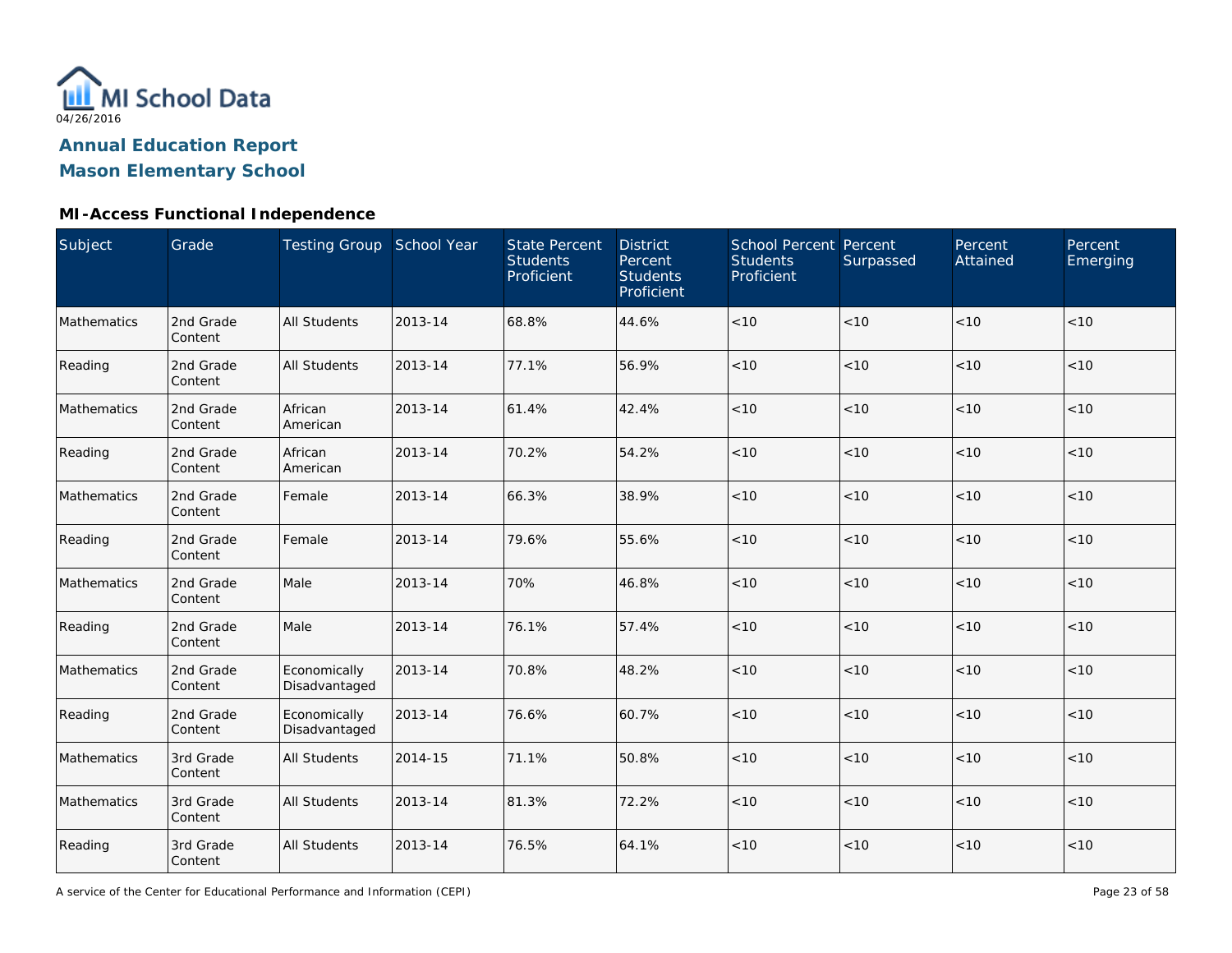

## **Mason Elementary School**

### **MI-Access Functional Independence**

| Subject     | Grade                | Testing Group School Year |         | <b>State Percent</b><br><b>Students</b><br>Proficient | <b>District</b><br>Percent<br><b>Students</b><br>Proficient | <b>School Percent Percent</b><br><b>Students</b><br>Proficient | Surpassed | Percent<br>Attained | Percent<br>Emerging |
|-------------|----------------------|---------------------------|---------|-------------------------------------------------------|-------------------------------------------------------------|----------------------------------------------------------------|-----------|---------------------|---------------------|
| <b>ELA</b>  | 3rd Grade<br>Content | <b>All Students</b>       | 2014-15 | 69.2%                                                 | 57.7%                                                       | $<10$                                                          | < 10      | < 10                | < 10                |
| Mathematics | 3rd Grade<br>Content | African<br>American       | 2014-15 | 65.4%                                                 | 50.8%                                                       | < 10                                                           | < 10      | < 10                | < 10                |
| Mathematics | 3rd Grade<br>Content | African<br>American       | 2013-14 | 76.6%                                                 | 69.4%                                                       | < 10                                                           | < 10      | < 10                | < 10                |
| Reading     | 3rd Grade<br>Content | African<br>American       | 2013-14 | 71.6%                                                 | 64.8%                                                       | $<10$                                                          | < 10      | < 10                | < 10                |
| <b>ELA</b>  | 3rd Grade<br>Content | African<br>American       | 2014-15 | 64.2%                                                 | 57.7%                                                       | $<10$                                                          | < 10      | < 10                | < 10                |
| Mathematics | 3rd Grade<br>Content | Female                    | 2014-15 | 69.4%                                                 | 45.5%                                                       | < 10                                                           | $<10$     | < 10                | < 10                |
| Mathematics | 3rd Grade<br>Content | Female                    | 2013-14 | 77.8%                                                 | 63.3%                                                       | < 10                                                           | < 10      | < 10                | < 10                |
| Reading     | 3rd Grade<br>Content | Female                    | 2013-14 | 77.2%                                                 | 62.1%                                                       | < 10                                                           | < 10      | < 10                | < 10                |
| <b>ELA</b>  | 3rd Grade<br>Content | Female                    | 2014-15 | 69.3%                                                 | 50%                                                         | $<10$                                                          | < 10      | < 10                | < 10                |
| Mathematics | 3rd Grade<br>Content | Male                      | 2014-15 | 71.9%                                                 | 53.7%                                                       | $<10$                                                          | $<10$     | < 10                | < 10                |
| Mathematics | 3rd Grade<br>Content | Male                      | 2013-14 | 83.3%                                                 | 77.6%                                                       | < 10                                                           | < 10      | < 10                | < 10                |
| Reading     | 3rd Grade<br>Content | Male                      | 2013-14 | 76.1%                                                 | 65.3%                                                       | $<10$                                                          | $<10$     | < 10                | < 10                |
| <b>ELA</b>  | 3rd Grade<br>Content | Male                      | 2014-15 | 69.2%                                                 | 61.8%                                                       | $<10$                                                          | $<10$     | < 10                | < 10                |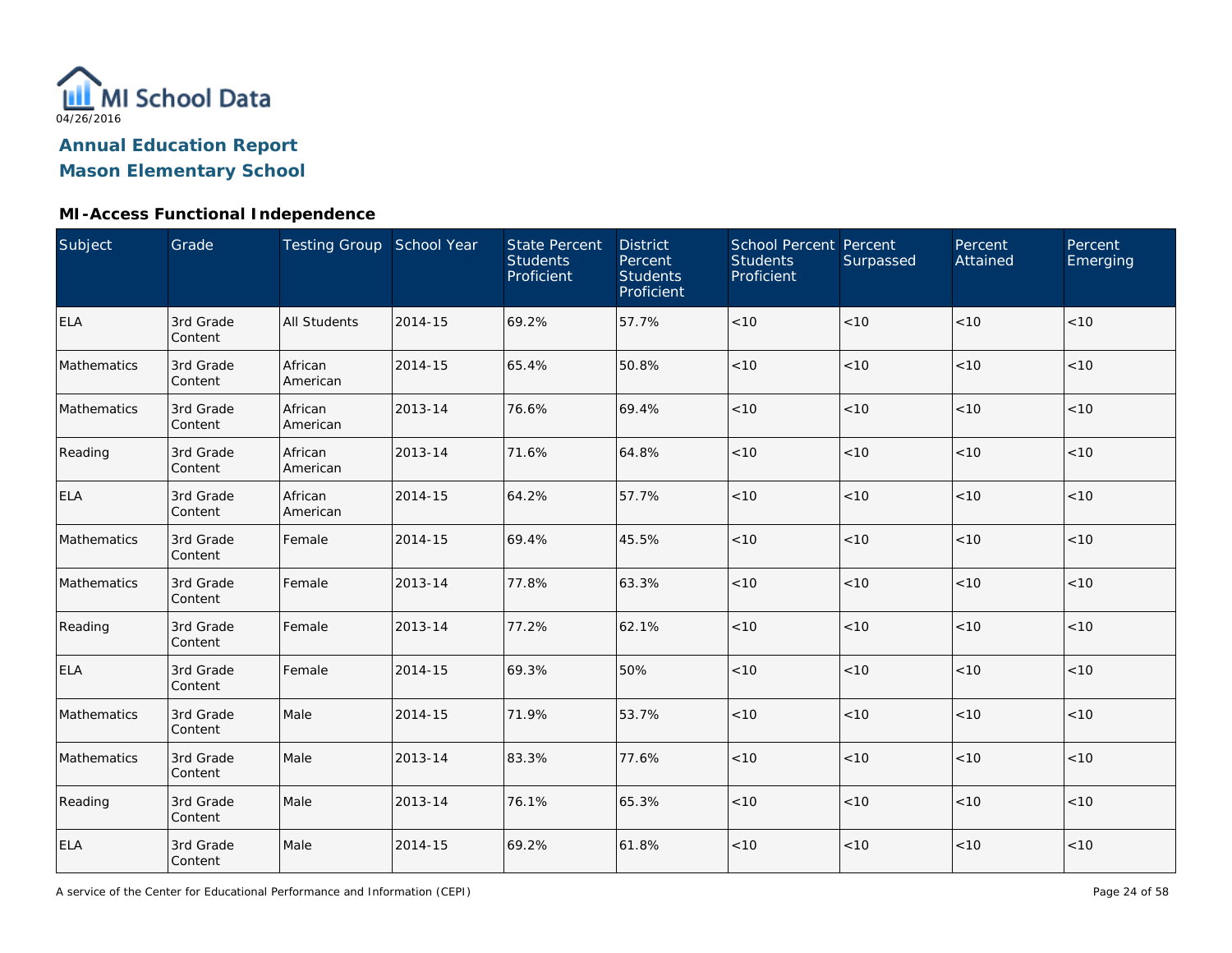

### **MI-Access Functional Independence**

| Subject     | Grade                | Testing Group School Year     |         | <b>State Percent</b><br><b>Students</b><br>Proficient | <b>District</b><br>Percent<br><b>Students</b><br>Proficient | School Percent Percent<br><b>Students</b><br>Proficient | Surpassed | Percent<br>Attained | Percent<br>Emerging |
|-------------|----------------------|-------------------------------|---------|-------------------------------------------------------|-------------------------------------------------------------|---------------------------------------------------------|-----------|---------------------|---------------------|
| Mathematics | 3rd Grade<br>Content | Economically<br>Disadvantaged | 2014-15 | 71.7%                                                 | 49.1%                                                       | < 10                                                    | < 10      | < 10                | < 10                |
| Mathematics | 3rd Grade<br>Content | Economically<br>Disadvantaged | 2013-14 | 82.3%                                                 | 72%                                                         | < 10                                                    | < 10      | < 10                | < 10                |
| Reading     | 3rd Grade<br>Content | Economically<br>Disadvantaged | 2013-14 | 75.1%                                                 | 64.9%                                                       | < 10                                                    | < 10      | < 10                | < 10                |
| <b>ELA</b>  | 3rd Grade<br>Content | Economically<br>Disadvantaged | 2014-15 | 68.9%                                                 | 57.1%                                                       | < 10                                                    | < 10      | < 10                | < 10                |
| Mathematics | 4th Grade<br>Content | All Students                  | 2014-15 | 72.4%                                                 | 50%                                                         | < 10                                                    | < 10      | < 10                | < 10                |
| Mathematics | 4th Grade<br>Content | <b>All Students</b>           | 2013-14 | 64.9%                                                 | 44.6%                                                       | < 10                                                    | < 10      | < 10                | < 10                |
| Reading     | 4th Grade<br>Content | <b>All Students</b>           | 2013-14 | 73.9%                                                 | 61.9%                                                       | < 10                                                    | < 10      | < 10                | < 10                |
| <b>ELA</b>  | 4th Grade<br>Content | <b>All Students</b>           | 2014-15 | 69.7%                                                 | 48.8%                                                       | < 10                                                    | < 10      | < 10                | < 10                |
| Science     | 4th Grade<br>Content | <b>All Students</b>           | 2014-15 | 59.1%                                                 | 36.4%                                                       | $<10$                                                   | < 10      | < 10                | < 10                |
| Science     | 4th Grade<br>Content | <b>All Students</b>           | 2013-14 | 47.4%                                                 | 37.1%                                                       | $<10$                                                   | < 10      | <10                 | < 10                |
| Mathematics | 4th Grade<br>Content | African<br>American           | 2014-15 | 63.6%                                                 | 49.4%                                                       | $<10$                                                   | < 10      | < 10                | < 10                |
| Mathematics | 4th Grade<br>Content | African<br>American           | 2013-14 | 59.2%                                                 | 46.2%                                                       | $<10$                                                   | < 10      | < 10                | < 10                |
| Reading     | 4th Grade<br>Content | African<br>American           | 2013-14 | 70.9%                                                 | 62%                                                         | < 10                                                    | $<10$     | < 10                | < 10                |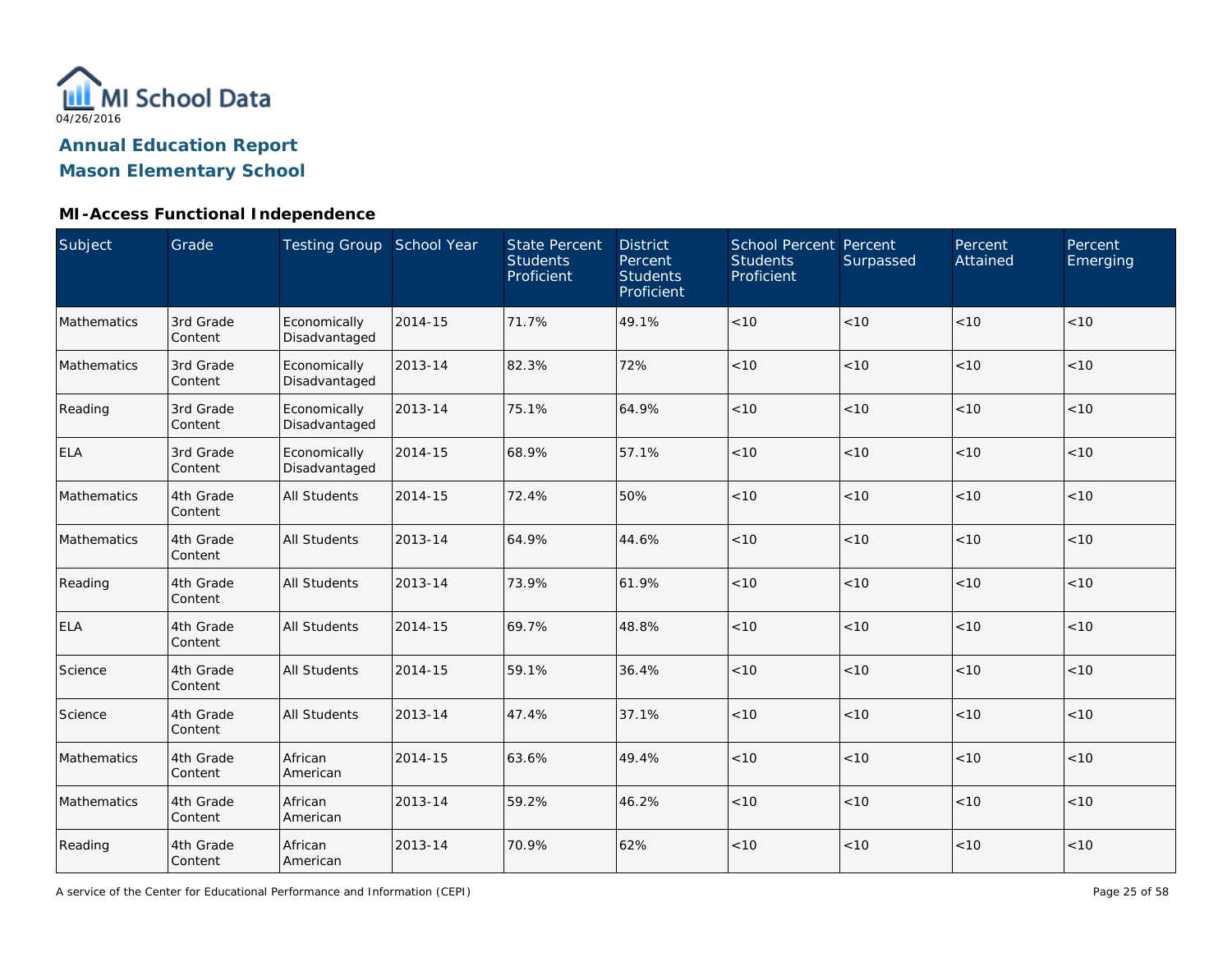

## **Mason Elementary School**

### **MI-Access Functional Independence**

| Subject     | Grade                | Testing Group School Year     |         | <b>State Percent</b><br><b>Students</b><br>Proficient | <b>District</b><br>Percent<br><b>Students</b><br>Proficient | School Percent Percent<br><b>Students</b><br>Proficient | Surpassed | Percent<br>Attained | Percent<br>Emerging |
|-------------|----------------------|-------------------------------|---------|-------------------------------------------------------|-------------------------------------------------------------|---------------------------------------------------------|-----------|---------------------|---------------------|
| <b>ELA</b>  | 4th Grade<br>Content | African<br>American           | 2014-15 | 64.9%                                                 | 50.7%                                                       | $<10$                                                   | < 10      | < 10                | < 10                |
| Science     | 4th Grade<br>Content | African<br>American           | 2014-15 | 46.7%                                                 | 35.2%                                                       | $<10$                                                   | < 10      | < 10                | < 10                |
| Science     | 4th Grade<br>Content | African<br>American           | 2013-14 | 38.9%                                                 | 38.8%                                                       | < 10                                                    | < 10      | < 10                | < 10                |
| Mathematics | 4th Grade<br>Content | Female                        | 2013-14 | 62.1%                                                 | 53.3%                                                       | $<10$                                                   | < 10      | < 10                | < 10                |
| Reading     | 4th Grade<br>Content | Female                        | 2013-14 | 75.3%                                                 | 73.3%                                                       | $<10$                                                   | < 10      | < 10                | < 10                |
| Science     | 4th Grade<br>Content | Female                        | 2013-14 | 45.4%                                                 | 35%                                                         | < 10                                                    | < 10      | < 10                | < 10                |
| Mathematics | 4th Grade<br>Content | Male                          | 2014-15 | 74%                                                   | 52.2%                                                       | $<10$                                                   | < 10      | < 10                | < 10                |
| Mathematics | 4th Grade<br>Content | Male                          | 2013-14 | 66.4%                                                 | 39.6%                                                       | < 10                                                    | $<10$     | < 10                | < 10                |
| Reading     | 4th Grade<br>Content | Male                          | 2013-14 | 73.1%                                                 | 55.6%                                                       | $<10$                                                   | $<10$     | < 10                | < 10                |
| <b>ELA</b>  | 4th Grade<br>Content | Male                          | 2014-15 | 68.4%                                                 | 50.9%                                                       | $<10$                                                   | < 10      | < 10                | < 10                |
| Science     | 4th Grade<br>Content | Male                          | 2014-15 | 61.7%                                                 | 36.2%                                                       | $<10$                                                   | $<10$     | < 10                | < 10                |
| Science     | 4th Grade<br>Content | Male                          | 2013-14 | 48.4%                                                 | 38.2%                                                       | $<10$                                                   | < 10      | < 10                | < 10                |
| Mathematics | 4th Grade<br>Content | Economically<br>Disadvantaged | 2014-15 | 73.3%                                                 | 53.1%                                                       | $<10$                                                   | $<10$     | < 10                | $<10$               |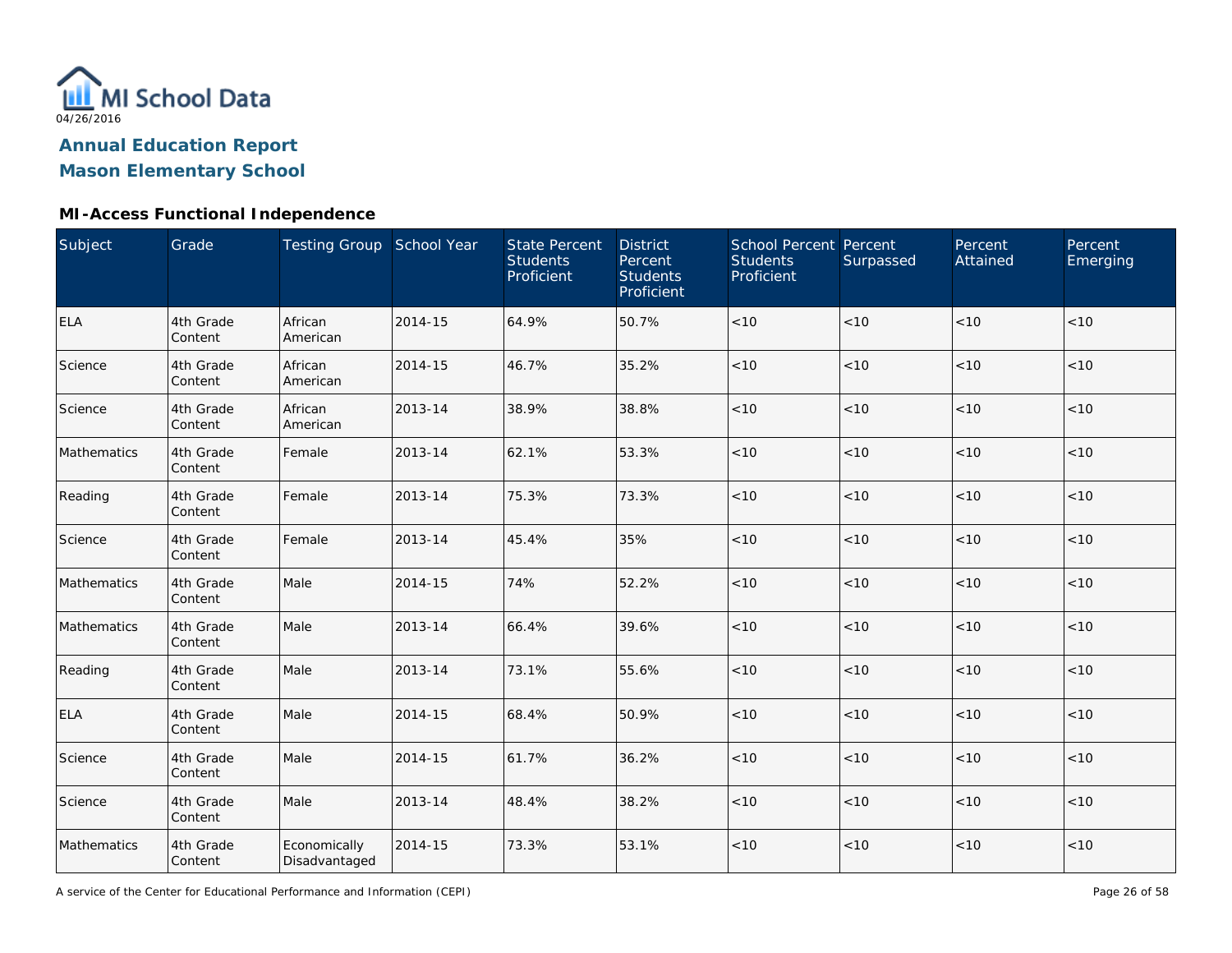

## **MI-Access Functional Independence**

| Subject            | Grade                | Testing Group School Year     |         | <b>State Percent</b><br><b>Students</b><br>Proficient | <b>District</b><br>Percent<br><b>Students</b><br>Proficient | School Percent Percent<br><b>Students</b><br>Proficient | Surpassed | Percent<br>Attained | Percent<br>Emerging |
|--------------------|----------------------|-------------------------------|---------|-------------------------------------------------------|-------------------------------------------------------------|---------------------------------------------------------|-----------|---------------------|---------------------|
| <b>Mathematics</b> | 4th Grade<br>Content | Economically<br>Disadvantaged | 2013-14 | 66%                                                   | 45.8%                                                       | <10                                                     | < 10      | <10                 | < 10                |
| Reading            | 4th Grade<br>Content | Economically<br>Disadvantaged | 2013-14 | 73.8%                                                 | 64.4%                                                       | < 10                                                    | < 10      | < 10                | < 10                |
| <b>ELA</b>         | 4th Grade<br>Content | Economically<br>Disadvantaged | 2014-15 | 69.7%                                                 | 48.6%                                                       | < 10                                                    | < 10      | < 10                | < 10                |
| Science            | 4th Grade<br>Content | Economically<br>Disadvantaged | 2014-15 | 60.7%                                                 | 37.3%                                                       | < 10                                                    | < 10      | < 10                | < 10                |
| Science            | 4th Grade<br>Content | Economically<br>Disadvantaged | 2013-14 | 47.9%                                                 | 38.1%                                                       | < 10                                                    | < 10      | < 10                | < 10                |
| Mathematics        | 5th Grade<br>Content | <b>All Students</b>           | 2014-15 | 65.5%                                                 | 50.5%                                                       | < 10                                                    | < 10      | < 10                | < 10                |
| Mathematics        | 5th Grade<br>Content | <b>All Students</b>           | 2013-14 | 73.8%                                                 | 54.5%                                                       | $<10$                                                   | < 10      | < 10                | < 10                |
| Reading            | 5th Grade<br>Content | <b>All Students</b>           | 2013-14 | 86.8%                                                 | 83%                                                         | $<10$                                                   | < 10      | < 10                | < 10                |
| <b>ELA</b>         | 5th Grade<br>Content | <b>All Students</b>           | 2014-15 | 66.4%                                                 | 48.7%                                                       | < 10                                                    | < 10      | < 10                | < 10                |
| Mathematics        | 5th Grade<br>Content | African<br>American           | 2014-15 | 57.9%                                                 | 51.6%                                                       | < 10                                                    | < 10      | < 10                | < 10                |
| Mathematics        | 5th Grade<br>Content | African<br>American           | 2013-14 | 69.7%                                                 | 54.1%                                                       | < 10                                                    | < 10      | < 10                | < 10                |
| Reading            | 5th Grade<br>Content | African<br>American           | 2013-14 | 88.4%                                                 | 83.3%                                                       | < 10                                                    | < 10      | < 10                | < 10                |
| <b>ELA</b>         | 5th Grade<br>Content | African<br>American           | 2014-15 | 56.1%                                                 | 53.6%                                                       | $<10$                                                   | < 10      | < 10                | $<10$               |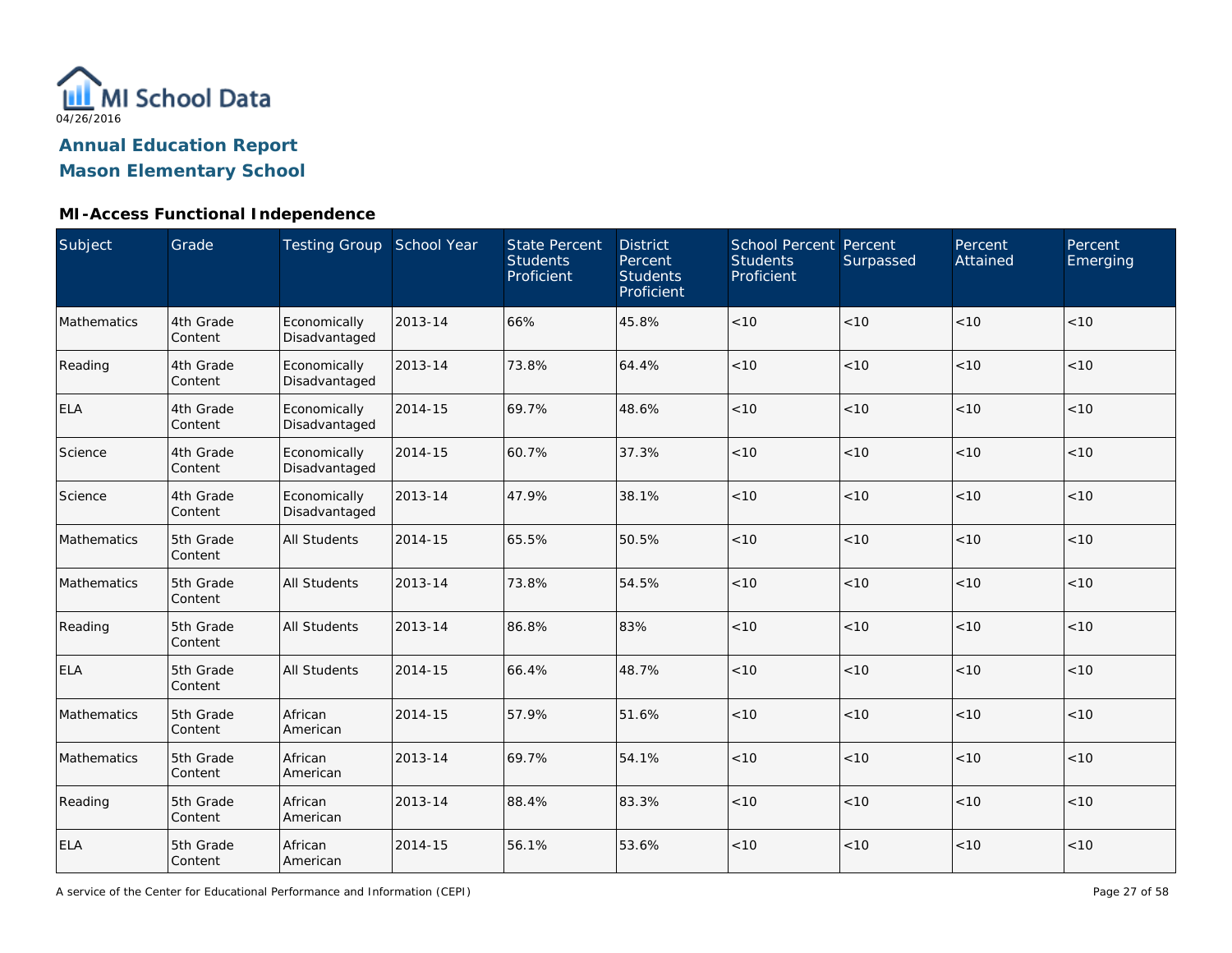

## **Mason Elementary School**

### **MI-Access Functional Independence**

| Subject     | Grade                | Testing Group School Year     |         | <b>State Percent</b><br><b>Students</b><br>Proficient | <b>District</b><br>Percent<br><b>Students</b><br>Proficient | School Percent Percent<br><b>Students</b><br>Proficient | Surpassed | Percent<br>Attained | Percent<br>Emerging |
|-------------|----------------------|-------------------------------|---------|-------------------------------------------------------|-------------------------------------------------------------|---------------------------------------------------------|-----------|---------------------|---------------------|
| Mathematics | 5th Grade<br>Content | Female                        | 2014-15 | 61.4%                                                 | 44.7%                                                       | $<10$                                                   | < 10      | < 10                | < 10                |
| Mathematics | 5th Grade<br>Content | Female                        | 2013-14 | 72%                                                   | 42.9%                                                       | < 10                                                    | < 10      | < 10                | < 10                |
| Reading     | 5th Grade<br>Content | Female                        | 2013-14 | 88.3%                                                 | 90.9%                                                       | < 10                                                    | < 10      | < 10                | $<10$               |
| <b>ELA</b>  | 5th Grade<br>Content | Female                        | 2014-15 | 68.3%                                                 | 50%                                                         | $<10$                                                   | < 10      | < 10                | < 10                |
| Mathematics | 5th Grade<br>Content | Male                          | 2014-15 | 67.8%                                                 | 53.8%                                                       | $<10$                                                   | < 10      | < 10                | < 10                |
| Mathematics | 5th Grade<br>Content | Male                          | 2013-14 | 74.9%                                                 | 60.6%                                                       | $<10$                                                   | < 10      | < 10                | < 10                |
| Reading     | 5th Grade<br>Content | Male                          | 2013-14 | 86%                                                   | 79.1%                                                       | < 10                                                    | < 10      | < 10                | < 10                |
| ELA         | 5th Grade<br>Content | Male                          | 2014-15 | 65.3%                                                 | 48%                                                         | < 10                                                    | < 10      | < 10                | < 10                |
| Mathematics | 5th Grade<br>Content | Economically<br>Disadvantaged | 2014-15 | 66.3%                                                 | 50.5%                                                       | $<10$                                                   | < 10      | < 10                | < 10                |
| Mathematics | 5th Grade<br>Content | Economically<br>Disadvantaged | 2013-14 | 75.1%                                                 | 54%                                                         | $<10$                                                   | < 10      | < 10                | < 10                |
| Reading     | 5th Grade<br>Content | Economically<br>Disadvantaged | 2013-14 | 86.6%                                                 | 82.6%                                                       | $<10$                                                   | < 10      | < 10                | < 10                |
| ELA         | 5th Grade<br>Content | Economically<br>Disadvantaged | 2014-15 | 66%                                                   | 47.1%                                                       | $<10$                                                   | < 10      | < 10                | < 10                |
| Mathematics | 6th Grade<br>Content | <b>All Students</b>           | 2014-15 | 67.8%                                                 | 56.5%                                                       | $<10$                                                   | $<10$     | < 10                | < 10                |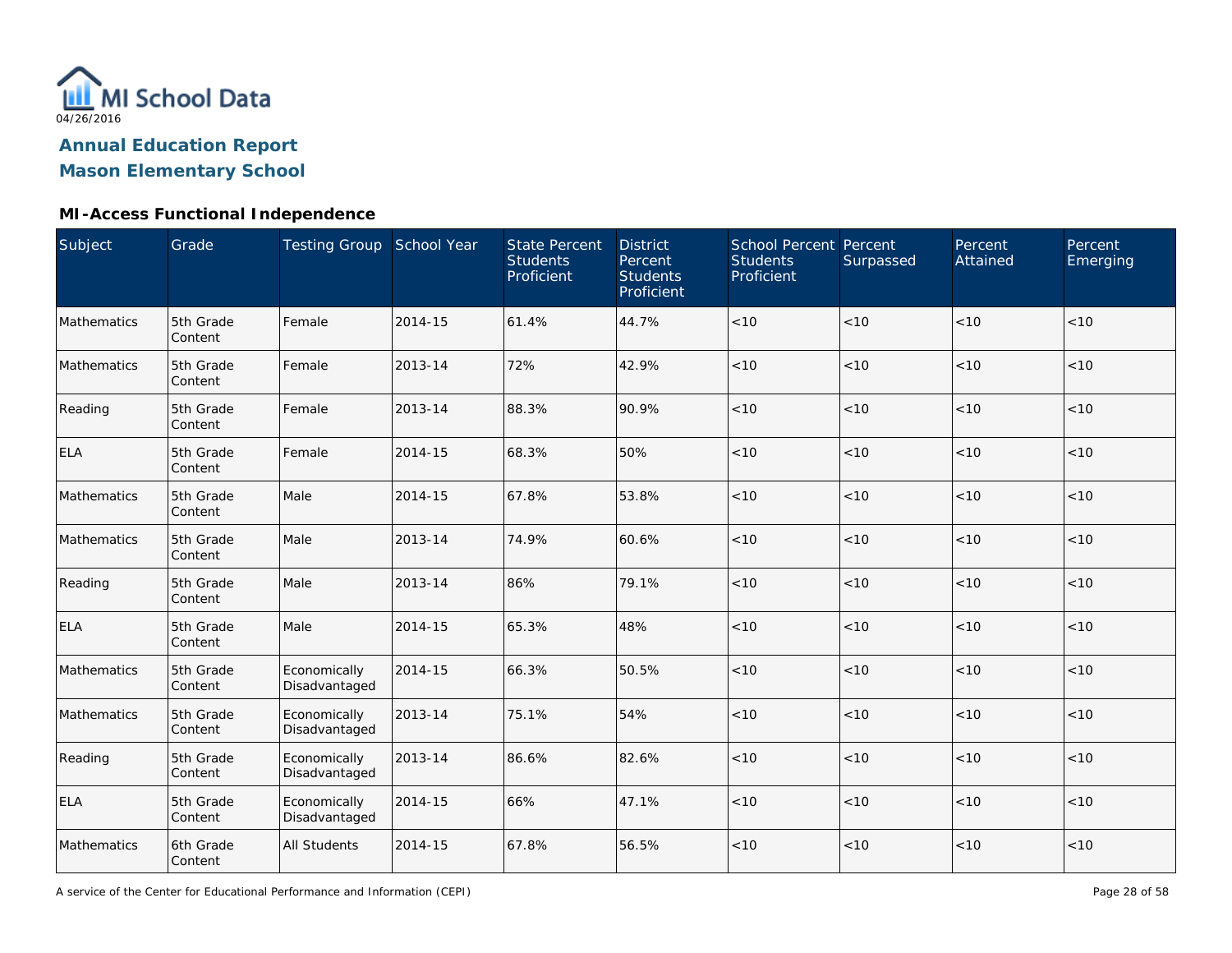

## **Mason Elementary School**

### **MI-Access Functional Independence**

| <b>Subject</b> | Grade                | Testing Group School Year |         | <b>State Percent</b><br><b>Students</b><br>Proficient | <b>District</b><br>Percent<br><b>Students</b><br>Proficient | School Percent Percent<br><b>Students</b><br>Proficient | Surpassed | Percent<br>Attained | Percent<br>Emerging |
|----------------|----------------------|---------------------------|---------|-------------------------------------------------------|-------------------------------------------------------------|---------------------------------------------------------|-----------|---------------------|---------------------|
| Mathematics    | 6th Grade<br>Content | <b>All Students</b>       | 2013-14 | 64.5%                                                 | 40.4%                                                       | $<10$                                                   | < 10      | < 10                | < 10                |
| Reading        | 6th Grade<br>Content | <b>All Students</b>       | 2013-14 | 87.5%                                                 | 83.7%                                                       | $<10$                                                   | < 10      | < 10                | < 10                |
| ELA            | 6th Grade<br>Content | <b>All Students</b>       | 2014-15 | 68.1%                                                 | 48.2%                                                       | < 10                                                    | < 10      | < 10                | < 10                |
| Mathematics    | 6th Grade<br>Content | African<br>American       | 2014-15 | 64.6%                                                 | 54.1%                                                       | $<10$                                                   | < 10      | < 10                | < 10                |
| Mathematics    | 6th Grade<br>Content | African<br>American       | 2013-14 | 57.6%                                                 | 39.4%                                                       | $<10$                                                   | < 10      | < 10                | < 10                |
| Reading        | 6th Grade<br>Content | African<br>American       | 2013-14 | 88.2%                                                 | 82.8%                                                       | $<10$                                                   | < 10      | < 10                | < 10                |
| <b>ELA</b>     | 6th Grade<br>Content | African<br>American       | 2014-15 | 64%                                                   | 45.7%                                                       | $<10$                                                   | < 10      | < 10                | < 10                |
| Mathematics    | 6th Grade<br>Content | Female                    | 2014-15 | 64.2%                                                 | 51.4%                                                       | < 10                                                    | < 10      | < 10                | < 10                |
| Mathematics    | 6th Grade<br>Content | Female                    | 2013-14 | 62.8%                                                 | 43.2%                                                       | < 10                                                    | < 10      | < 10                | < 10                |
| Reading        | 6th Grade<br>Content | Female                    | 2013-14 | 90.5%                                                 | 86%                                                         | < 10                                                    | < 10      | < 10                | < 10                |
| ELA            | 6th Grade<br>Content | Female                    | 2014-15 | 72.5%                                                 | 53.8%                                                       | $<10$                                                   | $<10$     | < 10                | < 10                |
| Mathematics    | 6th Grade<br>Content | Male                      | 2014-15 | 69.7%                                                 | 59%                                                         | $<10$                                                   | $<10$     | < 10                | < 10                |
| Mathematics    | 6th Grade<br>Content | Male                      | 2013-14 | 65.5%                                                 | 38.3%                                                       | < 10                                                    | $<10$     | < 10                | $<10$               |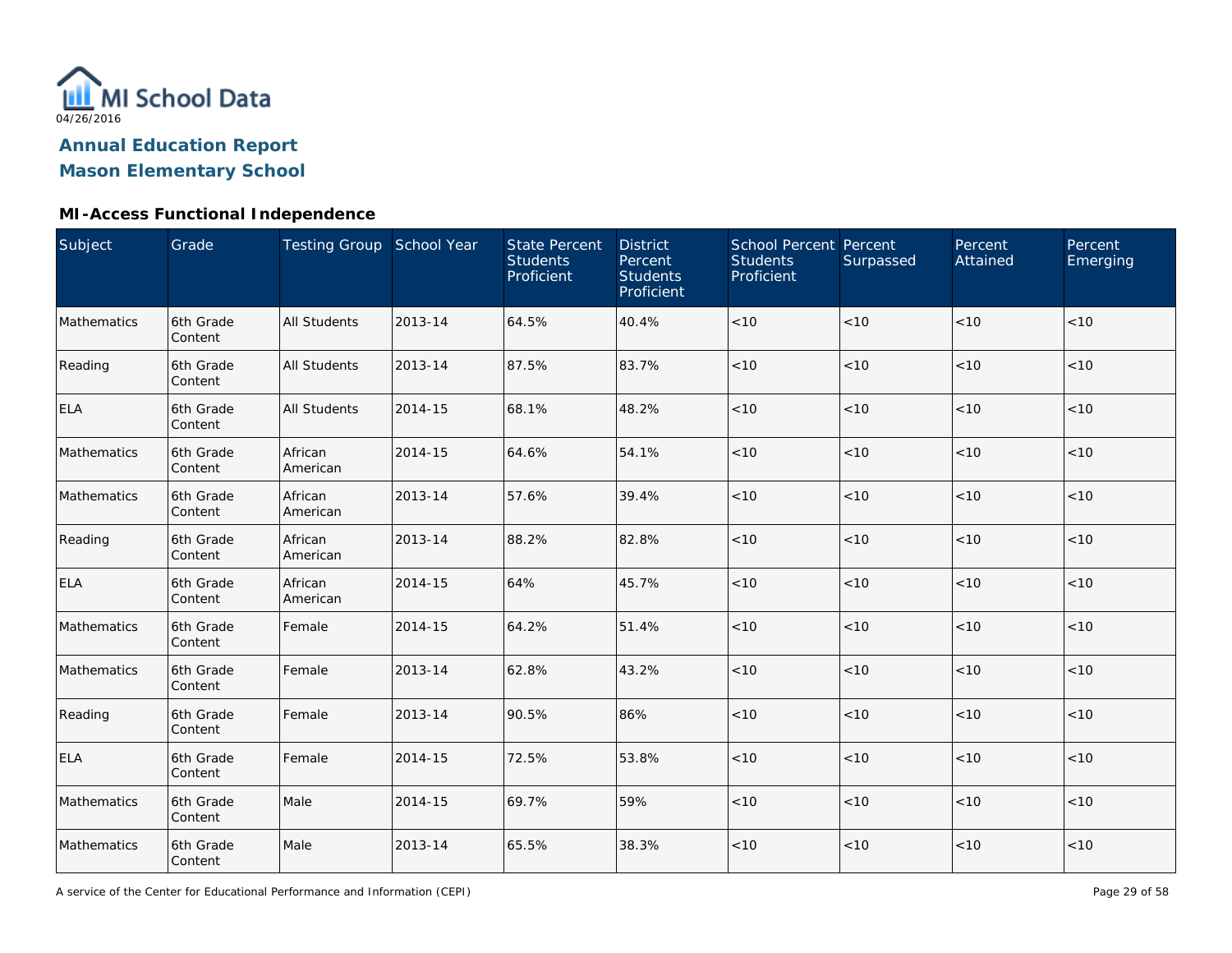

## **Mason Elementary School**

### **MI-Access Functional Independence**

| Subject     | Grade                | Testing Group School Year     |         | <b>State Percent</b><br><b>Students</b><br>Proficient | <b>District</b><br>Percent<br><b>Students</b><br>Proficient | School Percent Percent<br><b>Students</b><br>Proficient | Surpassed | Percent<br>Attained | Percent<br>Emerging |
|-------------|----------------------|-------------------------------|---------|-------------------------------------------------------|-------------------------------------------------------------|---------------------------------------------------------|-----------|---------------------|---------------------|
| Reading     | 6th Grade<br>Content | Male                          | 2013-14 | 86%                                                   | 82%                                                         | $<10$                                                   | < 10      | < 10                | < 10                |
| <b>ELA</b>  | 6th Grade<br>Content | Male                          | 2014-15 | 66%                                                   | 45.8%                                                       | < 10                                                    | < 10      | < 10                | < 10                |
| Mathematics | 6th Grade<br>Content | Economically<br>Disadvantaged | 2014-15 | 69.9%                                                 | 59.4%                                                       | < 10                                                    | < 10      | < 10                | < 10                |
| Mathematics | 6th Grade<br>Content | Economically<br>Disadvantaged | 2013-14 | 65.7%                                                 | 39.8%                                                       | < 10                                                    | < 10      | < 10                | < 10                |
| Reading     | 6th Grade<br>Content | Economically<br>Disadvantaged | 2013-14 | 88.5%                                                 | 84.9%                                                       | < 10                                                    | < 10      | < 10                | < 10                |
| <b>ELA</b>  | 6th Grade<br>Content | Economically<br>Disadvantaged | 2014-15 | 69.3%                                                 | 48.6%                                                       | < 10                                                    | < 10      | < 10                | < 10                |
| Mathematics | 7th Grade<br>Content | All Students                  | 2014-15 | 67.8%                                                 | 46.3%                                                       | < 10                                                    | < 10      | < 10                | < 10                |
| Mathematics | 7th Grade<br>Content | <b>All Students</b>           | 2013-14 | 75.9%                                                 | 58.8%                                                       | < 10                                                    | < 10      | < 10                | < 10                |
| Reading     | 7th Grade<br>Content | <b>All Students</b>           | 2013-14 | 90.9%                                                 | 75%                                                         | < 10                                                    | < 10      | < 10                | < 10                |
| <b>ELA</b>  | 7th Grade<br>Content | <b>All Students</b>           | 2014-15 | 68.8%                                                 | 54.1%                                                       | $<10$                                                   | < 10      | < 10                | < 10                |
| Science     | 7th Grade<br>Content | <b>All Students</b>           | 2014-15 | 51.8%                                                 | 34.4%                                                       | $<10$                                                   | < 10      | < 10                | < 10                |
| Science     | 7th Grade<br>Content | <b>All Students</b>           | 2013-14 | 53.7%                                                 | 36.9%                                                       | $<10$                                                   | < 10      | < 10                | < 10                |
| Mathematics | 7th Grade<br>Content | African<br>American           | 2014-15 | 58.9%                                                 | 45%                                                         | < 10                                                    | < 10      | < 10                | < 10                |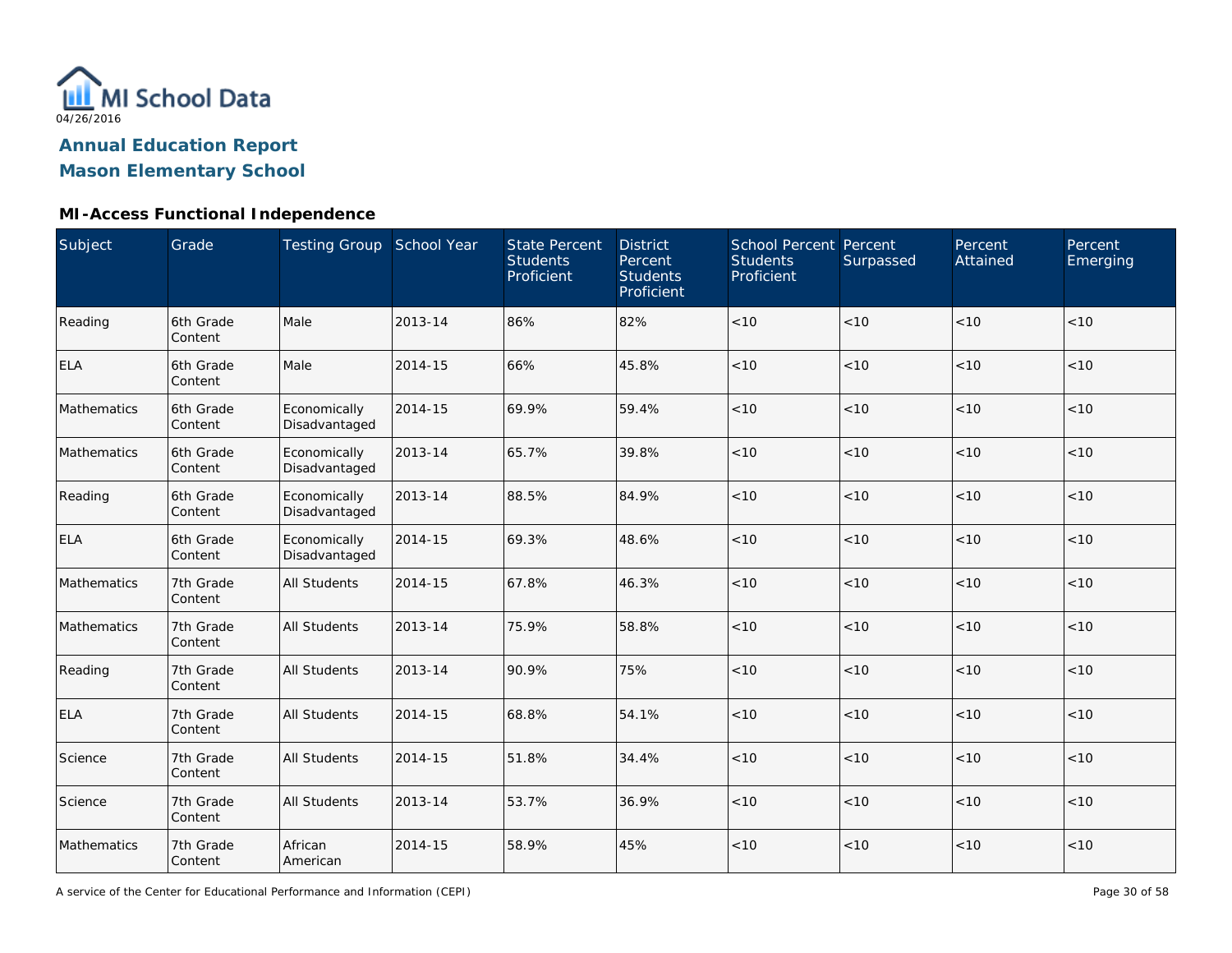

# **Mason Elementary School**

### **MI-Access Functional Independence**

| <b>Subject</b> | Grade                | Testing Group School Year |         | <b>State Percent</b><br><b>Students</b><br>Proficient | <b>District</b><br>Percent<br><b>Students</b><br>Proficient | <b>School Percent Percent</b><br><b>Students</b><br>Proficient | Surpassed | Percent<br>Attained | Percent<br>Emerging |
|----------------|----------------------|---------------------------|---------|-------------------------------------------------------|-------------------------------------------------------------|----------------------------------------------------------------|-----------|---------------------|---------------------|
| Mathematics    | 7th Grade<br>Content | African<br>American       | 2013-14 | 67.6%                                                 | 58.5%                                                       | $<10$                                                          | < 10      | < 10                | < 10                |
| Reading        | 7th Grade<br>Content | African<br>American       | 2013-14 | 85.8%                                                 | 74.6%                                                       | $<10$                                                          | < 10      | < 10                | < 10                |
| <b>ELA</b>     | 7th Grade<br>Content | African<br>American       | 2014-15 | 62.5%                                                 | 52.9%                                                       | $<10$                                                          | < 10      | < 10                | < 10                |
| Science        | 7th Grade<br>Content | African<br>American       | 2014-15 | 39.2%                                                 | 32.8%                                                       | $<10$                                                          | < 10      | < 10                | $<10$               |
| Science        | 7th Grade<br>Content | African<br>American       | 2013-14 | 39.6%                                                 | 34.9%                                                       | < 10                                                           | < 10      | < 10                | < 10                |
| Mathematics    | 7th Grade<br>Content | Female                    | 2014-15 | 62.3%                                                 | 48.8%                                                       | < 10                                                           | < 10      | < 10                | < 10                |
| Mathematics    | 7th Grade<br>Content | Female                    | 2013-14 | 72.2%                                                 | 51.8%                                                       | < 10                                                           | < 10      | < 10                | < 10                |
| Reading        | 7th Grade<br>Content | Female                    | 2013-14 | 92.4%                                                 | 77.2%                                                       | $<10$                                                          | < 10      | < 10                | < 10                |
| <b>ELA</b>     | 7th Grade<br>Content | Female                    | 2014-15 | 73%                                                   | 55.6%                                                       | < 10                                                           | < 10      | < 10                | < 10                |
| Science        | 7th Grade<br>Content | Female                    | 2014-15 | 46.5%                                                 | 28.6%                                                       | $<10$                                                          | < 10      | < 10                | < 10                |
| Science        | 7th Grade<br>Content | Female                    | 2013-14 | 48.7%                                                 | 30.2%                                                       | $<10$                                                          | < 10      | < 10                | < 10                |
| Mathematics    | 7th Grade<br>Content | Male                      | 2014-15 | 70.8%                                                 | 45.2%                                                       | $<10$                                                          | < 10      | < 10                | < 10                |
| Mathematics    | 7th Grade<br>Content | Male                      | 2013-14 | 78%                                                   | 63.7%                                                       | $<10$                                                          | $<10$     | < 10                | < 10                |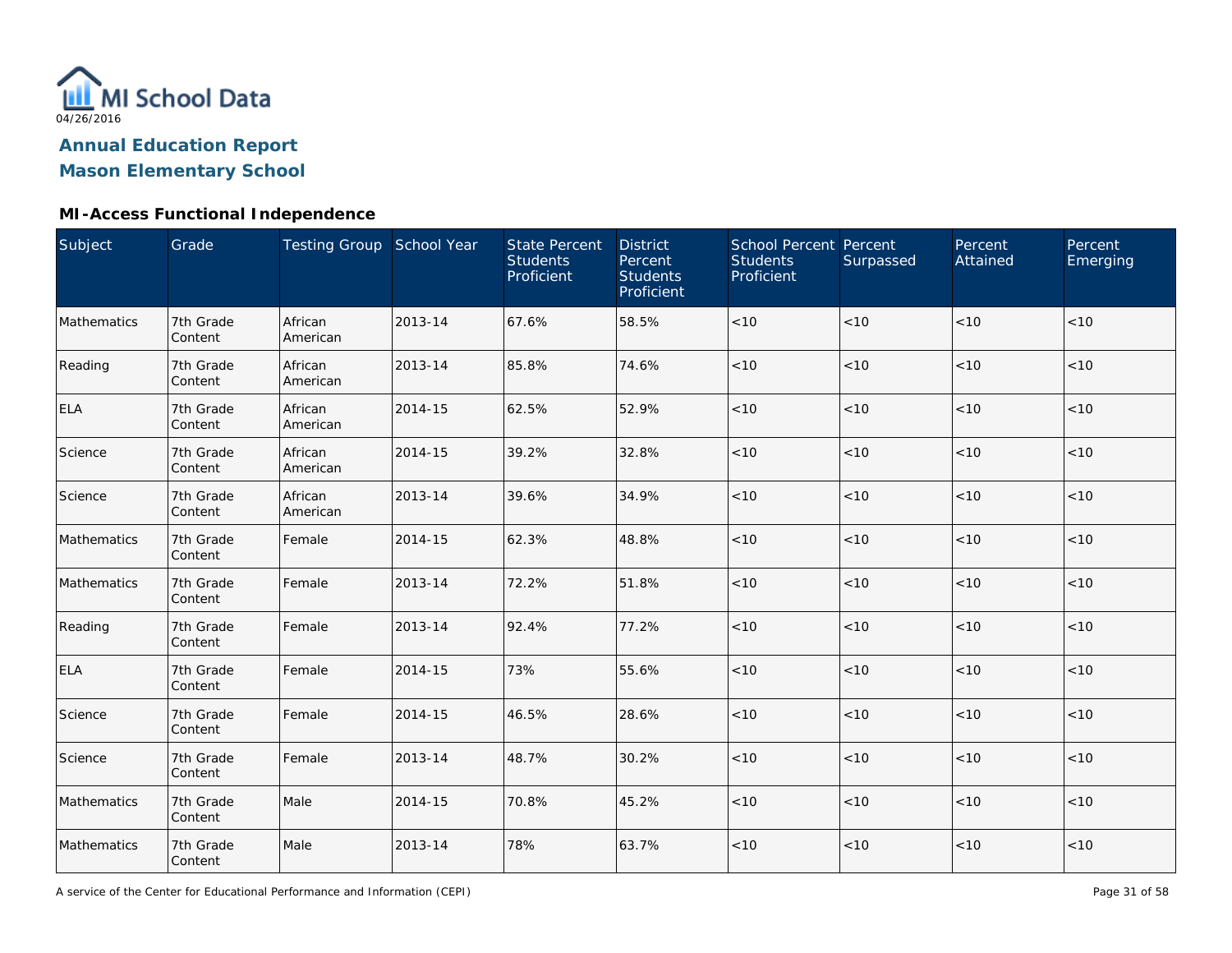

## **Mason Elementary School**

### **MI-Access Functional Independence**

| Subject     | Grade                | Testing Group School Year     |         | <b>State Percent</b><br><b>Students</b><br>Proficient | <b>District</b><br>Percent<br><b>Students</b><br>Proficient | School Percent Percent<br><b>Students</b><br>Proficient | Surpassed | Percent<br>Attained | Percent<br>Emerging |
|-------------|----------------------|-------------------------------|---------|-------------------------------------------------------|-------------------------------------------------------------|---------------------------------------------------------|-----------|---------------------|---------------------|
| Reading     | 7th Grade<br>Content | Male                          | 2013-14 | 90.1%                                                 | 73.4%                                                       | < 10                                                    | < 10      | < 10                | < 10                |
| <b>ELA</b>  | 7th Grade<br>Content | Male                          | 2014-15 | 66.6%                                                 | 53.4%                                                       | < 10                                                    | < 10      | < 10                | < 10                |
| Science     | 7th Grade<br>Content | Male                          | 2014-15 | 54.8%                                                 | 37.3%                                                       | < 10                                                    | < 10      | < 10                | < 10                |
| Science     | 7th Grade<br>Content | Male                          | 2013-14 | 56.5%                                                 | 41.2%                                                       | < 10                                                    | < 10      | < 10                | < 10                |
| Mathematics | 7th Grade<br>Content | Economically<br>Disadvantaged | 2014-15 | 68.9%                                                 | 45.3%                                                       | < 10                                                    | < 10      | < 10                | < 10                |
| Mathematics | 7th Grade<br>Content | Economically<br>Disadvantaged | 2013-14 | 77.1%                                                 | 58.9%                                                       | < 10                                                    | < 10      | < 10                | < 10                |
| Reading     | 7th Grade<br>Content | Economically<br>Disadvantaged | 2013-14 | 90.6%                                                 | 74.2%                                                       | < 10                                                    | < 10      | < 10                | < 10                |
| <b>ELA</b>  | 7th Grade<br>Content | Economically<br>Disadvantaged | 2014-15 | 69.8%                                                 | 53.8%                                                       | < 10                                                    | < 10      | < 10                | < 10                |
| Science     | 7th Grade<br>Content | Economically<br>Disadvantaged | 2014-15 | 52.4%                                                 | 33.6%                                                       | $<10$                                                   | < 10      | < 10                | < 10                |
| Science     | 7th Grade<br>Content | Economically<br>Disadvantaged | 2013-14 | 54.3%                                                 | 36.8%                                                       | $<10$                                                   | < 10      | < 10                | < 10                |
| Mathematics | 8th Grade<br>Content | <b>All Students</b>           | 2014-15 | 65.2%                                                 | 46.6%                                                       | $<10$                                                   | < 10      | < 10                | < 10                |
| <b>ELA</b>  | 8th Grade<br>Content | <b>All Students</b>           | 2014-15 | 84.4%                                                 | 80.2%                                                       | $<10$                                                   | < 10      | < 10                | < 10                |
| Mathematics | 8th Grade<br>Content | African<br>American           | 2014-15 | 58.1%                                                 | 46.6%                                                       | < 10                                                    | < 10      | < 10                | < 10                |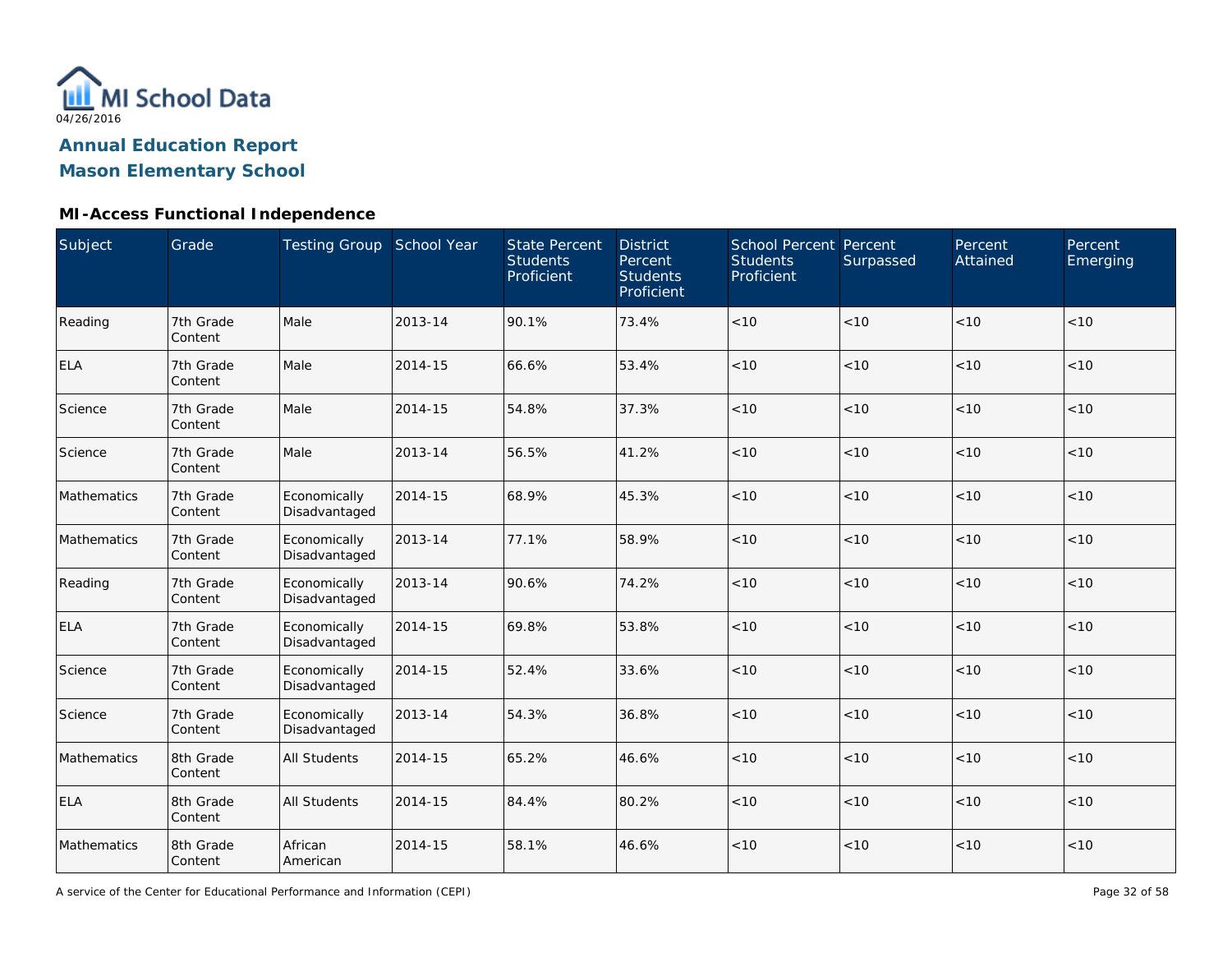

## **Mason Elementary School**

### **MI-Access Functional Independence**

| Subject            | Grade                | <b>Testing Group</b>          | School Year | <b>State Percent</b><br><b>Students</b><br>Proficient | <b>District</b><br>Percent<br><b>Students</b><br>Proficient | <b>School Percent Percent</b><br><b>Students</b><br>Proficient | Surpassed | Percent<br>Attained | Percent<br>Emerging |
|--------------------|----------------------|-------------------------------|-------------|-------------------------------------------------------|-------------------------------------------------------------|----------------------------------------------------------------|-----------|---------------------|---------------------|
| <b>ELA</b>         | 8th Grade<br>Content | African<br>American           | 2014-15     | 81.2%                                                 | 80.9%                                                       | < 10                                                           | < 10      | < 10                | < 10                |
| <b>Mathematics</b> | 8th Grade<br>Content | Female                        | 2014-15     | 60.3%                                                 | 34.8%                                                       | < 10                                                           | < 10      | < 10                | < 10                |
| <b>ELA</b>         | 8th Grade<br>Content | Female                        | 2014-15     | 87.6%                                                 | 78.9%                                                       | < 10                                                           | < 10      | < 10                | < 10                |
| <b>Mathematics</b> | 8th Grade<br>Content | Male                          | 2014-15     | 67.8%                                                 | 54.2%                                                       | < 10                                                           | < 10      | < 10                | < 10                |
| <b>ELA</b>         | 8th Grade<br>Content | Male                          | 2014-15     | 82.8%                                                 | 81.1%                                                       | < 10                                                           | < 10      | < 10                | < 10                |
| Mathematics        | 8th Grade<br>Content | Economically<br>Disadvantaged | 2014-15     | 67%                                                   | 45.7%                                                       | < 10                                                           | < 10      | < 10                | < 10                |
| <b>ELA</b>         | 8th Grade<br>Content | Economically<br>Disadvantaged | 2014-15     | 84.3%                                                 | 80.8%                                                       | < 10                                                           | < 10      | < 10                | < 10                |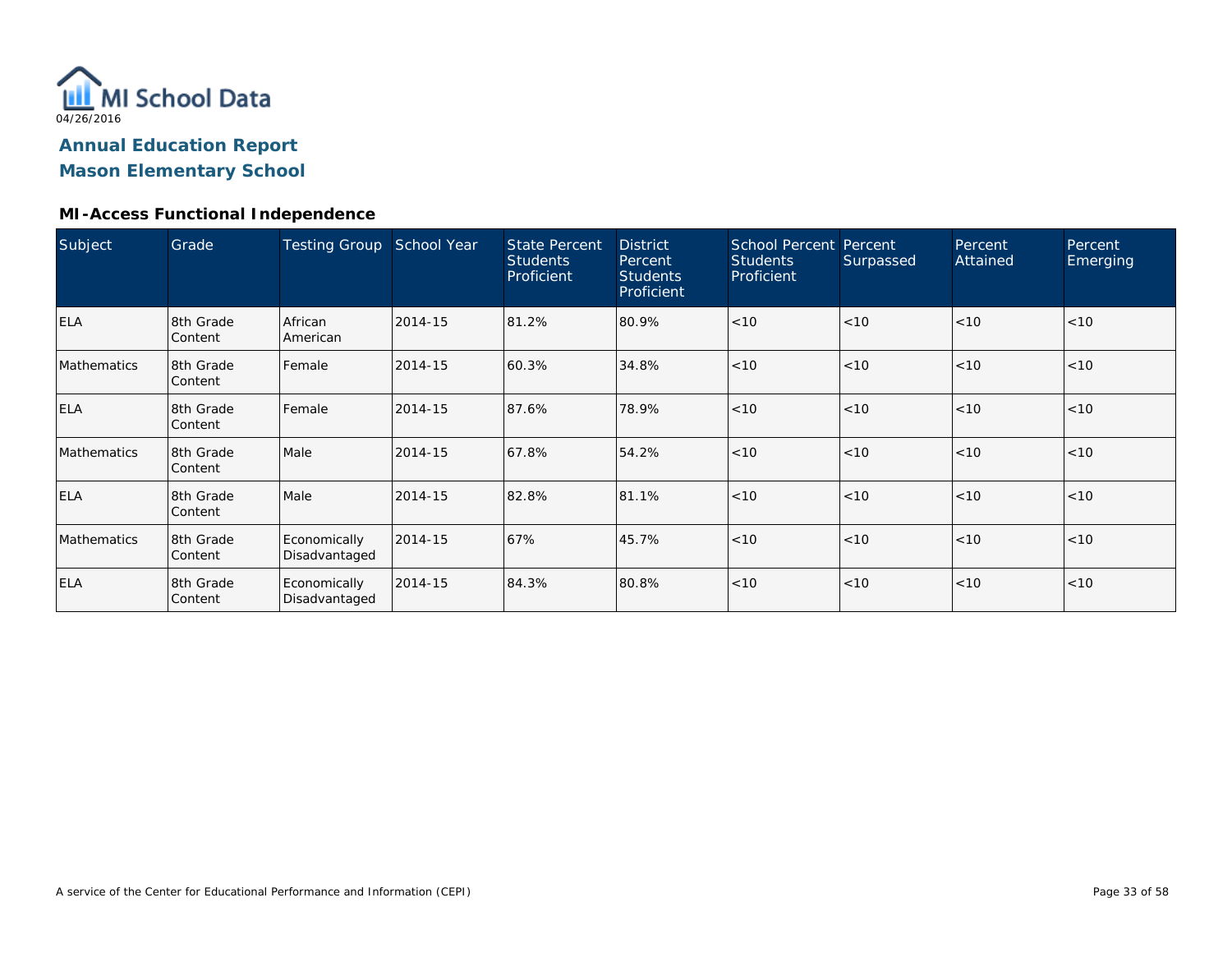

## **Mason Elementary School**

### **MI-Access Supported Independence**

| Subject     | Grade                | Testing Group School Year |         | <b>State Percent</b><br><b>Students</b><br>Proficient | <b>District</b><br>Percent<br><b>Students</b><br>Proficient | <b>School Percent Percent</b><br><b>Students</b><br>Proficient | Surpassed | Percent<br>Attained | Percent<br>Emerging |
|-------------|----------------------|---------------------------|---------|-------------------------------------------------------|-------------------------------------------------------------|----------------------------------------------------------------|-----------|---------------------|---------------------|
| Mathematics | 3rd Grade<br>Content | <b>All Students</b>       | 2014-15 | 73.8%                                                 | 84.8%                                                       | < 10                                                           | < 10      | < 10                | < 10                |
| Mathematics | 3rd Grade<br>Content | <b>All Students</b>       | 2013-14 | 87.1%                                                 | 86.5%                                                       | $<10$                                                          | < 10      | < 10                | $<10$               |
| <b>ELA</b>  | 3rd Grade<br>Content | <b>All Students</b>       | 2014-15 | 80.6%                                                 | 87%                                                         | < 10                                                           | < 10      | < 10                | < 10                |
| <b>ELA</b>  | 3rd Grade<br>Content | <b>All Students</b>       | 2013-14 | 80%                                                   | 83.8%                                                       | $<10$                                                          | < 10      | < 10                | $<10$               |
| Mathematics | 3rd Grade<br>Content | African<br>American       | 2014-15 | 76.3%                                                 | 82.9%                                                       | $<10$                                                          | < 10      | $<10$               | $<10$               |
| Mathematics | 3rd Grade<br>Content | African<br>American       | 2013-14 | 86.2%                                                 | 88.6%                                                       | < 10                                                           | < 10      | < 10                | < 10                |
| <b>ELA</b>  | 3rd Grade<br>Content | African<br>American       | 2014-15 | 78.2%                                                 | 87.8%                                                       | < 10                                                           | < 10      | < 10                | < 10                |
| <b>ELA</b>  | 3rd Grade<br>Content | African<br>American       | 2013-14 | 79.7%                                                 | 85.7%                                                       | < 10                                                           | < 10      | < 10                | < 10                |
| Mathematics | 3rd Grade<br>Content | Female                    | 2013-14 | 85.8%                                                 | < 10                                                        | < 10                                                           | < 10      | < 10                | $<10$               |
| <b>ELA</b>  | 3rd Grade<br>Content | Female                    | 2013-14 | 80.9%                                                 | < 10                                                        | < 10                                                           | < 10      | < 10                | < 10                |
| Mathematics | 3rd Grade<br>Content | Male                      | 2014-15 | 74.2%                                                 | 87.1%                                                       | $<10$                                                          | <10       | $<10$               | $<10$               |
| Mathematics | 3rd Grade<br>Content | Male                      | 2013-14 | 87.7%                                                 | 90%                                                         | $<10$                                                          | < 10      | $<10$               | $<10$               |
| <b>ELA</b>  | 3rd Grade<br>Content | Male                      | 2014-15 | 81.7%                                                 | 90.3%                                                       | < 10                                                           | $<10$     | < 10                | $<10$               |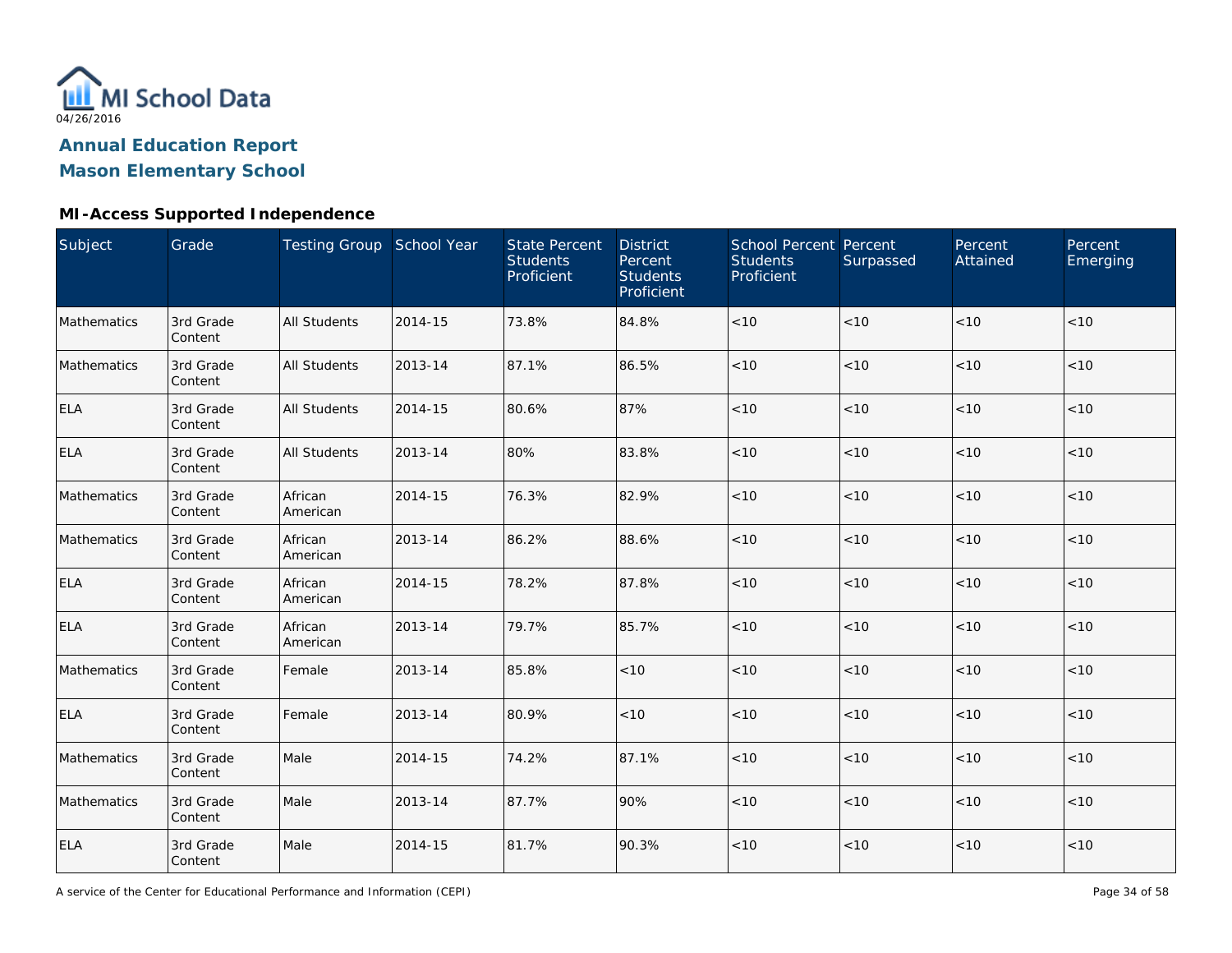

## **Mason Elementary School**

### **MI-Access Supported Independence**

| Subject     | Grade                | Testing Group School Year     |         | <b>State Percent</b><br><b>Students</b><br>Proficient | <b>District</b><br>Percent<br><b>Students</b><br>Proficient | School Percent Percent<br><b>Students</b><br>Proficient | Surpassed | Percent<br>Attained | Percent<br>Emerging |
|-------------|----------------------|-------------------------------|---------|-------------------------------------------------------|-------------------------------------------------------------|---------------------------------------------------------|-----------|---------------------|---------------------|
| <b>ELA</b>  | 3rd Grade<br>Content | Male                          | 2013-14 | 79.5%                                                 | 90%                                                         | < 10                                                    | < 10      | < 10                | < 10                |
| Mathematics | 3rd Grade<br>Content | Economically<br>Disadvantaged | 2014-15 | 76.9%                                                 | 86.8%                                                       | < 10                                                    | <10       | < 10                | < 10                |
| Mathematics | 3rd Grade<br>Content | Economically<br>Disadvantaged | 2013-14 | 89.1%                                                 | 85.7%                                                       | < 10                                                    | <10       | < 10                | < 10                |
| <b>ELA</b>  | 3rd Grade<br>Content | Economically<br>Disadvantaged | 2014-15 | 81%                                                   | 89.5%                                                       | < 10                                                    | <10       | < 10                | < 10                |
| <b>ELA</b>  | 3rd Grade<br>Content | Economically<br>Disadvantaged | 2013-14 | 81%                                                   | 82.9%                                                       | < 10                                                    | <10       | < 10                | < 10                |
| Mathematics | 4th Grade<br>Content | <b>All Students</b>           | 2014-15 | 79.2%                                                 | 92.1%                                                       | $<10$                                                   | <10       | < 10                | $<10$               |
| Mathematics | 4th Grade<br>Content | <b>All Students</b>           | 2013-14 | 84.9%                                                 | 88.2%                                                       | $<10$                                                   | <10       | < 10                | $<10$               |
| <b>ELA</b>  | 4th Grade<br>Content | <b>All Students</b>           | 2014-15 | 83.3%                                                 | 81.6%                                                       | $<10$                                                   | < 10      | < 10                | < 10                |
| <b>ELA</b>  | 4th Grade<br>Content | <b>All Students</b>           | 2013-14 | 76.2%                                                 | 73.5%                                                       | $<10$                                                   | <10       | < 10                | $<10$               |
| Science     | 4th Grade<br>Content | <b>All Students</b>           | 2014-15 | 89.3%                                                 | 92.1%                                                       | $<10$                                                   | <10       | < 10                | < 10                |
| Science     | 4th Grade<br>Content | <b>All Students</b>           | 2013-14 | 81%                                                   | 76.5%                                                       | < 10                                                    | <10       | < 10                | $<10$               |
| Mathematics | 4th Grade<br>Content | African<br>American           | 2014-15 | 88.1%                                                 | 91.7%                                                       | $<10$                                                   | <10       | < 10                | < 10                |
| Mathematics | 4th Grade<br>Content | African<br>American           | 2013-14 | 86.4%                                                 | 86.7%                                                       | $<10$                                                   | <10       | < 10                | < 10                |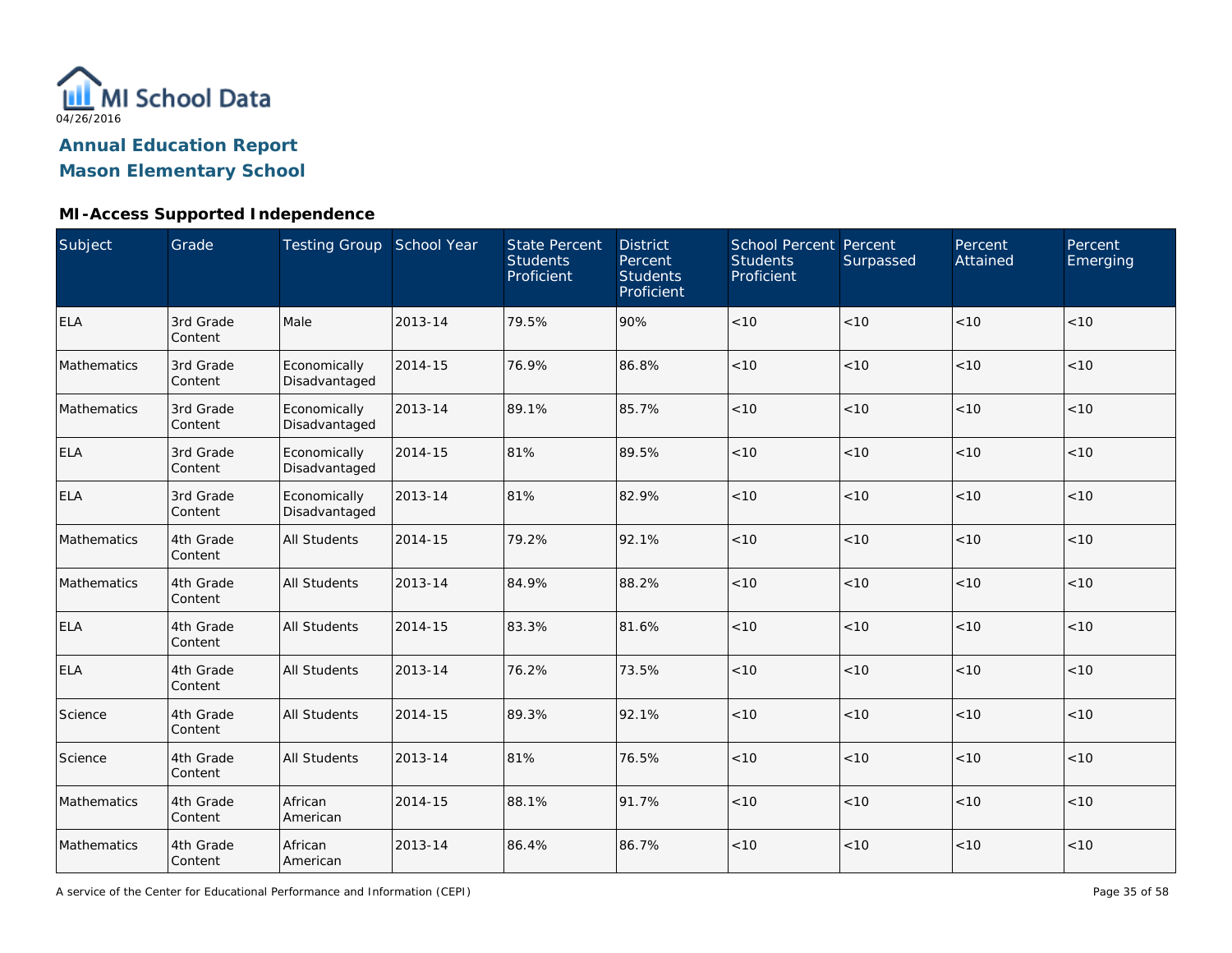

## **Mason Elementary School**

### **MI-Access Supported Independence**

| Subject     | Grade                | Testing Group School Year     |         | <b>State Percent</b><br><b>Students</b><br>Proficient | <b>District</b><br>Percent<br><b>Students</b><br>Proficient | <b>School Percent Percent</b><br><b>Students</b><br>Proficient | Surpassed | Percent<br>Attained | Percent<br>Emerging |
|-------------|----------------------|-------------------------------|---------|-------------------------------------------------------|-------------------------------------------------------------|----------------------------------------------------------------|-----------|---------------------|---------------------|
| <b>ELA</b>  | 4th Grade<br>Content | African<br>American           | 2014-15 | 86.1%                                                 | 80.6%                                                       | < 10                                                           | <10       | < 10                | < 10                |
| <b>ELA</b>  | 4th Grade<br>Content | African<br>American           | 2013-14 | 77.5%                                                 | 76.7%                                                       | < 10                                                           | < 10      | < 10                | < 10                |
| Science     | 4th Grade<br>Content | African<br>American           | 2014-15 | 89.6%                                                 | 91.7%                                                       | $<10$                                                          | < 10      | < 10                | $<10$               |
| Science     | 4th Grade<br>Content | African<br>American           | 2013-14 | 78.7%                                                 | 80%                                                         | $<10$                                                          | < 10      | < 10                | $<10$               |
| Mathematics | 4th Grade<br>Content | Female                        | 2013-14 | 85.4%                                                 | < 10                                                        | < 10                                                           | < 10      | < 10                | < 10                |
| <b>ELA</b>  | 4th Grade<br>Content | Female                        | 2013-14 | 80.8%                                                 | < 10                                                        | < 10                                                           | < 10      | < 10                | < 10                |
| Science     | 4th Grade<br>Content | Female                        | 2013-14 | 83.7%                                                 | < 10                                                        | < 10                                                           | < 10      | < 10                | $<10$               |
| Mathematics | 4th Grade<br>Content | Male                          | 2014-15 | 79.2%                                                 | 96.6%                                                       | < 10                                                           | < 10      | < 10                | < 10                |
| <b>ELA</b>  | 4th Grade<br>Content | Male                          | 2014-15 | 83.2%                                                 | 82.8%                                                       | $<10$                                                          | < 10      | < 10                | < 10                |
| Science     | 4th Grade<br>Content | Male                          | 2014-15 | 89.4%                                                 | 93.1%                                                       | $<10$                                                          | < 10      | < 10                | $<10$               |
| Mathematics | 4th Grade<br>Content | Economically<br>Disadvantaged | 2014-15 | 80.6%                                                 | 93.8%                                                       | $<10$                                                          | < 10      | < 10                | $<10$               |
| <b>ELA</b>  | 4th Grade<br>Content | Economically<br>Disadvantaged | 2014-15 | 84.5%                                                 | 81.3%                                                       | < 10                                                           | < 10      | < 10                | < 10                |
| Science     | 4th Grade<br>Content | Economically<br>Disadvantaged | 2014-15 | 91.3%                                                 | 90.6%                                                       | $<10$                                                          | < 10      | < 10                | $<10$               |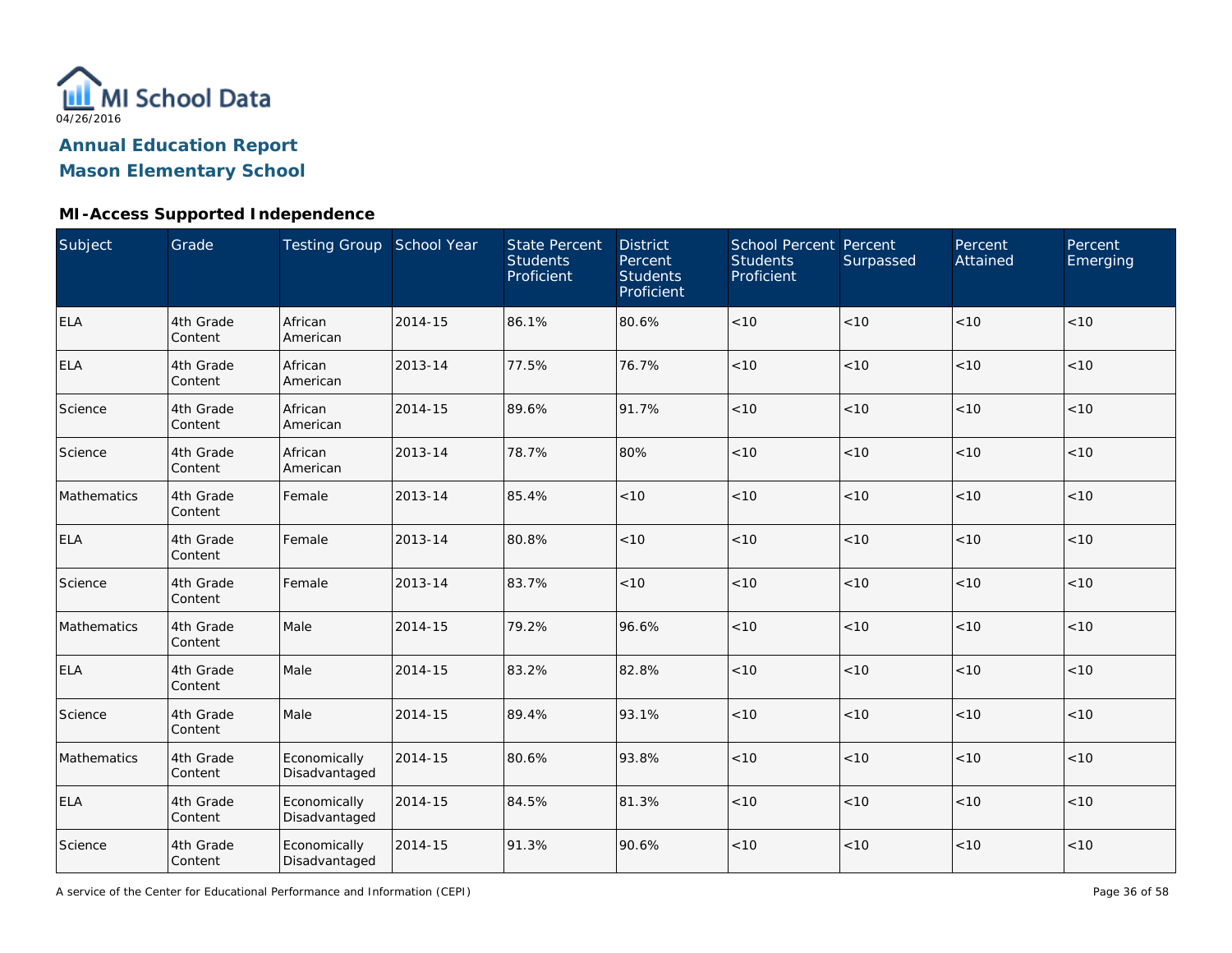

## **Mason Elementary School**

### **MI-Access Supported Independence**

| <b>Subject</b> | Grade                | Testing Group School Year |         | <b>State Percent</b><br><b>Students</b><br>Proficient | <b>District</b><br>Percent<br><b>Students</b><br>Proficient | School Percent Percent<br><b>Students</b><br>Proficient | Surpassed | Percent<br>Attained | Percent<br>Emerging |
|----------------|----------------------|---------------------------|---------|-------------------------------------------------------|-------------------------------------------------------------|---------------------------------------------------------|-----------|---------------------|---------------------|
| Mathematics    | 5th Grade<br>Content | <b>All Students</b>       | 2014-15 | 82.6%                                                 | 88.4%                                                       | $<10$                                                   | <10       | < 10                | < 10                |
| Mathematics    | 5th Grade<br>Content | <b>All Students</b>       | 2013-14 | 92.2%                                                 | 85.7%                                                       | < 10                                                    | <10       | < 10                | < 10                |
| <b>ELA</b>     | 5th Grade<br>Content | <b>All Students</b>       | 2014-15 | 86.8%                                                 | 90.7%                                                       | < 10                                                    | <10       | < 10                | < 10                |
| <b>ELA</b>     | 5th Grade<br>Content | <b>All Students</b>       | 2013-14 | 87.3%                                                 | 73.8%                                                       | < 10                                                    | < 10      | < 10                | < 10                |
| Mathematics    | 5th Grade<br>Content | African<br>American       | 2014-15 | 88.2%                                                 | 90.2%                                                       | < 10                                                    | <10       | < 10                | < 10                |
| Mathematics    | 5th Grade<br>Content | African<br>American       | 2013-14 | 88%                                                   | 86.8%                                                       | $<10$                                                   | <10       | < 10                | $<10$               |
| <b>ELA</b>     | 5th Grade<br>Content | African<br>American       | 2014-15 | 89.9%                                                 | 90.2%                                                       | $<10$                                                   | <10       | < 10                | $<10$               |
| <b>ELA</b>     | 5th Grade<br>Content | African<br>American       | 2013-14 | 80.3%                                                 | 73.7%                                                       | < 10                                                    | < 10      | $<10$               | < 10                |
| Mathematics    | 5th Grade<br>Content | Female                    | 2014-15 | 82.5%                                                 | 90.9%                                                       | $<10$                                                   | <10       | $<10$               | $<10$               |
| Mathematics    | 5th Grade<br>Content | Female                    | 2013-14 | 96.4%                                                 | 81.8%                                                       | $<10$                                                   | <10       | < 10                | < 10                |
| <b>ELA</b>     | 5th Grade<br>Content | Female                    | 2014-15 | 89.2%                                                 | 100%                                                        | $<10$                                                   | <10       | < 10                | $<10$               |
| <b>ELA</b>     | 5th Grade<br>Content | Female                    | 2013-14 | 93.6%                                                 | 72.7%                                                       | $<10$                                                   | <10       | < 10                | < 10                |
| Mathematics    | 5th Grade<br>Content | Male                      | 2014-15 | 82.6%                                                 | 87.5%                                                       | < 10                                                    | < 10      | < 10                | < 10                |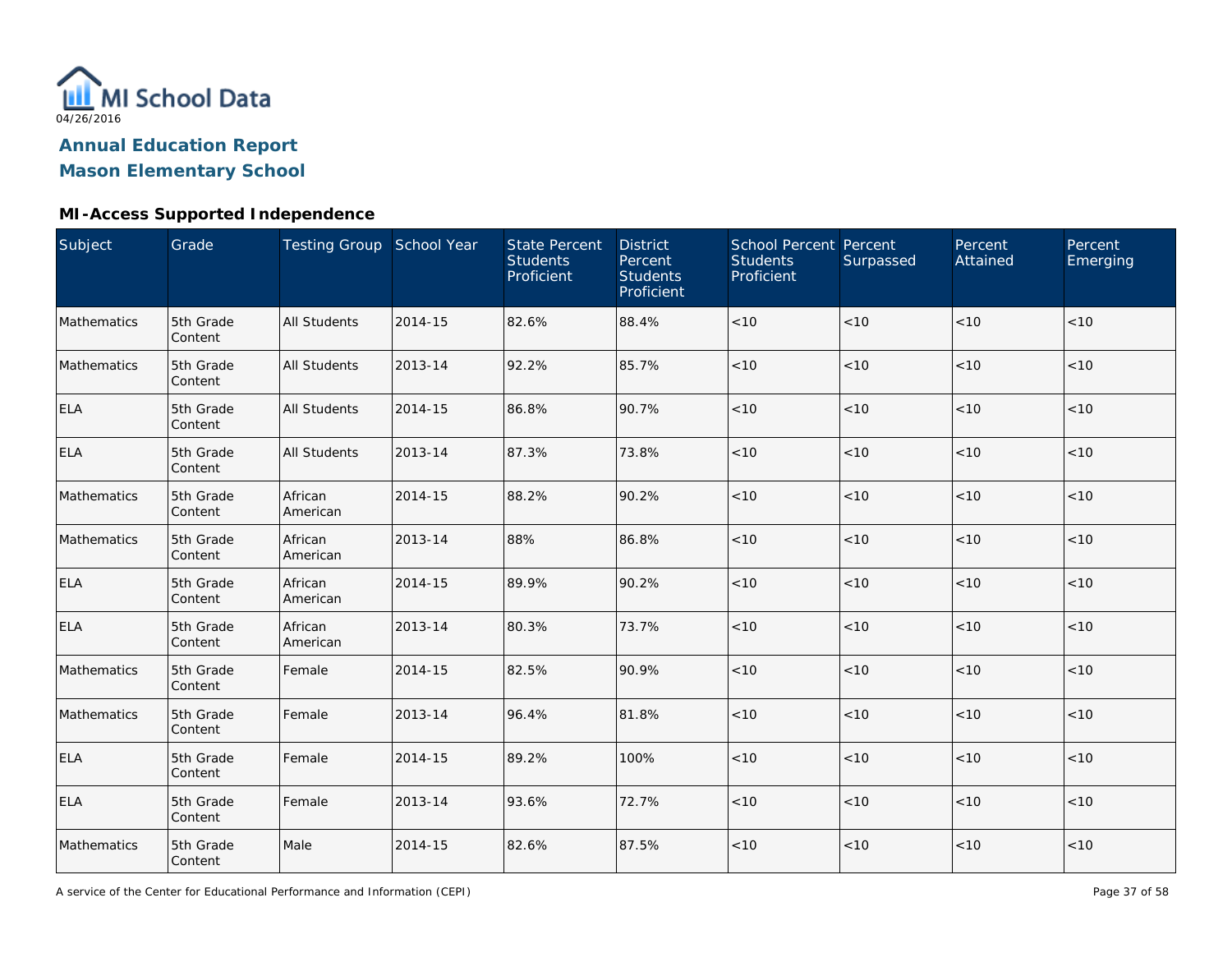

## **Mason Elementary School**

### **MI-Access Supported Independence**

| <b>Subject</b> | Grade                | Testing Group School Year     |         | <b>State Percent</b><br><b>Students</b><br>Proficient | <b>District</b><br>Percent<br><b>Students</b><br>Proficient | School Percent Percent<br><b>Students</b><br>Proficient | Surpassed | Percent<br>Attained | Percent<br>Emerging |
|----------------|----------------------|-------------------------------|---------|-------------------------------------------------------|-------------------------------------------------------------|---------------------------------------------------------|-----------|---------------------|---------------------|
| <b>ELA</b>     | 5th Grade<br>Content | Male                          | 2014-15 | 85.6%                                                 | 87.5%                                                       | < 10                                                    | < 10      | < 10                | < 10                |
| Mathematics    | 5th Grade<br>Content | Economically<br>Disadvantaged | 2014-15 | 84.1%                                                 | 93.9%                                                       | < 10                                                    | <10       | < 10                | < 10                |
| Mathematics    | 5th Grade<br>Content | Economically<br>Disadvantaged | 2013-14 | 92.2%                                                 | 83.3%                                                       | < 10                                                    | <10       | < 10                | < 10                |
| <b>ELA</b>     | 5th Grade<br>Content | Economically<br>Disadvantaged | 2014-15 | 87.9%                                                 | 87.9%                                                       | < 10                                                    | < 10      | < 10                | < 10                |
| <b>ELA</b>     | 5th Grade<br>Content | Economically<br>Disadvantaged | 2013-14 | 87.6%                                                 | 72.2%                                                       | < 10                                                    | <10       | < 10                | < 10                |
| Mathematics    | 6th Grade<br>Content | <b>All Students</b>           | 2014-15 | 80.2%                                                 | 76.2%                                                       | < 10                                                    | <10       | < 10                | $<10$               |
| <b>ELA</b>     | 6th Grade<br>Content | <b>All Students</b>           | 2014-15 | 80.9%                                                 | 75.6%                                                       | < 10                                                    | <10       | < 10                | < 10                |
| Mathematics    | 6th Grade<br>Content | African<br>American           | 2014-15 | 79%                                                   | 76.5%                                                       | $<10$                                                   | < 10      | < 10                | < 10                |
| <b>ELA</b>     | 6th Grade<br>Content | African<br>American           | 2014-15 | 75.6%                                                 | 75.8%                                                       | $<10$                                                   | <10       | $<10$               | $<10$               |
| Mathematics    | 6th Grade<br>Content | Female                        | 2014-15 | 78.6%                                                 | 72.7%                                                       | < 10                                                    | <10       | < 10                | < 10                |
| <b>ELA</b>     | 6th Grade<br>Content | Female                        | 2014-15 | 84.8%                                                 | 81.8%                                                       | $<10$                                                   | <10       | < 10                | $<10$               |
| Mathematics    | 6th Grade<br>Content | Male                          | 2014-15 | 81%                                                   | 77.4%                                                       | < 10                                                    | <10       | < 10                | < 10                |
| <b>ELA</b>     | 6th Grade<br>Content | Male                          | 2014-15 | 78.8%                                                 | 73.3%                                                       | $<10$                                                   | <10       | < 10                | $<10$               |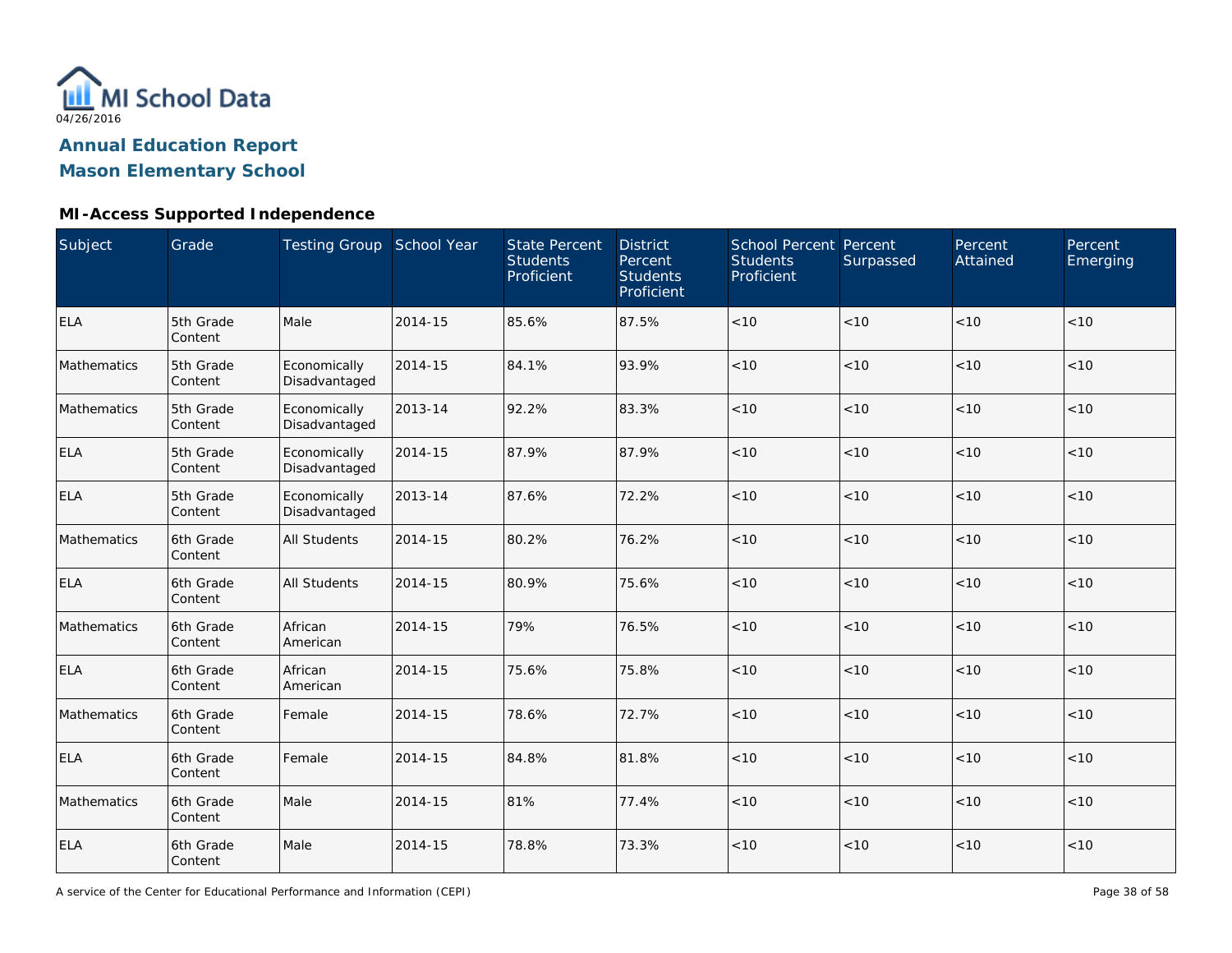

# **Mason Elementary School**

### **MI-Access Supported Independence**

| Subject     | Grade                | Testing Group School Year     |         | <b>State Percent</b><br><b>Students</b><br>Proficient | <b>District</b><br>Percent<br><b>Students</b><br>Proficient | School Percent Percent<br><b>Students</b><br>Proficient | Surpassed | Percent<br>Attained | Percent<br>Emerging |
|-------------|----------------------|-------------------------------|---------|-------------------------------------------------------|-------------------------------------------------------------|---------------------------------------------------------|-----------|---------------------|---------------------|
| Mathematics | 6th Grade<br>Content | Economically<br>Disadvantaged | 2014-15 | 80.4%                                                 | 71.4%                                                       | $<10$                                                   | < 10      | < 10                | < 10                |
| <b>ELA</b>  | 6th Grade<br>Content | Economically<br>Disadvantaged | 2014-15 | 80.6%                                                 | 73.5%                                                       | $<10$                                                   | < 10      | < 10                | < 10                |
| Mathematics | 7th Grade<br>Content | <b>All Students</b>           | 2014-15 | 79%                                                   | 67.6%                                                       | $<10$                                                   | < 10      | < 10                | < 10                |
| <b>ELA</b>  | 7th Grade<br>Content | All Students                  | 2014-15 | 79.9%                                                 | 81.6%                                                       | $<10$                                                   | < 10      | <10                 | < 10                |
| Science     | 7th Grade<br>Content | <b>All Students</b>           | 2014-15 | 84.2%                                                 | 76.3%                                                       | < 10                                                    | < 10      | < 10                | < 10                |
| Mathematics | 7th Grade<br>Content | African<br>American           | 2014-15 | 77.6%                                                 | 68.8%                                                       | < 10                                                    | < 10      | < 10                | < 10                |
| <b>ELA</b>  | 7th Grade<br>Content | African<br>American           | 2014-15 | 84.7%                                                 | 81.3%                                                       | < 10                                                    | < 10      | < 10                | < 10                |
| Science     | 7th Grade<br>Content | African<br>American           | 2014-15 | 85.4%                                                 | 75%                                                         | $<10$                                                   | < 10      | < 10                | < 10                |
| Mathematics | 7th Grade<br>Content | Female                        | 2014-15 | 83%                                                   | 69.2%                                                       | < 10                                                    | < 10      | < 10                | < 10                |
| <b>ELA</b>  | 7th Grade<br>Content | Female                        | 2014-15 | 83.7%                                                 | 84.6%                                                       | $<10$                                                   | < 10      | < 10                | < 10                |
| Science     | 7th Grade<br>Content | Female                        | 2014-15 | 86.2%                                                 | 76.9%                                                       | < 10                                                    | < 10      | < 10                | < 10                |
| Mathematics | 7th Grade<br>Content | Male                          | 2014-15 | 77.3%                                                 | 66.7%                                                       | $<10$                                                   | < 10      | < 10                | < 10                |
| <b>ELA</b>  | 7th Grade<br>Content | Male                          | 2014-15 | 78.2%                                                 | 80%                                                         | < 10                                                    | $<10$     | < 10                | < 10                |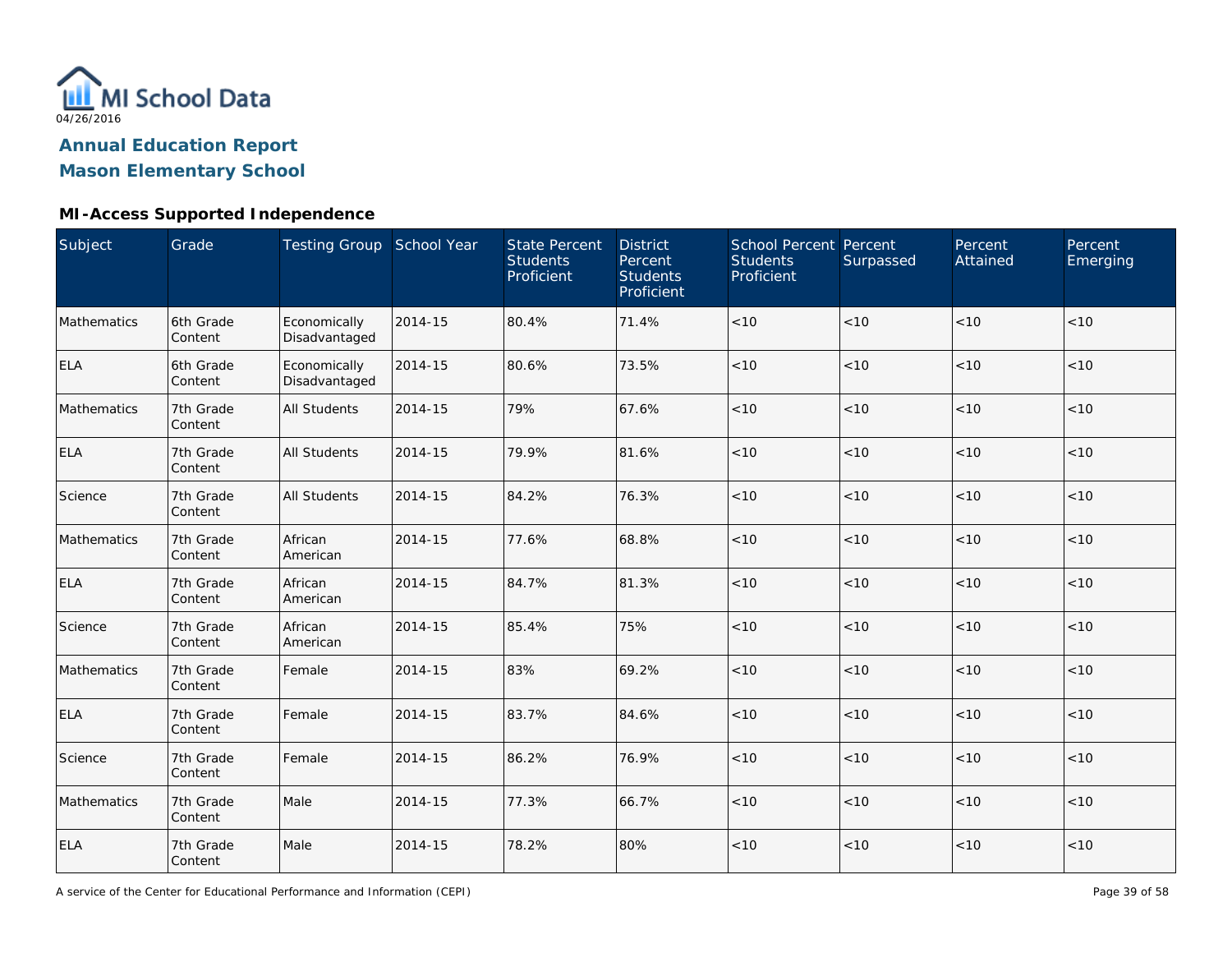

## **Mason Elementary School**

### **MI-Access Supported Independence**

| Subject     | Grade                | Testing Group School Year     |         | <b>State Percent</b><br><b>Students</b><br>Proficient | <b>District</b><br>Percent<br><b>Students</b><br>Proficient | <b>School Percent Percent</b><br><b>Students</b><br>Proficient | Surpassed | Percent<br>Attained | Percent<br>Emerging |
|-------------|----------------------|-------------------------------|---------|-------------------------------------------------------|-------------------------------------------------------------|----------------------------------------------------------------|-----------|---------------------|---------------------|
| Science     | 7th Grade<br>Content | Male                          | 2014-15 | 83.3%                                                 | 76%                                                         | < 10                                                           | < 10      | < 10                | < 10                |
| Mathematics | 7th Grade<br>Content | Economically<br>Disadvantaged | 2014-15 | 80%                                                   | 75%                                                         | < 10                                                           | < 10      | < 10                | < 10                |
| <b>ELA</b>  | 7th Grade<br>Content | Economically<br>Disadvantaged | 2014-15 | 82.8%                                                 | 75.9%                                                       | < 10                                                           | < 10      | < 10                | < 10                |
| Science     | 7th Grade<br>Content | Economically<br>Disadvantaged | 2014-15 | 85.8%                                                 | 79.3%                                                       | < 10                                                           | < 10      | < 10                | < 10                |
| Mathematics | 8th Grade<br>Content | All Students                  | 2014-15 | 80.1%                                                 | 66.7%                                                       | < 10                                                           | < 10      | < 10                | < 10                |
| <b>ELA</b>  | 8th Grade<br>Content | <b>All Students</b>           | 2014-15 | 80.9%                                                 | 74.1%                                                       | $<10$                                                          | <10       | < 10                | $<10$               |
| Mathematics | 8th Grade<br>Content | African<br>American           | 2014-15 | 73.6%                                                 | 67.9%                                                       | $<10$                                                          | < 10      | < 10                | $<10$               |
| <b>ELA</b>  | 8th Grade<br>Content | African<br>American           | 2014-15 | 75.4%                                                 | 76%                                                         | $<10$                                                          | < 10      | < 10                | < 10                |
| Mathematics | 8th Grade<br>Content | Female                        | 2014-15 | 81.5%                                                 | 69.2%                                                       | $<10$                                                          | < 10      | < 10                | $<10$               |
| <b>ELA</b>  | 8th Grade<br>Content | Female                        | 2014-15 | 81.3%                                                 | 75%                                                         | < 10                                                           | < 10      | < 10                | < 10                |
| Mathematics | 8th Grade<br>Content | Male                          | 2014-15 | 79.4%                                                 | 64.7%                                                       | $<10$                                                          | < 10      | < 10                | $<10$               |
| <b>ELA</b>  | 8th Grade<br>Content | Male                          | 2014-15 | 80.7%                                                 | 73.3%                                                       | $<10$                                                          | < 10      | < 10                | < 10                |
| Mathematics | 8th Grade<br>Content | Economically<br>Disadvantaged | 2014-15 | 80.2%                                                 | 62.5%                                                       | < 10                                                           | < 10      | < 10                | < 10                |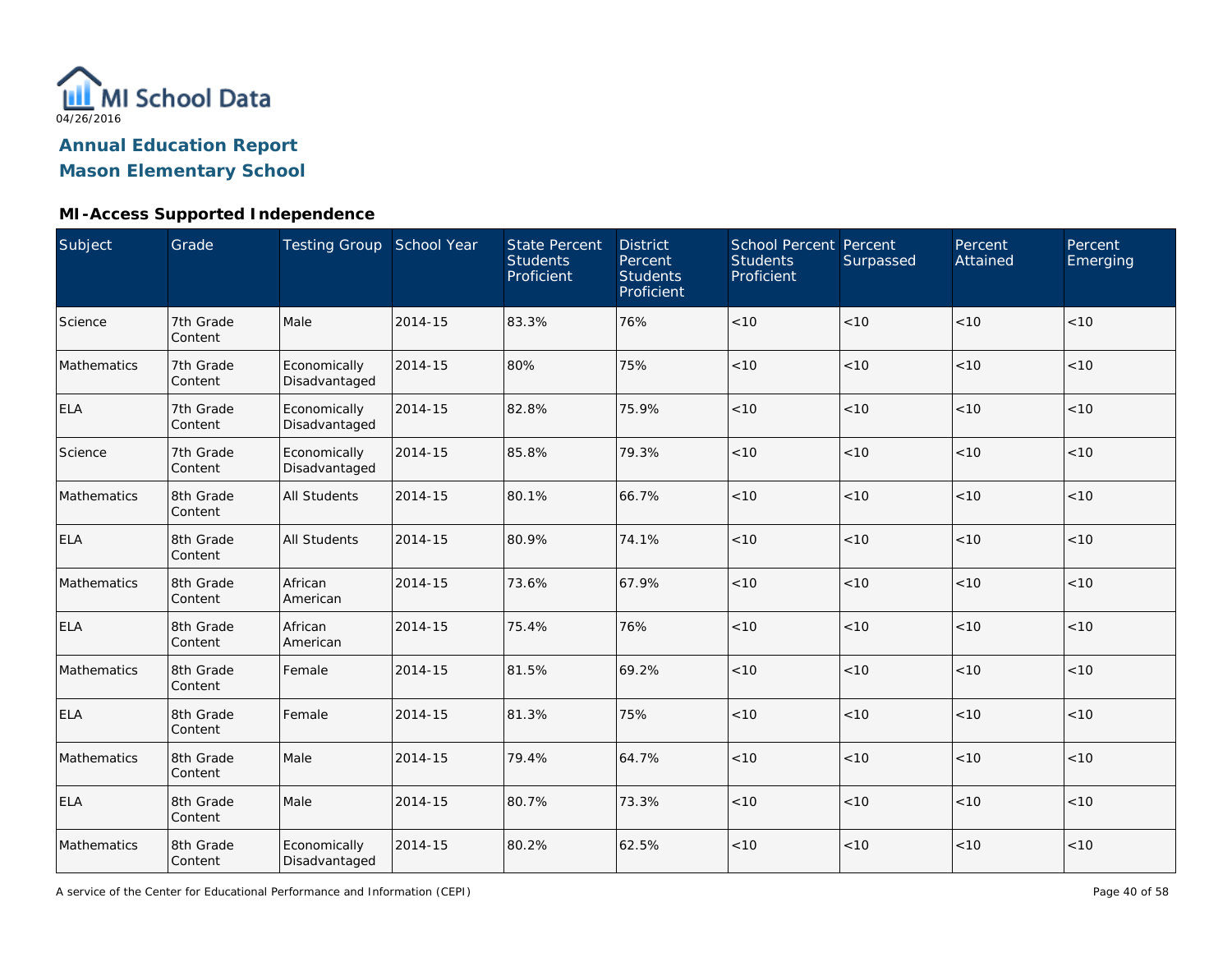

**Mason Elementary School**

#### **MI-Access Supported Independence**

| Subject    | Grade                | Testing Group School Year     |         | <b>State Percent</b><br><b>Students</b><br>Proficient | <b>District</b><br>Percent<br><b>Students</b><br>Proficient | School Percent Percent<br><b>Students</b><br>Proficient | Surpassed | Percent<br>Attained | Percent<br>Emerging |
|------------|----------------------|-------------------------------|---------|-------------------------------------------------------|-------------------------------------------------------------|---------------------------------------------------------|-----------|---------------------|---------------------|
| <b>ELA</b> | 8th Grade<br>Content | Economically<br>Disadvantaged | 2014-15 | 81%                                                   | 69.6%                                                       | < 10                                                    | < 10      | < 10                | < 10                |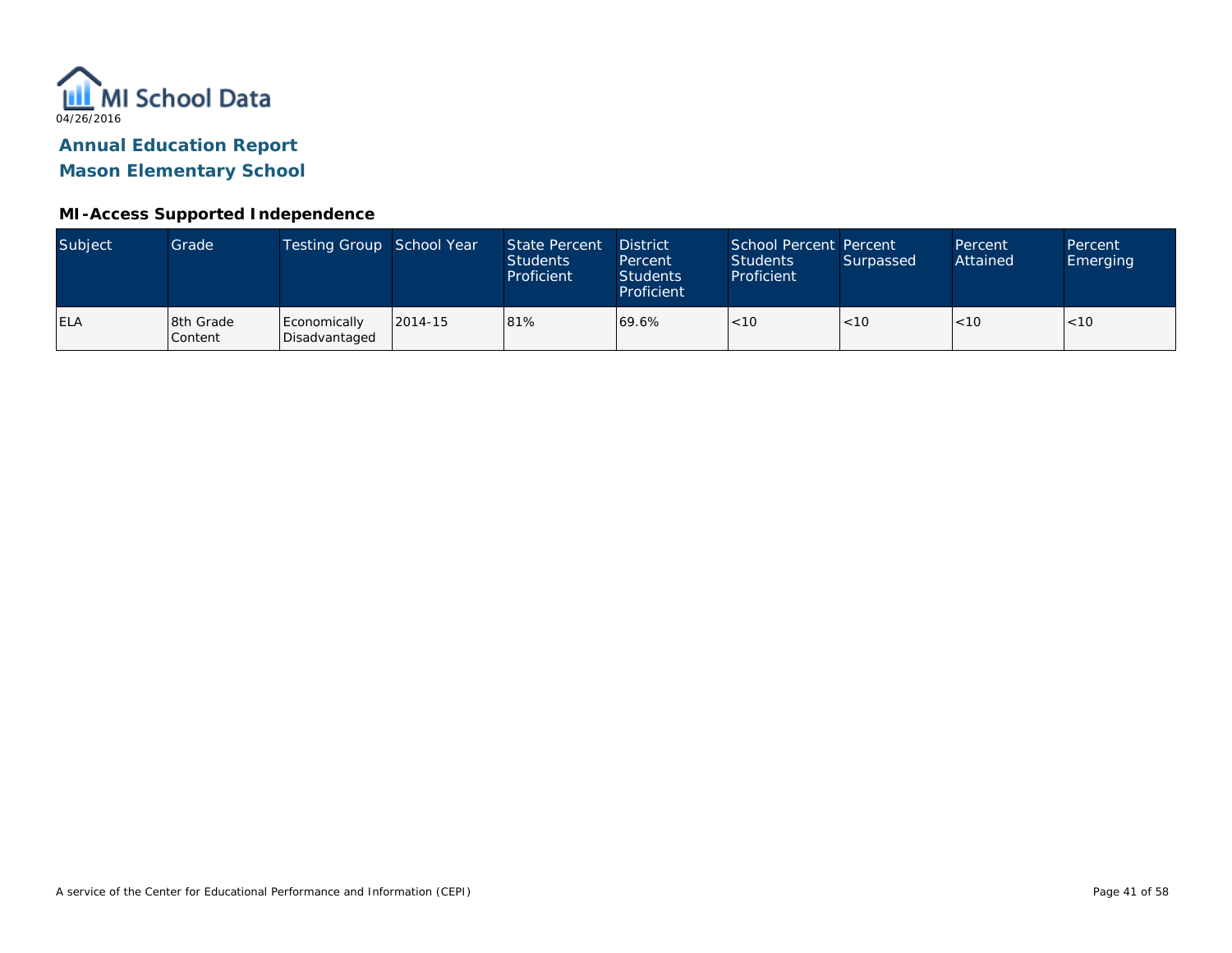

### **MI-Access Participation**

| Subject     | Grade                | Testing Group School Year     |         | <b>State Percent</b><br><b>Students</b><br>Proficient | <b>District</b><br>Percent<br><b>Students</b><br>Proficient | School Percent Percent<br><b>Students</b><br>Proficient | Surpassed | Percent<br>Attained | Percent<br>Emerging |
|-------------|----------------------|-------------------------------|---------|-------------------------------------------------------|-------------------------------------------------------------|---------------------------------------------------------|-----------|---------------------|---------------------|
| Mathematics | 6th Grade<br>Content | <b>All Students</b>           | 2014-15 | 63.2%                                                 | 54.9%                                                       | < 10                                                    | < 10      | < 10                | < 10                |
| <b>ELA</b>  | 6th Grade<br>Content | <b>All Students</b>           | 2014-15 | 53.3%                                                 | 50%                                                         | < 10                                                    | < 10      | < 10                | < 10                |
| Mathematics | 6th Grade<br>Content | African<br>American           | 2014-15 | 66%                                                   | 54.3%                                                       | < 10                                                    | < 10      | < 10                | < 10                |
| <b>ELA</b>  | 6th Grade<br>Content | African<br>American           | 2014-15 | 54.8%                                                 | 48.9%                                                       | < 10                                                    | < 10      | < 10                | < 10                |
| Mathematics | 6th Grade<br>Content | Male                          | 2014-15 | 63.3%                                                 | 60.5%                                                       | < 10                                                    | < 10      | < 10                | < 10                |
| <b>ELA</b>  | 6th Grade<br>Content | Male                          | 2014-15 | 52.7%                                                 | 48.7%                                                       | $<10$                                                   | < 10      | < 10                | < 10                |
| Mathematics | 6th Grade<br>Content | Economically<br>Disadvantaged | 2014-15 | 62.2%                                                 | 55.6%                                                       | < 10                                                    | < 10      | < 10                | < 10                |
| <b>ELA</b>  | 6th Grade<br>Content | Economically<br>Disadvantaged | 2014-15 | 56.8%                                                 | 52.2%                                                       | < 10                                                    | < 10      | < 10                | < 10                |
| Mathematics | 7th Grade<br>Content | <b>All Students</b>           | 2013-14 | 58.6%                                                 | 48.9%                                                       | $<10$                                                   | < 10      | < 10                | < 10                |
| <b>ELA</b>  | 7th Grade<br>Content | <b>All Students</b>           | 2013-14 | 70.6%                                                 | 66%                                                         | $<10$                                                   | < 10      | < 10                | < 10                |
| Science     | 7th Grade<br>Content | <b>All Students</b>           | 2013-14 | 79.7%                                                 | 76.1%                                                       | $<10$                                                   | < 10      | < 10                | < 10                |
| Mathematics | 7th Grade<br>Content | African<br>American           | 2013-14 | 52.1%                                                 | 48.8%                                                       | $<10$                                                   | < 10      | < 10                | < 10                |
| ELA         | 7th Grade<br>Content | African<br>American           | 2013-14 | 68.8%                                                 | 63.4%                                                       | $<10$                                                   | < 10      | < 10                | < 10                |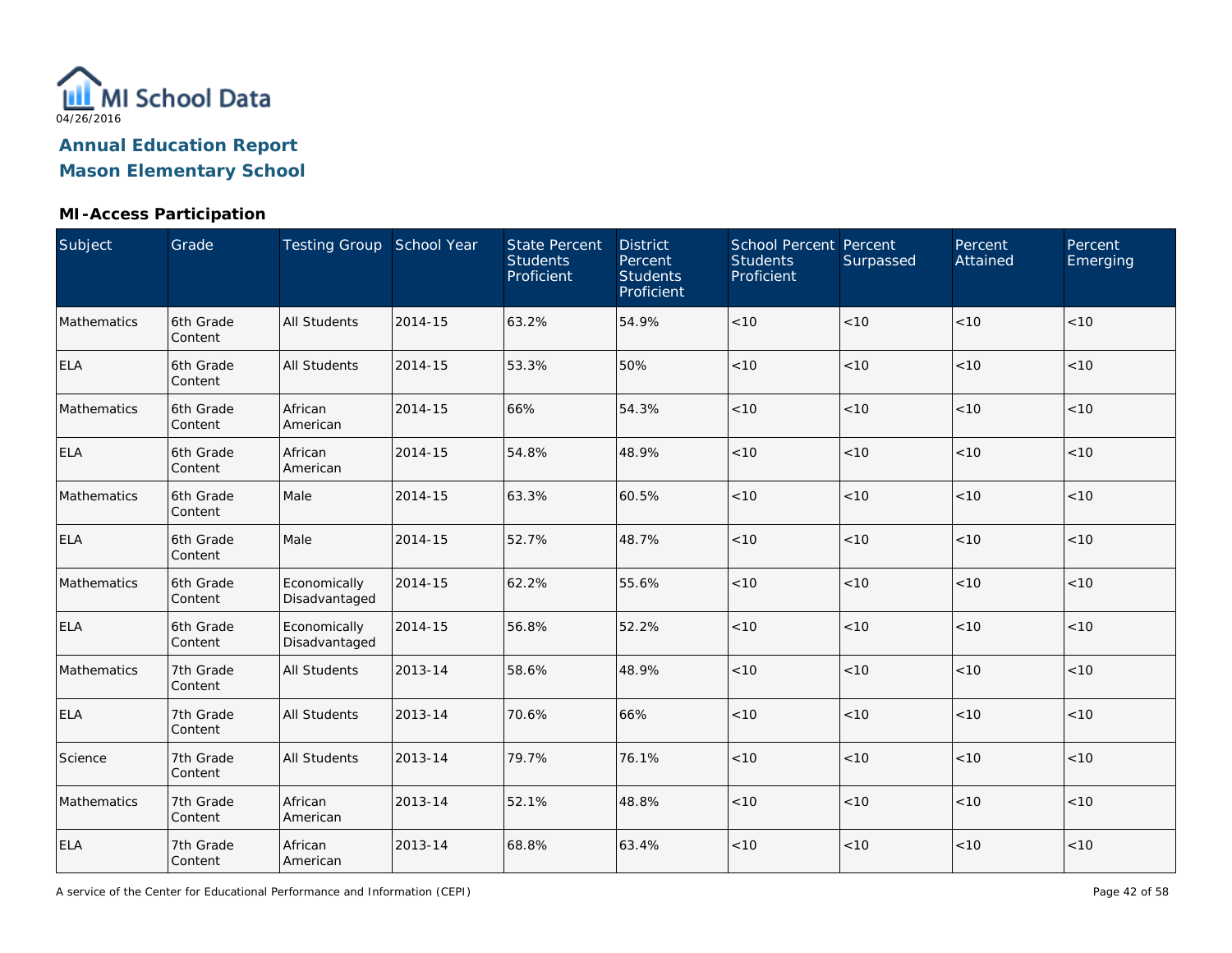

#### **MI-Access Participation**

| Subject            | Grade                | <b>Testing Group</b>          | School Year | <b>State Percent</b><br><b>Students</b><br>Proficient | <b>District</b><br>Percent<br><b>Students</b><br>Proficient | <b>School Percent Percent</b><br><b>Students</b><br>Proficient | Surpassed | Percent<br>Attained | Percent<br>Emerging |
|--------------------|----------------------|-------------------------------|-------------|-------------------------------------------------------|-------------------------------------------------------------|----------------------------------------------------------------|-----------|---------------------|---------------------|
| Science            | 7th Grade<br>Content | African<br>American           | 2013-14     | 79.6%                                                 | 75%                                                         | $ $ < 10                                                       | < 10      | < 10                | < 10                |
| <b>Mathematics</b> | 7th Grade<br>Content | Male                          | 2013-14     | 56.7%                                                 | 56%                                                         | < 10                                                           | < 10      | < 10                | < 10                |
| <b>ELA</b>         | 7th Grade<br>Content | Male                          | 2013-14     | 68.1%                                                 | 64%                                                         | < 10                                                           | < 10      | < 10                | < 10                |
| Science            | 7th Grade<br>Content | Male                          | 2013-14     | 77.2%                                                 | 66.7%                                                       | < 10                                                           | < 10      | < 10                | < 10                |
| Mathematics        | 7th Grade<br>Content | Economically<br>Disadvantaged | 2013-14     | 57.4%                                                 | 50%                                                         | < 10                                                           | < 10      | < 10                | < 10                |
| <b>ELA</b>         | 7th Grade<br>Content | Economically<br>Disadvantaged | 2013-14     | 71.8%                                                 | 65%                                                         | < 10                                                           | < 10      | < 10                | < 10                |
| Science            | 7th Grade<br>Content | Economically<br>Disadvantaged | 2013-14     | 78.6%                                                 | 76.9%                                                       | < 10                                                           | < 10      | < 10                | < 10                |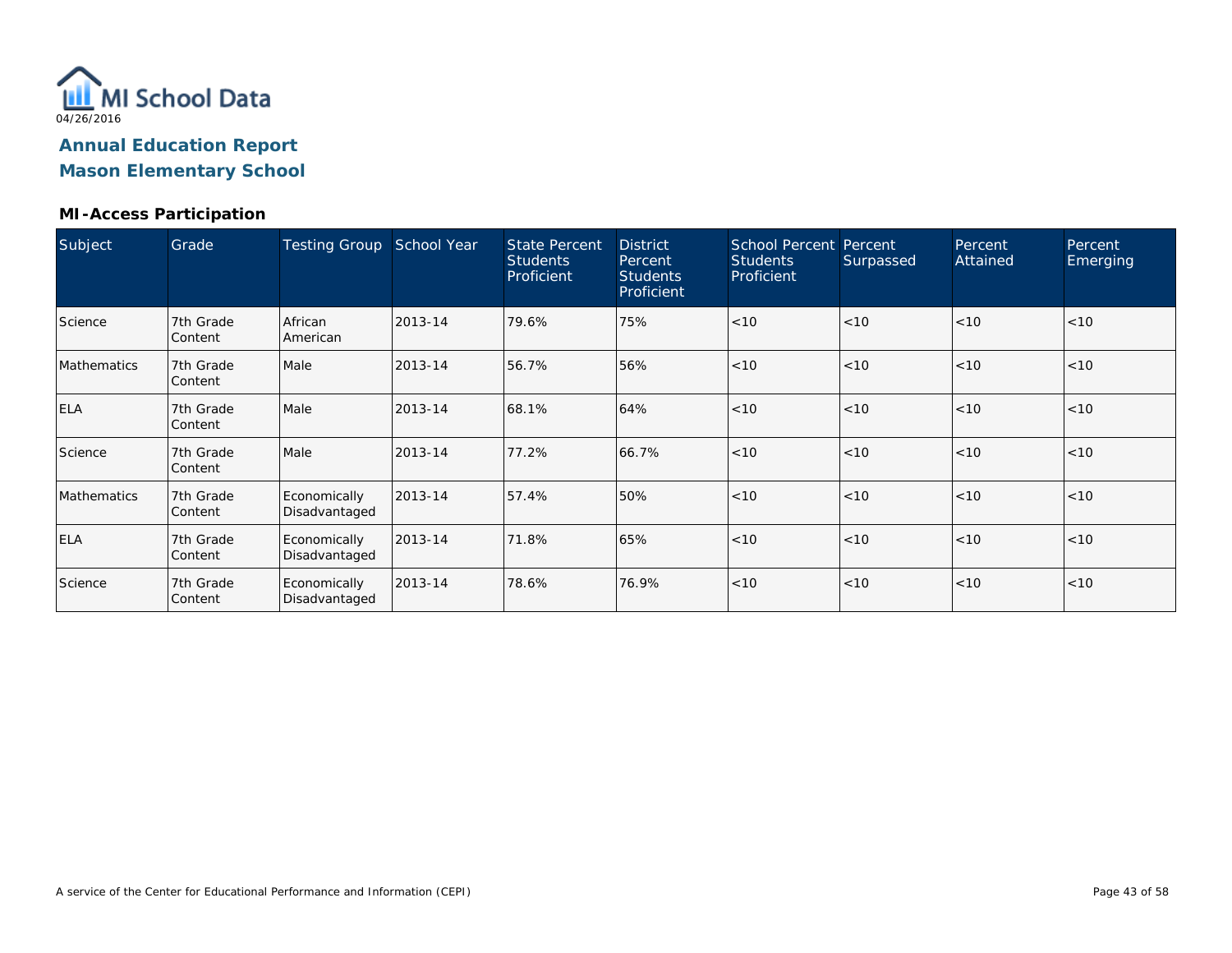

**Mason Elementary School**

#### **Accountability Details Subject Data**

| Testing<br>Group                                   | Subject            | <b>State Tested</b><br>Total | State Percent<br>Proficient | <b>District</b><br><b>Tested Total</b> | <b>District</b><br>Percent<br>Proficient* | <b>School Tested School</b><br>Total | Percent<br>Proficient** |
|----------------------------------------------------|--------------------|------------------------------|-----------------------------|----------------------------------------|-------------------------------------------|--------------------------------------|-------------------------|
| <b>All Students</b>                                | <b>Mathematics</b> | 98.1%                        | 36.5%                       | 94.6%                                  | N/A                                       | 96.7%                                | N/A                     |
| <b>All Students</b>                                | <b>ELA</b>         | 98.1%                        | 48.5%                       | 94.1%                                  | N/A                                       | 97.7%                                | N/A                     |
| <b>All Students</b>                                | Science            | 97.5%                        | 22.2%                       | 93.1%                                  | N/A                                       | 95.2%                                | N/A                     |
| <b>All Students</b>                                | Social Studies     | 97.4%                        | 31.8%                       | 90.4%                                  | N/A                                       | 94.6%                                | N/A                     |
| American<br>Indian                                 | <b>Mathematics</b> | 98.2%                        | 27.8%                       | 94.4%                                  | N/A                                       | <30                                  | N/A                     |
| American<br>Indian                                 | <b>ELA</b>         | 98%                          | 41.5%                       | 96.3%                                  | N/A                                       | <30                                  | N/A                     |
| American<br>Indian                                 | Science            | 97.8%                        | 17.7%                       | <30                                    | N/A                                       | <30                                  | N/A                     |
| American<br>Indian                                 | Social Studies     | 97.2%                        | 25.2%                       | <30                                    | N/A                                       | <30                                  | N/A                     |
| African<br>American                                | <b>Mathematics</b> | 96.5%                        | 13.5%                       | 94.2%                                  | N/A                                       | 96.6%                                | N/A                     |
| African<br>American                                | <b>ELA</b>         | 96.5%                        | 24.5%                       | 93.6%                                  | N/A                                       | 97.6%                                | N/A                     |
| African<br>American                                | Science            | 95.4%                        | 6.1%                        | 92.7%                                  | N/A                                       | 95.2%                                | N/A                     |
| African<br>American                                | Social Studies     | 95.2%                        | 11%                         | 89.7%                                  | N/A                                       | 94.4%                                | N/A                     |
| Asian                                              | Mathematics        | 99.1%                        | 66.3%                       | 96.6%                                  | N/A                                       | N/A                                  | N/A                     |
| Asian                                              | <b>ELA</b>         | 98.7%                        | 70.2%                       | 95.5%                                  | N/A                                       | N/A                                  | N/A                     |
| Asian                                              | Science            | 99%                          | 38%                         | 97.4%                                  | N/A                                       | N/A                                  | N/A                     |
| Asian                                              | Social Studies     | 98.8%                        | 49.6%                       | 96.5%                                  | N/A                                       | N/A                                  | N/A                     |
| Hispanic of Any Mathematics<br>Race                |                    | 98.3%                        | 23.7%                       | 97.1%                                  | N/A                                       | <30                                  | N/A                     |
| Hispanic of Any ELA<br>Race                        |                    | 98.3%                        | 36.1%                       | 97%                                    | N/A                                       | < 30                                 | N/A                     |
| Hispanic of Any Science<br>Race                    |                    | 97.9%                        | 11.7%                       | 95%                                    | N/A                                       | N/A                                  | N/A                     |
| Hispanic of Any<br>Race                            | Social Studies     | 97.5%                        | 20.2%                       | 94%                                    | N/A                                       | N/A                                  | N/A                     |
| Native<br>Hawaiian or<br>Other Pacific<br>Islander | Mathematics        | 99.8%                        | 40.8%                       | <30                                    | N/A                                       | N/A                                  | N/A                     |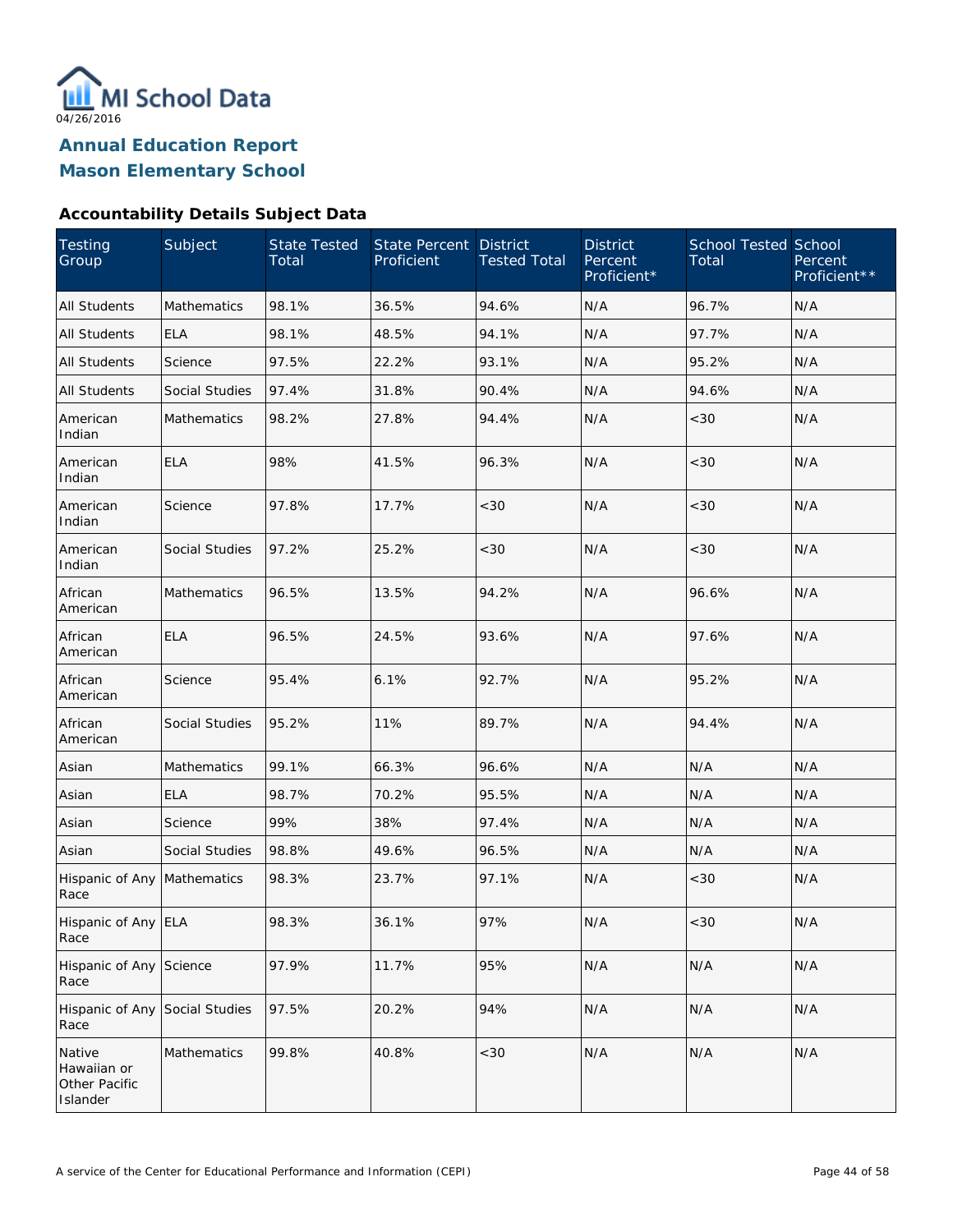

**Mason Elementary School**

#### **Accountability Details Subject Data**

| <b>Testing</b><br>Group                            | Subject            | <b>State Tested</b><br>Total | State Percent<br>Proficient | <b>District</b><br><b>Tested Total</b> | <b>District</b><br>Percent<br>Proficient* | <b>School Tested School</b><br>Total | Percent<br>Proficient** |
|----------------------------------------------------|--------------------|------------------------------|-----------------------------|----------------------------------------|-------------------------------------------|--------------------------------------|-------------------------|
| Native<br>Hawaiian or<br>Other Pacific<br>Islander | <b>ELA</b>         | 99.3%                        | 53.3%                       | < 30                                   | N/A                                       | N/A                                  | N/A                     |
| Native<br>Hawaiian or<br>Other Pacific<br>Islander | Science            | 99.6%                        | 21.9%                       | < 30                                   | N/A                                       | N/A                                  | N/A                     |
| Native<br>Hawaiian or<br>Other Pacific<br>Islander | Social Studies     | 99.3%                        | 33%                         | < 30                                   | N/A                                       | N/A                                  | N/A                     |
| Two or More<br>Races                               | Mathematics        | 98.5%                        | 33.6%                       | 96%                                    | N/A                                       | N/A                                  | N/A                     |
| Two or More<br>Races                               | <b>ELA</b>         | 98.5%                        | 46.9%                       | 98%                                    | N/A                                       | N/A                                  | N/A                     |
| Two or More<br>Races                               | Science            | 98.5%                        | 20.1%                       | $<30$                                  | N/A                                       | N/A                                  | N/A                     |
| Two or More<br>Races                               | Social Studies     | 98.1%                        | 28.3%                       | $<30$                                  | N/A                                       | N/A                                  | N/A                     |
| White                                              | <b>Mathematics</b> | 98.5%                        | 42.5%                       | 93.4%                                  | N/A                                       | N/A                                  | N/A                     |
| White                                              | <b>ELA</b>         | 98.5%                        | 55%                         | 92.8%                                  | N/A                                       | N/A                                  | N/A                     |
| White                                              | Science            | 98.1%                        | 26.6%                       | 92.6%                                  | N/A                                       | N/A                                  | N/A                     |
| White                                              | Social Studies     | 98%                          | 37.3%                       | 88.2%                                  | N/A                                       | N/A                                  | N/A                     |
| Economically<br>Disadvantaged                      | <b>Mathematics</b> | 97.6%                        | 22.5%                       | 94.3%                                  | N/A                                       | 96.2%                                | N/A                     |
| Economically<br>Disadvantaged                      | <b>ELA</b>         | 97.6%                        | 33.7%                       | 93.8%                                  | N/A                                       | 97.4%                                | N/A                     |
| Economically<br>Disadvantaged                      | Science            | 96.8%                        | 11.7%                       | 92.7%                                  | N/A                                       | 94.6%                                | N/A                     |
| Economically<br>Disadvantaged                      | Social Studies     | 96.5%                        | 17.8%                       | 89.9%                                  | N/A                                       | 94.8%                                | N/A                     |
| English<br>Language<br>Learners                    | Mathematics        | 98.6%                        | 20.3%                       | 97.2%                                  | N/A                                       | N/A                                  | N/A                     |
| English<br>Language<br>Learners                    | <b>ELA</b>         | 98.2%                        | 24%                         | 97.1%                                  | N/A                                       | N/A                                  | N/A                     |
| English<br>Language<br>Learners                    | Science            | 98.2%                        | 3.9%                        | 95.4%                                  | N/A                                       | N/A                                  | N/A                     |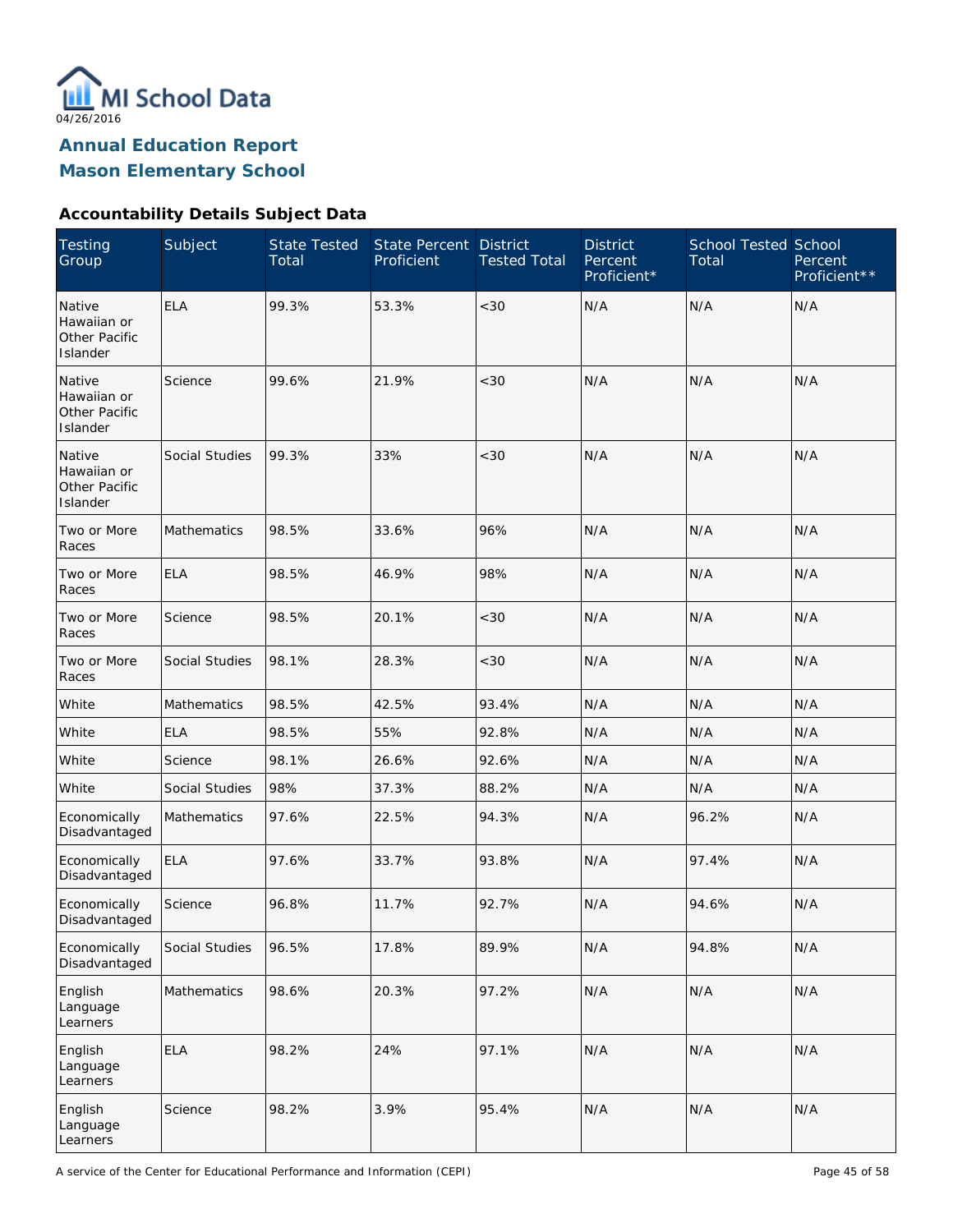

**Mason Elementary School**

### **Accountability Details Subject Data**

| Testing<br>Group                     | Subject            | <b>State Tested</b><br>Total | State Percent District<br>Proficient | <b>Tested Total</b> | <b>District</b><br>Percent<br>Proficient* | <b>School Tested School</b><br>Total | <b>Percent</b><br>Proficient** |
|--------------------------------------|--------------------|------------------------------|--------------------------------------|---------------------|-------------------------------------------|--------------------------------------|--------------------------------|
| English<br>Language<br>Learners      | Social Studies     | 97.9%                        | 8.1%                                 | 94.3%               | N/A                                       | N/A                                  | N/A                            |
| <b>Students With</b><br>Disabilities | <b>Mathematics</b> | 97.2%                        | 21.8%                                | 92%                 | N/A                                       | 95.4%                                | N/A                            |
| Students With<br>Disabilities        | <b>IELA</b>        | 96.6%                        | 24.7%                                | 89.2%               | N/A                                       | 97.7%                                | IN/A                           |
| <b>Students With</b><br>Disabilities | Science            | 96.5%                        | 15.4%                                | 90.8%               | N/A                                       | 90.6%                                | N/A                            |
| Students With<br>Disabilities        | Social Studies     | 95%                          | 13.9%                                | 80.9%               | N/A                                       | < 30                                 | N/A                            |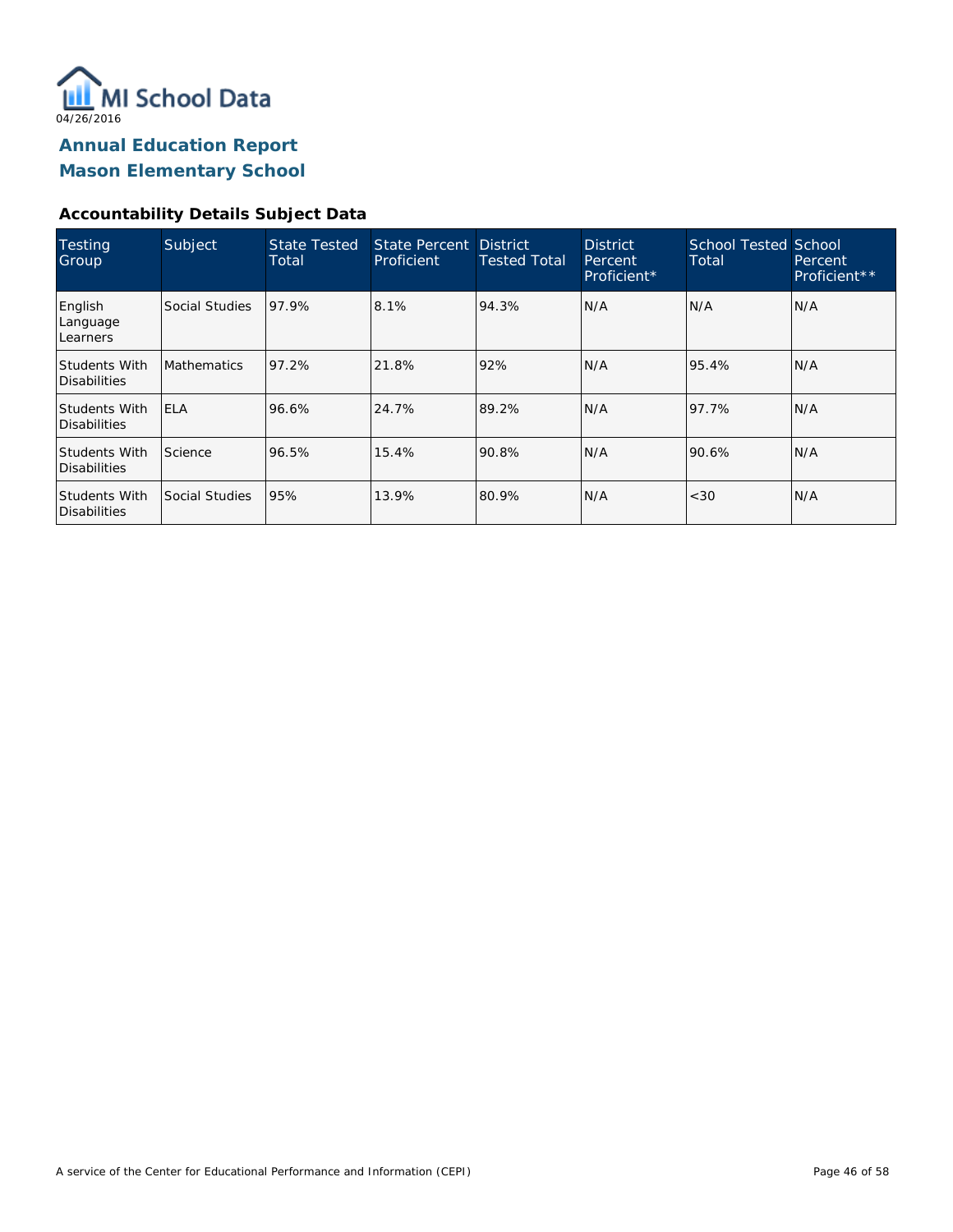

### **Accountability Details Graduation Data**

| Student Group                                      | Statewide | <b>District</b> | School |
|----------------------------------------------------|-----------|-----------------|--------|
| <b>All Students</b>                                | 78.6%     | 70.3%           | N/A    |
| American Indian                                    | 64.8%     | N/A             | N/A    |
| African American                                   | 64.5%     | 70.3%           | N/A    |
| Asian                                              | 89.1%     | 80.6%           | N/A    |
| Hispanic of Any Race                               | 68.8%     | 73.7%           | N/A    |
| Native Hawaiian or Other Pacific 78.9%<br>Islander |           | N/A             | N/A    |
| Two or More Races                                  | 74.2%     | N/A             | N/A    |
| White                                              | 82.9%     | 52.5%           | N/A    |
| Female                                             | 82.9%     | N/A             | N/A    |
| Male                                               | 74.4%     | N/A             | N/A    |
| Economically Disadvantaged                         | 65.6%     | 70.4%           | N/A    |
| English Language Learners                          | 68.2%     | 77.1%           | N/A    |
| <b>Students With Disabilities</b>                  | 55.1%     | 47.8%           | N/A    |
| Bottom 30%                                         | N/A       | N/A             | N/A    |

*\* All data based on students enrolled for a full academic year.*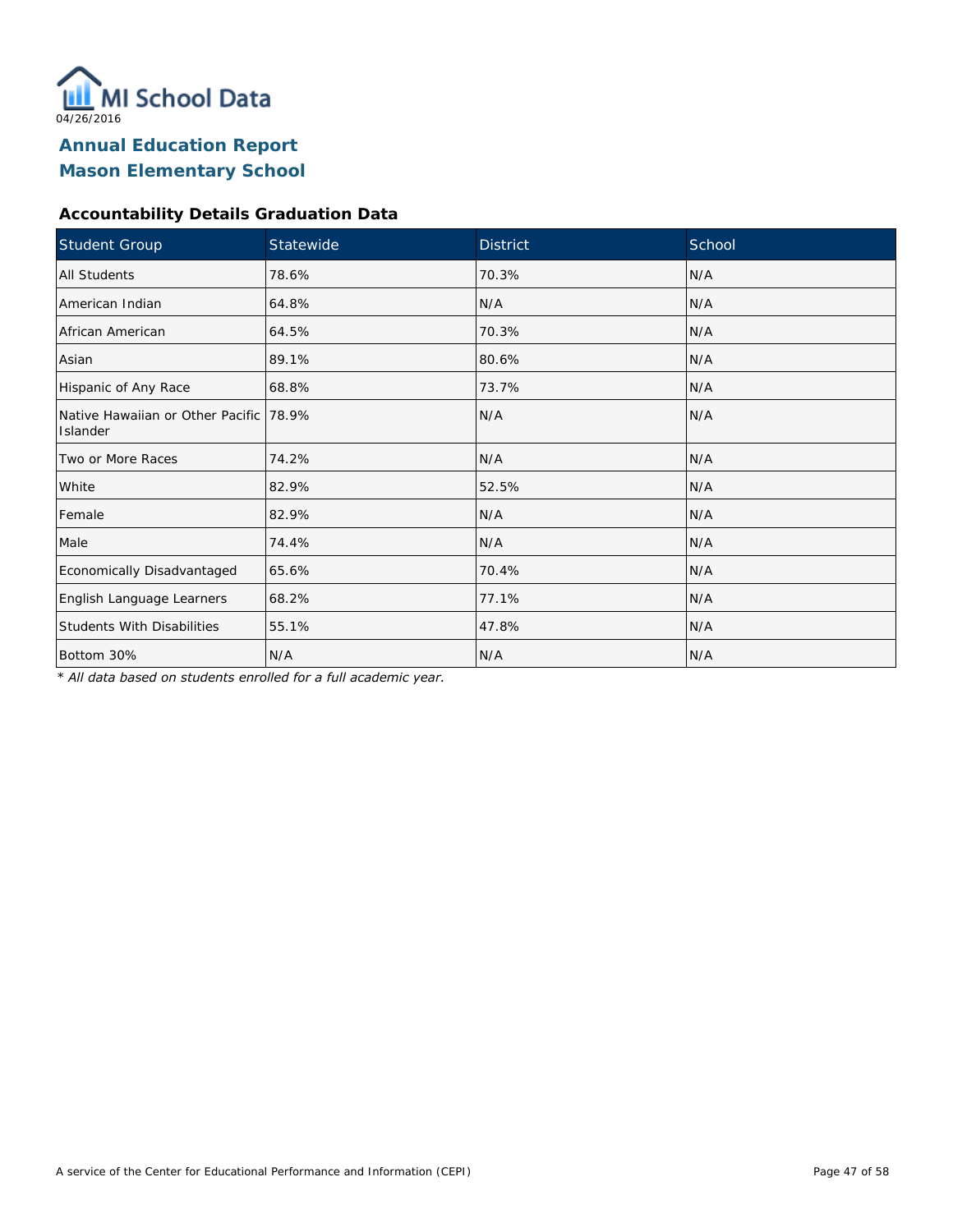

## **Mason Elementary School**

#### **Accountability Details Attendance Data**

| <b>Student Group</b> | Statewide | <b>District</b> | School <sup>'</sup> |
|----------------------|-----------|-----------------|---------------------|
| All Students         | 94.7%     | 86.1%           | 75.8%               |

*\* All data based on students enrolled for a full academic year.*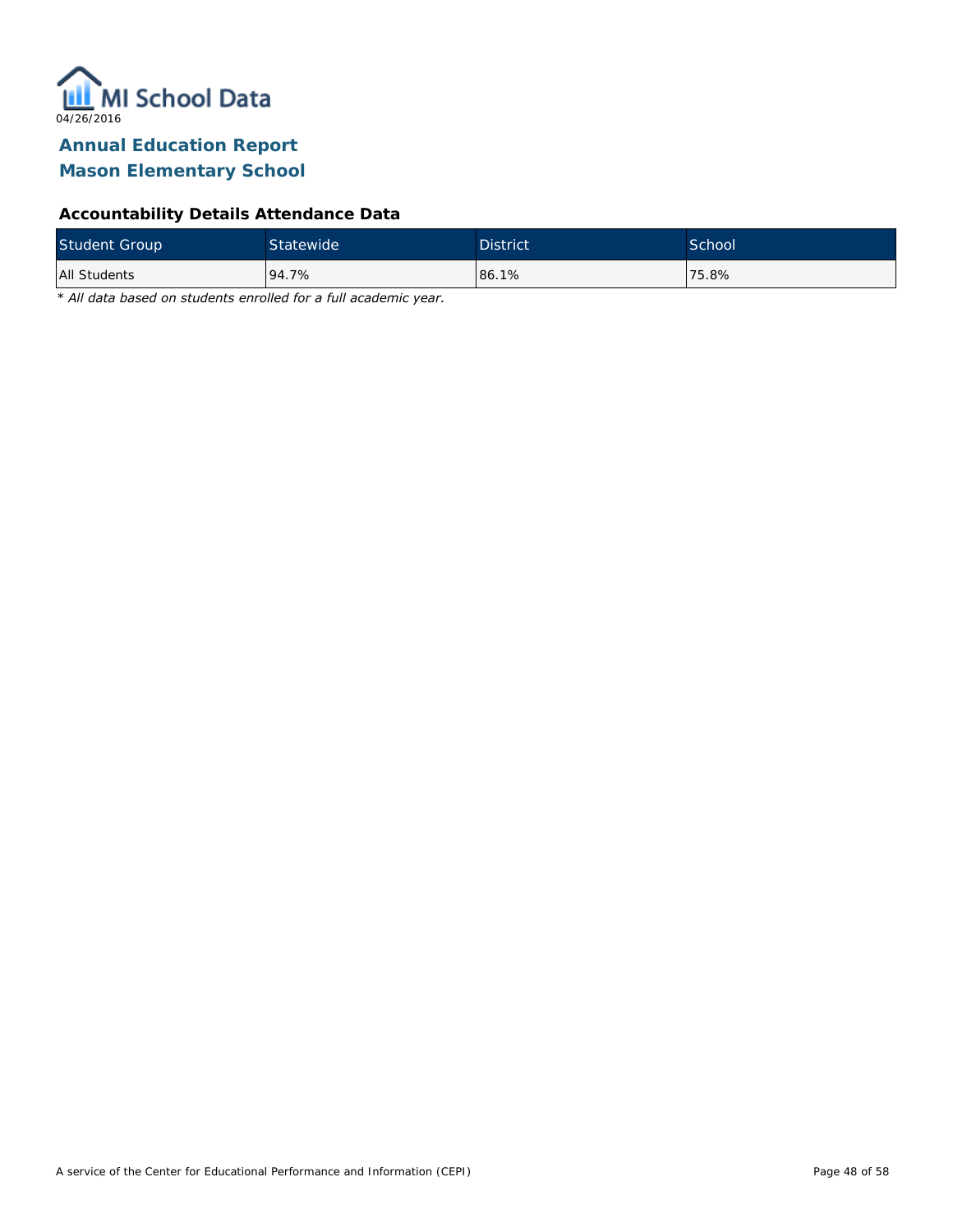

#### **Accountability Status District Data**

| <b>District</b><br><b>Name</b> | Reading<br><b>Status</b> | Reading<br>Score | Writing<br><b>Status</b> | Writina<br>Score | Math<br><b>Status</b> | Math Score Science | <b>Status</b> | Science<br>Score | <b>Social</b><br><b>Studies</b><br><b>Status</b> | Social<br><b>Studies</b><br><b>Score</b> | <b>Overall</b><br><b>Status</b> | Overall<br><b>Score</b> |
|--------------------------------|--------------------------|------------------|--------------------------|------------------|-----------------------|--------------------|---------------|------------------|--------------------------------------------------|------------------------------------------|---------------------------------|-------------------------|
|--------------------------------|--------------------------|------------------|--------------------------|------------------|-----------------------|--------------------|---------------|------------------|--------------------------------------------------|------------------------------------------|---------------------------------|-------------------------|

No Data to Display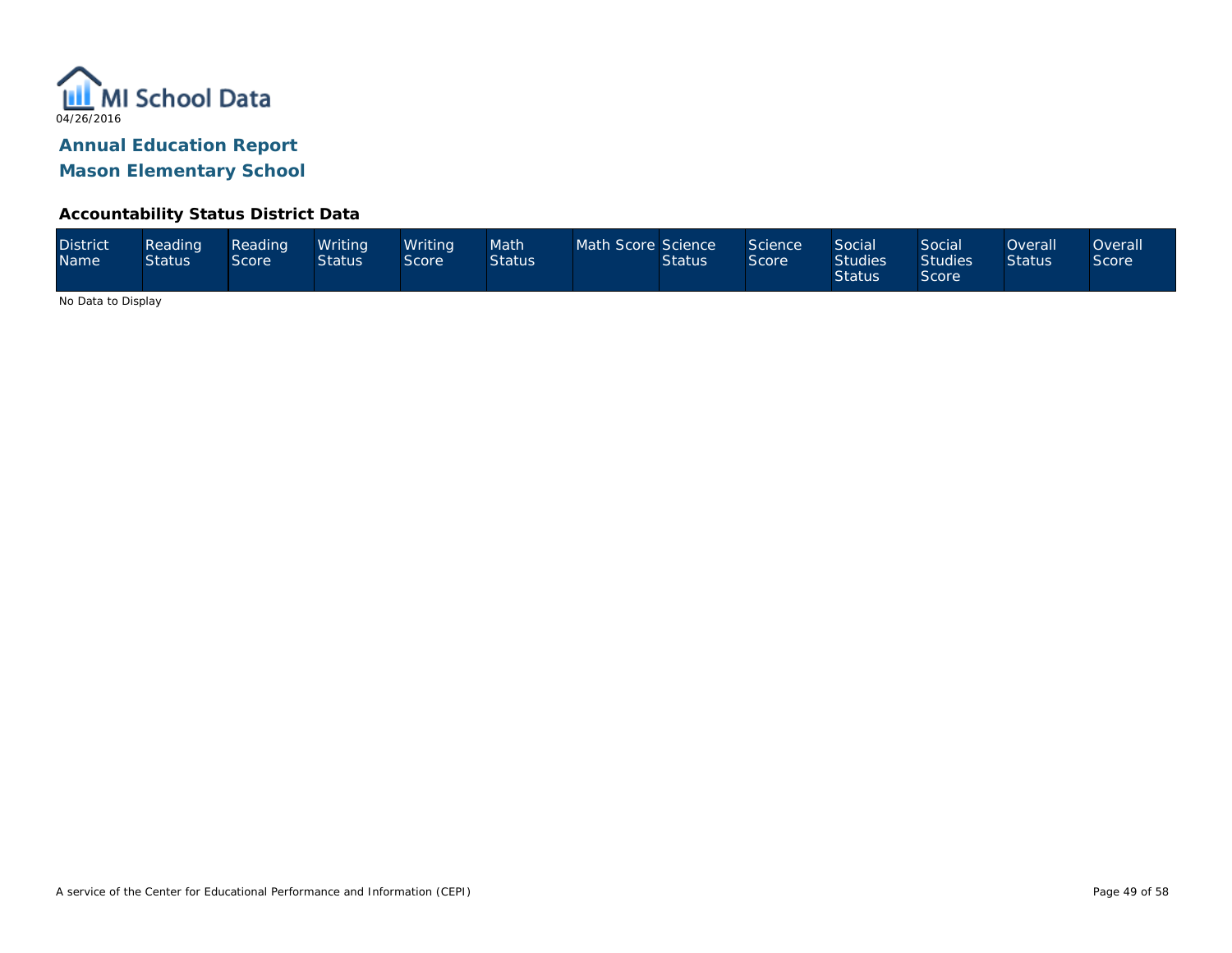

#### **Accountability Status School Data**

| <b>District</b><br><b>Name</b> | School<br>Name <sup>1</sup> | Title 1<br><b>Status</b> | Status 1 | Reading Reading Writing<br>Score | <b>Status</b> | / Writing<br>Score | Math <sup>1</sup><br>Status | Math <sup>1</sup><br>Score <sup>1</sup> | Science Science<br><b>Status</b> | Score | Social<br>Studies<br><b>Status</b> | Social<br>Studies<br>Score | <b>Overall</b><br>Status | <b>Overall</b><br><i><b>Score</b></i> |
|--------------------------------|-----------------------------|--------------------------|----------|----------------------------------|---------------|--------------------|-----------------------------|-----------------------------------------|----------------------------------|-------|------------------------------------|----------------------------|--------------------------|---------------------------------------|
|--------------------------------|-----------------------------|--------------------------|----------|----------------------------------|---------------|--------------------|-----------------------------|-----------------------------------------|----------------------------------|-------|------------------------------------|----------------------------|--------------------------|---------------------------------------|

No Data to Display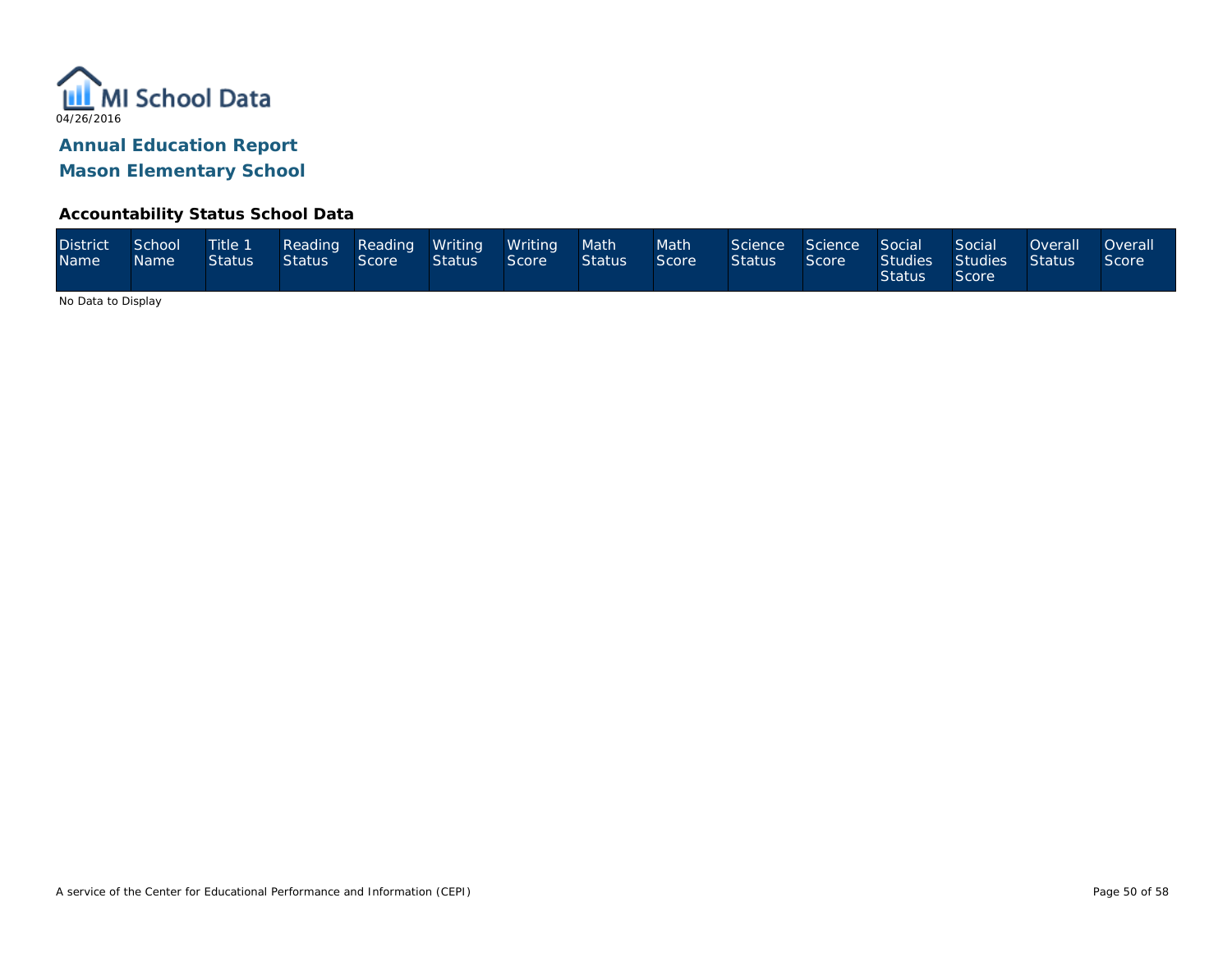

### **Mason Elementary School**

#### **Teacher Quality - Qualification**

|                                                                                                              | Other | B.A. | M.A. | <b>P.H.D.</b> |
|--------------------------------------------------------------------------------------------------------------|-------|------|------|---------------|
| Professional<br>Qualifications of All Public<br>Elementary and<br>Secondary School<br>Teachers in the School |       | 16   | 18   |               |

*Professional Qualifications are defined by the State and may include information such as the degrees of public school teachers (e.g., percentage of teachers with Bachelors Degrees or Masters Degrees) or the percentage of fully certified teachers*

#### **Teacher Quality - Class**

|                                                                                                                                   | School Aggregate | <b>High-Poverty Schools</b> | Low-Poverty Schools |
|-----------------------------------------------------------------------------------------------------------------------------------|------------------|-----------------------------|---------------------|
| Percentage of Core Academic<br>Subject Elementary and<br>Secondary School Classes not<br>Taught by Highly Qualified<br>l Teachers | $0.0\%$          | $0.0\%$                     | $0.0\%$             |

#### **Teacher Quality - Provisional**

|                                                                                                                  | Certification Percent |
|------------------------------------------------------------------------------------------------------------------|-----------------------|
| Percentage of Public Elementary and Secondary School Teachers   0%<br>in the School with Emergency Certification |                       |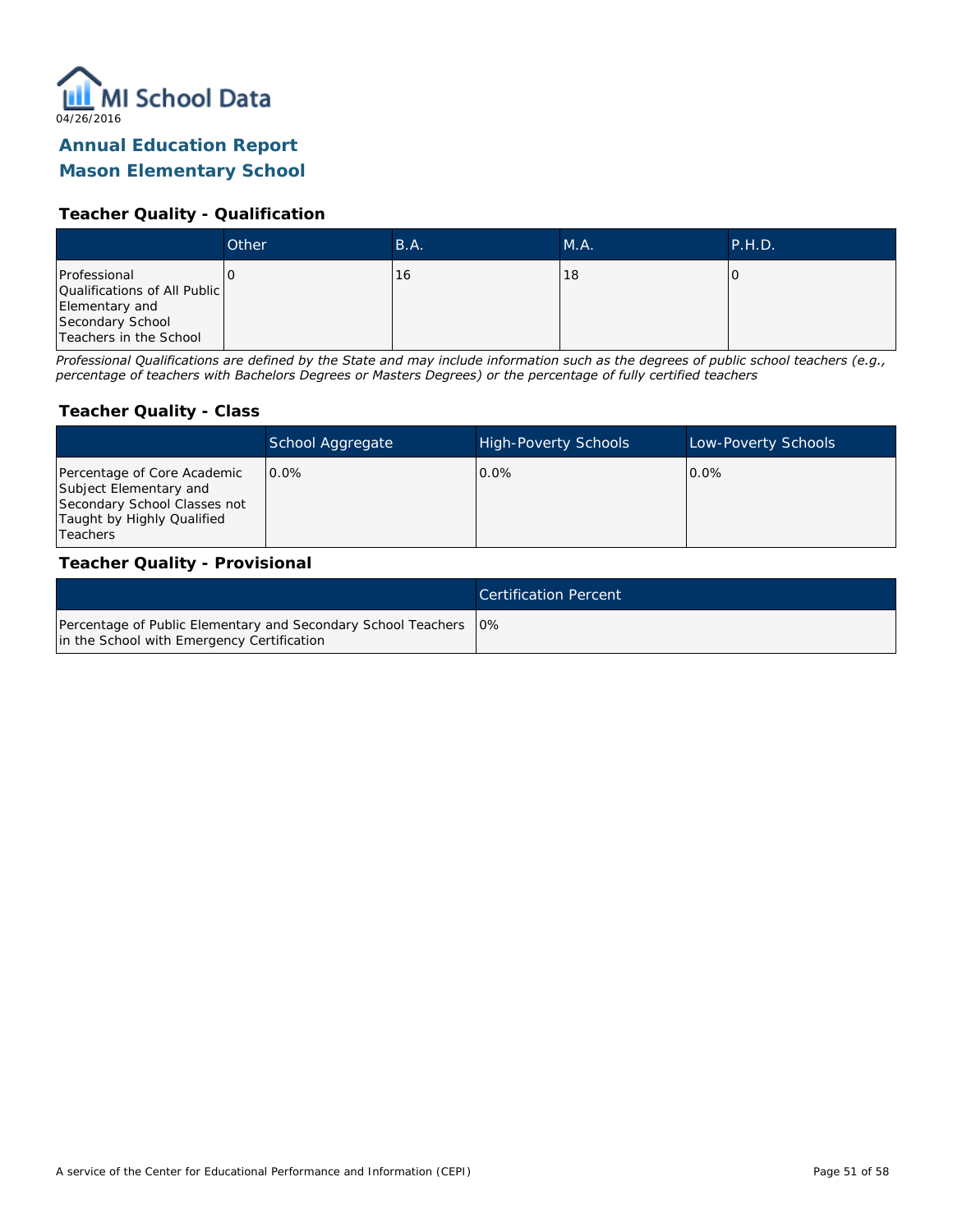

#### **NAEP Grade 4 Math**

|                                                                                                                                                                 | Percent of<br><b>Students</b> | Percent below<br><b>Basic</b>           | Percent Basic                                         | Percent Proficient                                             | Percent Advanced                     |
|-----------------------------------------------------------------------------------------------------------------------------------------------------------------|-------------------------------|-----------------------------------------|-------------------------------------------------------|----------------------------------------------------------------|--------------------------------------|
| <b>All Students</b>                                                                                                                                             | 100                           | 23                                      | 77                                                    | 34                                                             | 5                                    |
| Male<br>Female                                                                                                                                                  | 51<br>49                      | 22<br>23                                | 78<br>77                                              | 36<br>32                                                       | 6<br>$\overline{4}$                  |
| National Lunch<br>Program Eligibility<br>Eligible<br>Not Eligible<br>Info not available                                                                         | 47<br>53<br>#                 | 36<br>10<br>$\ddagger$                  | 64<br>90<br>$\ddagger$                                | 17<br>49<br>$\ddagger$                                         | 9<br>$\ddagger$                      |
| Race/Ethnicity<br>White<br><b>Black</b><br>Hispanic<br>Asian<br>American<br>Indian/Alaska Native<br>Native<br>Hawaiian/Pacific<br>Islander<br>Two or More Races | 72<br>15<br>6<br>#            | 15<br>53<br>38<br>11<br>$\ddagger$<br>ŧ | 85<br>47<br>62<br>89<br>$\ddagger$<br>ŧ<br>$\ddagger$ | 39<br>10<br>21<br>58<br>$\ddagger$<br>$\ddagger$<br>$\ddagger$ | 5<br>#<br>3<br>19<br>$\ddagger$<br>‡ |
| Student classified as<br>having a disability<br>SD<br>Not SD                                                                                                    | 12<br>88                      | 47<br>19                                | 53<br>81                                              | 14<br>37                                                       | 5                                    |
| Student is an English<br>Language Learner<br><b>ELL</b><br>Not ELL                                                                                              | 5<br>95                       | 42<br>22                                | 58<br>78                                              | 16<br>35                                                       | 5                                    |

*‡ Reporting Standards not met. Note: Observed differences are not necessarily statistically significant. Detail may not sum to total because of rounding. SOURCE: U.S. Department of Education. Institute for Education Sciences. National Center for Education Statistics. National Assessment of Educational Progress (NAEP) 2015 Mathematics Achievement.*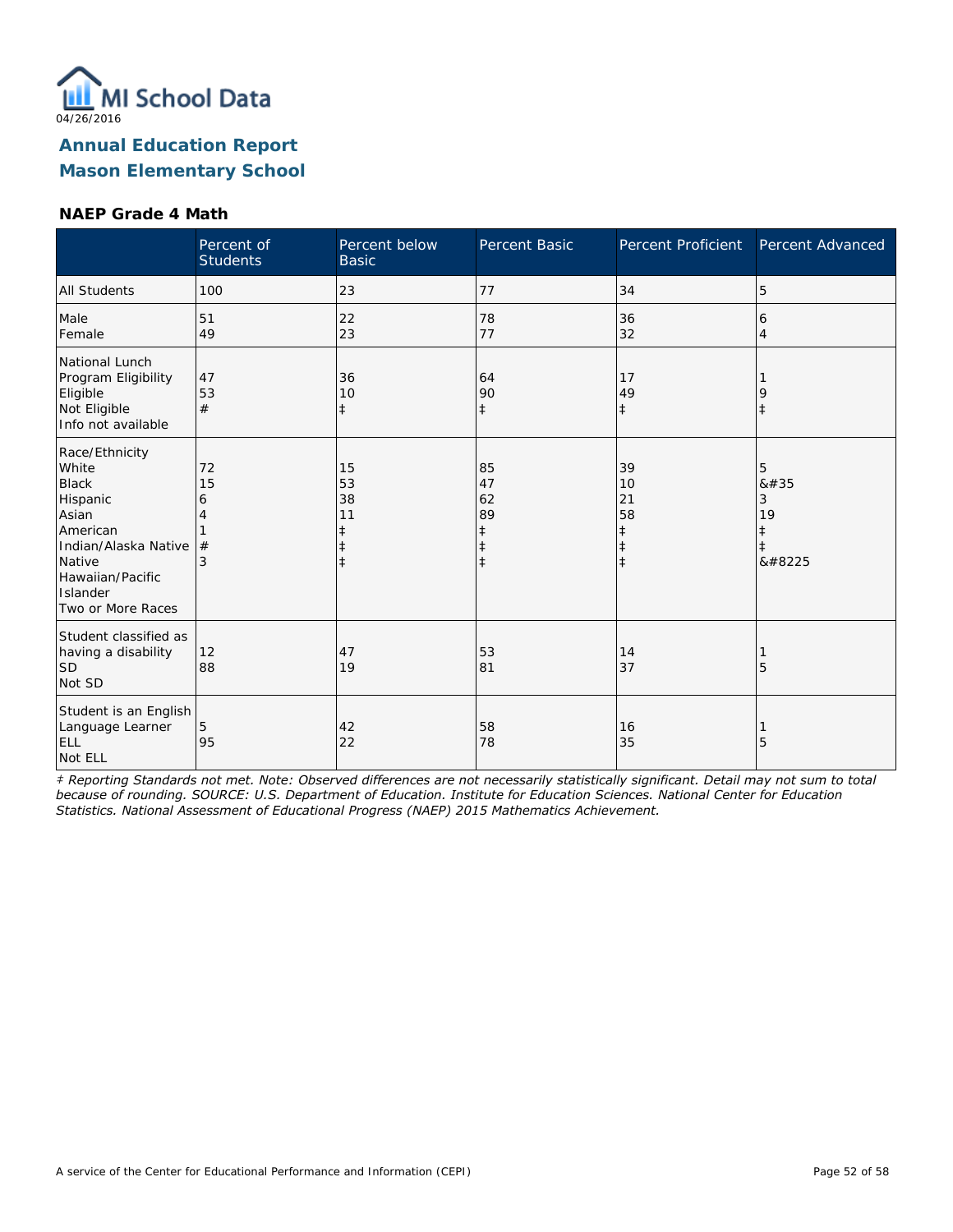

#### **NAEP Grade 8 Math**

|                                                                                                                                                                 | Percent of<br><b>Students</b> | Percent below<br><b>Basic</b>                    | Percent Basic                                    | Percent Proficient                                   | Percent Advanced      |
|-----------------------------------------------------------------------------------------------------------------------------------------------------------------|-------------------------------|--------------------------------------------------|--------------------------------------------------|------------------------------------------------------|-----------------------|
| <b>All Students</b>                                                                                                                                             | 100                           | 32                                               | 39                                               | 22                                                   | 7                     |
| Male<br>Female                                                                                                                                                  | 51<br>49                      | 31<br>34                                         | 39<br>39                                         | 23<br>21                                             | 6                     |
| National Lunch<br>Program Eligibility<br>Eligible<br>Not Eligible<br>Info not available                                                                         | 45<br>55<br>#                 | 48<br>19<br>$\ddagger$                           | 39<br>40<br>$\ddagger$                           | 12<br>30<br>$\ddagger$                               | 2<br>11<br>$\ddagger$ |
| Race/Ethnicity<br>White<br><b>Black</b><br>Hispanic<br>Asian<br>American<br>Indian/Alaska Native<br>Native<br>Hawaiian/Pacific<br>Islander<br>Two or More Races | 69<br>20<br>4<br>3<br>#<br>2  | 23<br>66<br>38<br>11<br>ŧ<br>$\ddagger$<br>$\pm$ | 43<br>29<br>44<br>18<br>$\ddagger$<br>$\ddagger$ | 26<br>5<br>15<br>39<br>‡<br>$\ddagger$<br>$\ddagger$ | #<br>4<br>32<br>ŧ     |
| Student classified as<br>having a disability<br>SD <sup>1</sup><br>Not SD                                                                                       | 11<br>89                      | 77<br>27                                         | 19<br>41                                         | 3<br>24                                              | $^{\#}$<br>7          |
| Student is an English<br>Language Learner<br>ELL<br>Not ELL                                                                                                     | 3<br>97                       | 54<br>32                                         | 33<br>39                                         | 11<br>22                                             | 2                     |

*‡ Reporting Standards not met. NOTE: Observed differences are not necessarily statistically significant. Detail may not sum to total because of rounding. SOURCE: U.S. Department of Education. Institute for Education Sciences. National Center for Education Statistics. National Assessment of Educational Progress (NAEP) 2015 Mathematics Achievement.*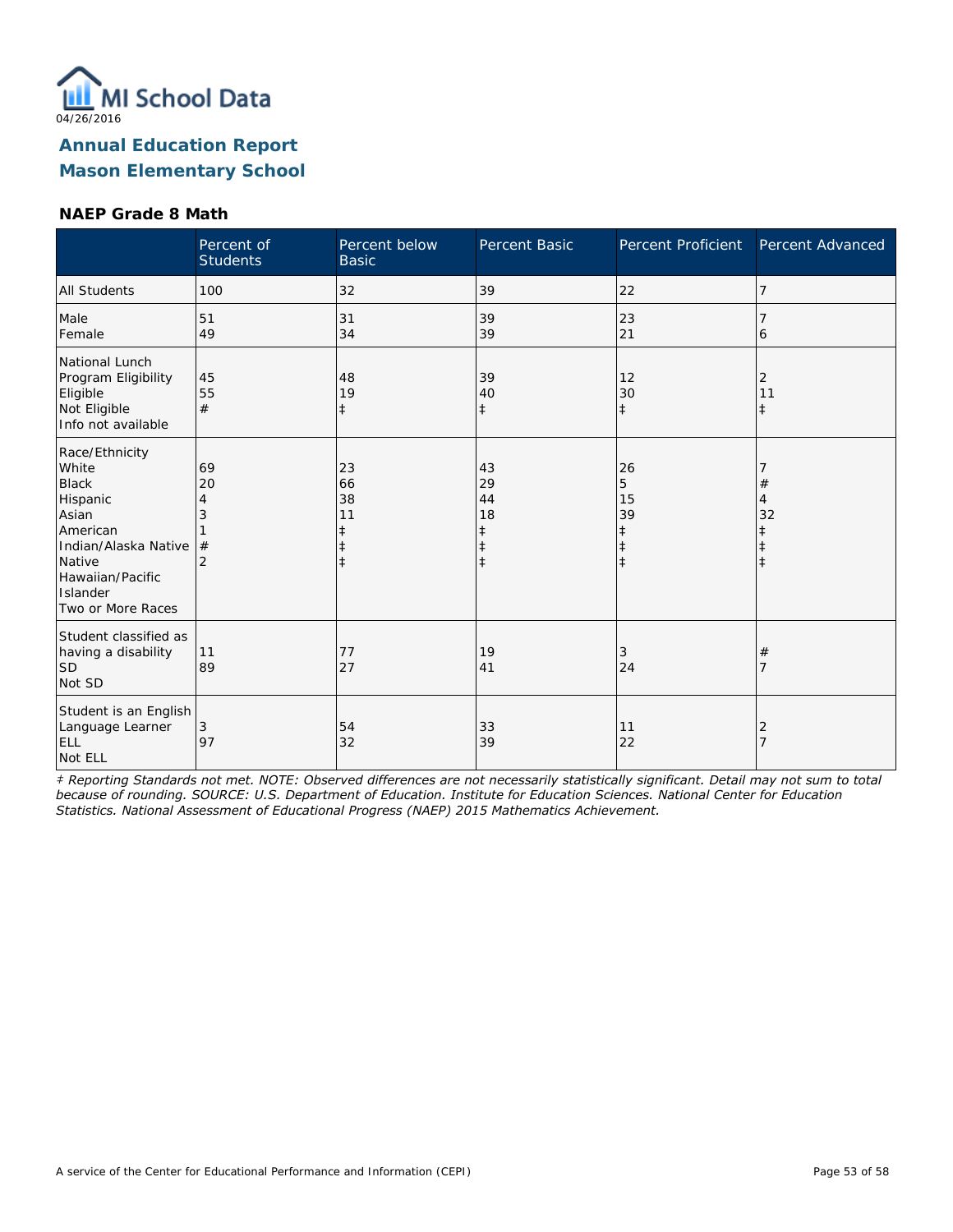

#### **NAEP Grade 12 Math**

|                                                                                                                                                | Percent of<br><b>Students</b> | Percent below<br><b>Basic</b>              | Percent Basic                                   | Percent Proficient                       | Percent Advanced                  |
|------------------------------------------------------------------------------------------------------------------------------------------------|-------------------------------|--------------------------------------------|-------------------------------------------------|------------------------------------------|-----------------------------------|
| <b>All Students</b>                                                                                                                            | 100                           | 34                                         | 41                                              | 23                                       | 2                                 |
| Male<br>Female                                                                                                                                 | 51<br>49                      | 32<br>35                                   | 41<br>42                                        | 26<br>22                                 |                                   |
| National Lunch<br>Program Eligibility<br>Eligible<br>Not Eligible<br>Info not available                                                        | 35<br>64<br>$\Omega$          | 54<br>22<br>$\Omega$                       | 37<br>44<br>0                                   | 9<br>32<br>$\circ$                       | 0<br>2<br>$\Omega$                |
| Race/Ethnicity<br>White<br><b>Black</b><br>Hispanic<br>Asian<br>American Indian<br>Native<br>Hawaiian/Pacific<br>Islander<br>Two or More Races | 76<br>14<br>5<br>3<br>O       | 26<br>68<br>58<br>26<br>0<br>Ω<br>$\Omega$ | 42<br>27<br>33<br>32<br>0<br>0<br>$\mathcal{O}$ | 30<br>5<br>9<br>35<br>0<br>0<br>$\Omega$ | 2<br>O<br>Ω<br>O<br>O<br>$\Omega$ |
| Student classified as<br>having a disability<br>ISD<br>Not SD                                                                                  | 9<br>91                       | 78<br>30                                   | 19<br>43                                        | 3<br>25                                  | 0<br>2                            |
| Student is an English<br>Language Learner<br><b>ELL</b><br>Not ELL                                                                             | 2<br>98                       | 0<br>33                                    | 0<br>41                                         | $\circ$<br>24                            | 0<br>2                            |

*‡ Reporting Standards not met. NOTE: Observed differences are not necessarily statistically significant. Detail may not sum to total because of rounding. SOURCE: U.S. Department of Education. Institute for Education Sciences. National Center for Education Statistics. National Assessment of Educational Progress (NAEP) 2015 Mathematics Achievement.*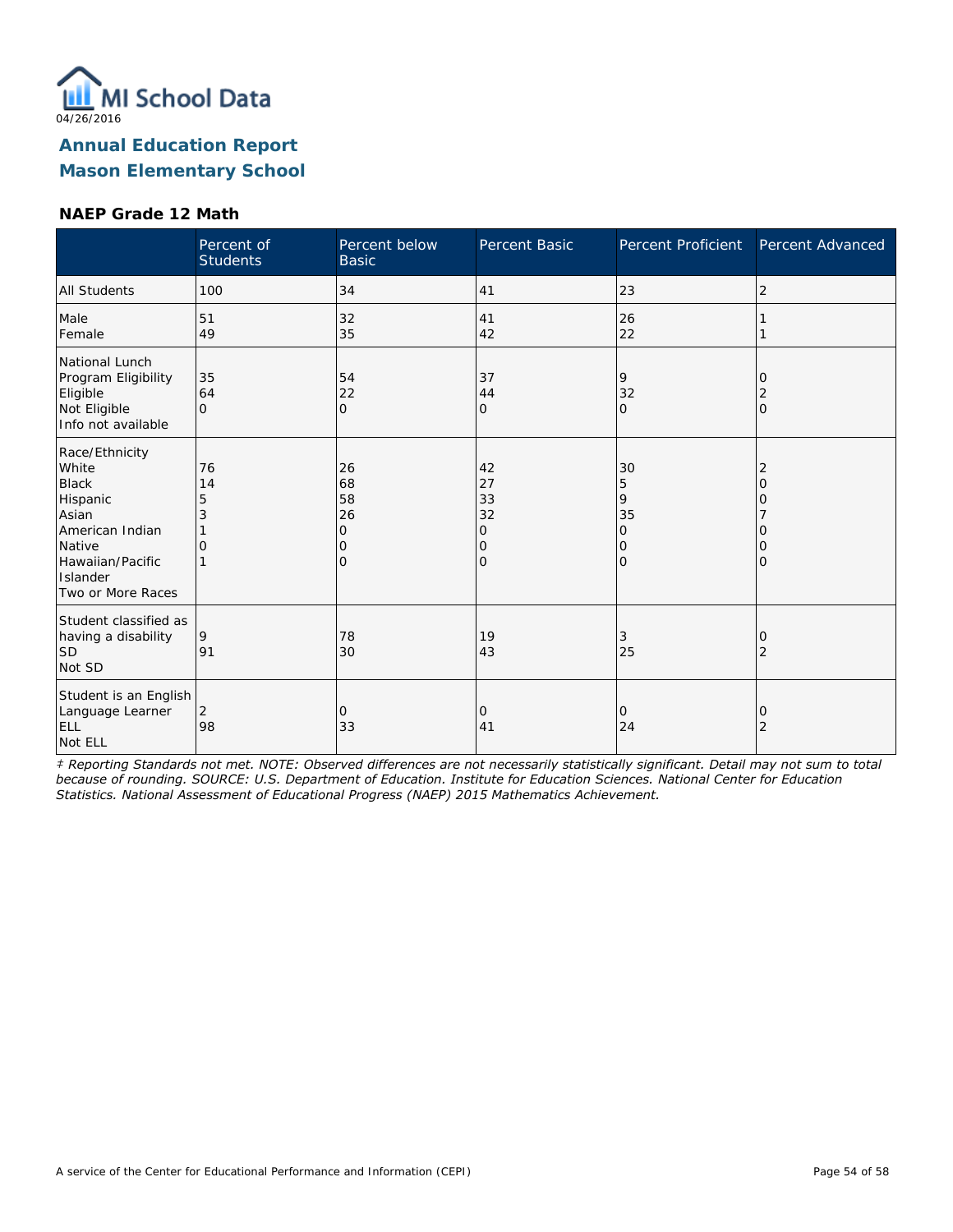

#### **NAEP Grade 4 Reading**

|                                                                                                                                                                 | Percent of<br><b>Students</b> | Percent below<br><b>Basic</b>                 | Percent Basic                                          | <b>Percent Proficient</b>                             | Percent Advanced  |
|-----------------------------------------------------------------------------------------------------------------------------------------------------------------|-------------------------------|-----------------------------------------------|--------------------------------------------------------|-------------------------------------------------------|-------------------|
| <b>All Students</b>                                                                                                                                             | 100                           | 37                                            | 63                                                     | 29                                                    | 5                 |
| Male<br>Female                                                                                                                                                  | 50<br>50                      | 39<br>34                                      | 61<br>66                                               | 26<br>31                                              | 5<br>6            |
| National Lunch<br>Program Eligibility<br>Eligible<br>Not Eligible<br>Info not available                                                                         | 48<br>52<br>#                 | 50<br>24<br>$\ddagger$                        | 50<br>76<br>$\ddagger$                                 | 16<br>40<br>$\ddagger$                                | 8<br>$\ddagger$   |
| Race/Ethnicity<br>White<br><b>Black</b><br>Hispanic<br>Asian<br>American<br>Indian/Alaska Native<br>Native<br>Hawaiian/Pacific<br>Islander<br>Two or More Races | 72<br>14<br>6<br>4<br>#<br>3  | 32<br>66<br>49<br>16<br>ŧ<br>$\ddagger$<br>30 | 68<br>34<br>51<br>84<br>$\ddagger$<br>$\ddagger$<br>70 | 32<br>9<br>17<br>49<br>$\ddagger$<br>$\ddagger$<br>37 | 6<br>15<br>ŧ<br>8 |
| Student classified as<br>having a disability<br><b>SD</b><br>Not SD                                                                                             | 12<br>88                      | 76<br>32                                      | 24<br>68                                               | 7<br>31                                               | $^{\#}$<br>6      |
| Student is an English<br>Language Learner<br>ELL<br>Not ELL                                                                                                     | 4<br>96                       | 52<br>36                                      | 48<br>64                                               | 16<br>29                                              | 2<br>5            |

*# Rounds to zero*

*‡ Reporting Standards not met. NOTE: Observed differences are not necessarily statistically significant. Detail may not sum to total because of rounding. SOURCE: U.S. Department of Education, Institute of Education Sciences, National Center for Education Statistics, National Assessment of Educational Progress (NAEP), 2015 Reading Assessment.*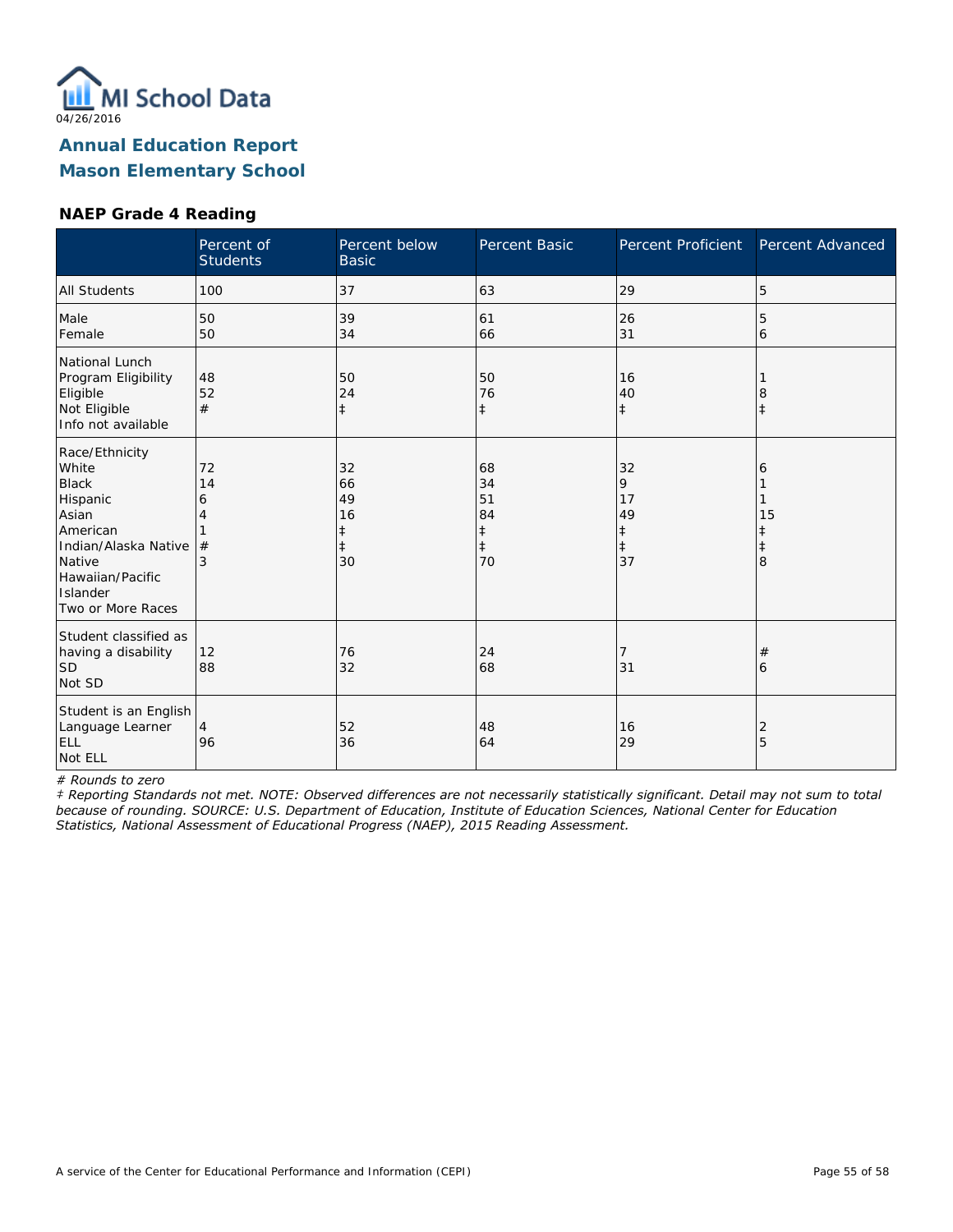

### **NAEP Grade 8 Reading**

|                                                                                                                                            | Percent of<br><b>Students</b> | Percent below<br><b>Basic</b>      | Percent Basic                           | Percent Proficient                     | Percent Advanced     |
|--------------------------------------------------------------------------------------------------------------------------------------------|-------------------------------|------------------------------------|-----------------------------------------|----------------------------------------|----------------------|
| All Students                                                                                                                               | 100                           | 24                                 | 44                                      | 29                                     | 3                    |
| Male<br>Female                                                                                                                             | 51<br>49                      | 29<br>20                           | 45<br>42                                | 25<br>34                               | 2<br>4               |
| National Lunch<br>Program Eligibility<br>Eligible<br>Not Eligible<br>Info not available                                                    | 45<br>55<br>#                 | 37<br>14<br>ŧ                      | 45<br>43<br>$\ddagger$                  | 17<br>39<br>$\ddagger$                 |                      |
| Race/Ethnicity<br>White<br><b>Black</b><br>Hispanic<br>Asian/Pacific Islander 3<br>American<br>Indian/Alaska Native 2<br>Two or More Races | 69<br>20                      | 18<br>47<br>27<br>13<br>$\ddagger$ | 44<br>44<br>41<br>35<br>ŧ<br>$\ddagger$ | 34<br>9<br>29<br>41<br>ŧ<br>$\ddagger$ | 3<br>8#35<br>3<br>10 |
| Student classified as<br>having a disability<br><b>SD</b><br>Not SD                                                                        | 10<br>90                      | 64<br>20                           | 30<br>45                                | 5<br>32                                | #<br>3               |
| Student is an English<br>Language Learner<br><b>ELL</b><br>Not ELL                                                                         | 3<br>97                       | 57<br>23                           | 37<br>44                                | 6<br>30                                | $^{\#}$<br>3         |

*# Rounds to zero*

*‡ Reporting Standards not met. NOTE: Observed differences are not necessarily statistically significant. Detail may not sum to total because of rounding. SOURCE: U.S. Department of Education, Institute of Education Sciences, National Center for Education Statistics, National Assessment of Educational Progress (NAEP), 2015 Reading Assessment.*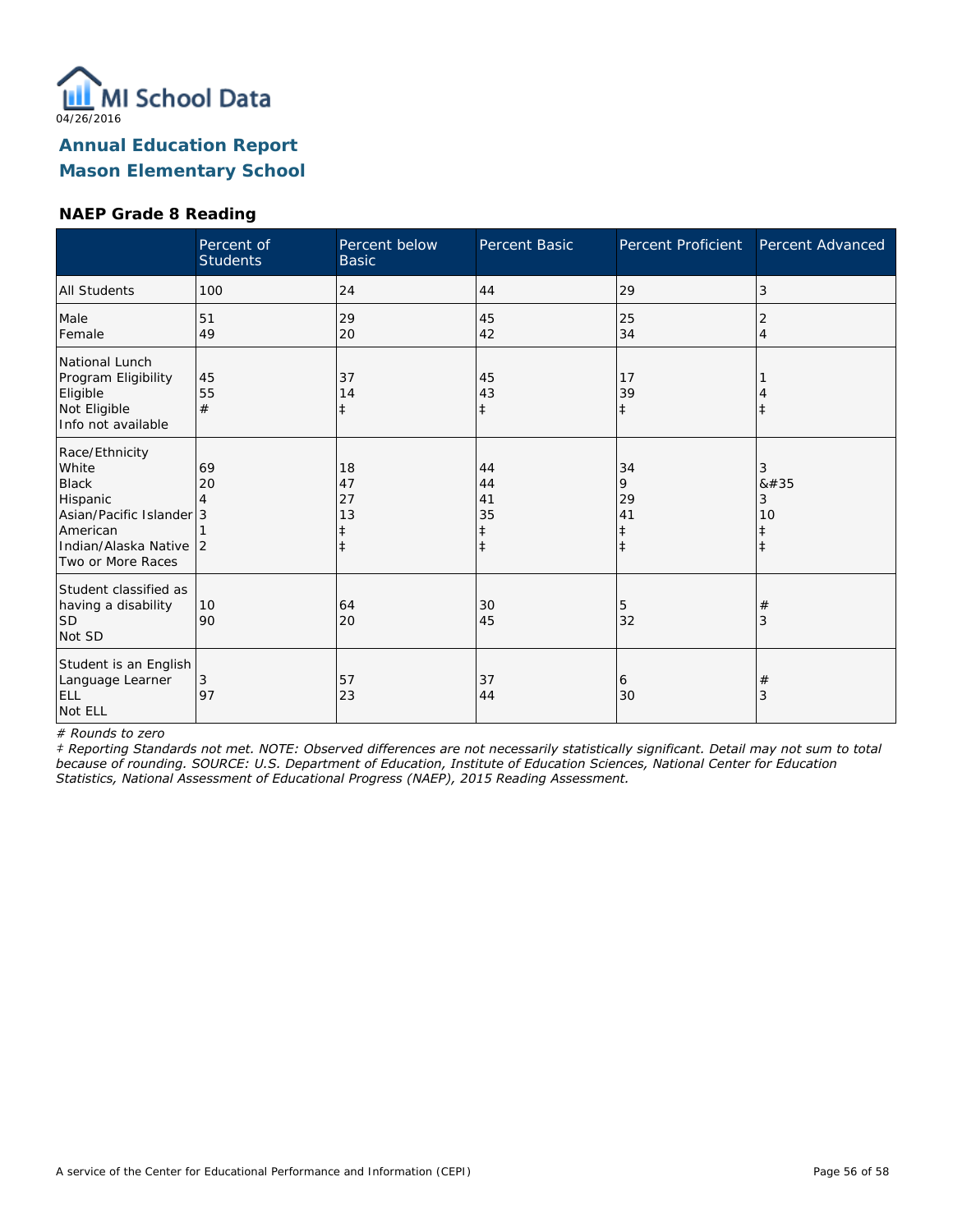

## **NAEP Grade 12 Reading**

|                                                                                                                                                | Percent of<br><b>Students</b>       | Percent below<br><b>Basic</b>                    | Percent Basic                       | Percent Proficient                    | Percent Advanced            |
|------------------------------------------------------------------------------------------------------------------------------------------------|-------------------------------------|--------------------------------------------------|-------------------------------------|---------------------------------------|-----------------------------|
| <b>All Students</b>                                                                                                                            | 100                                 | 26                                               | 5                                   | 27                                    | 5                           |
| Male<br>Female                                                                                                                                 | 50<br>50                            | 31<br>20                                         | 37<br>37                            | 28<br>37                              | 4<br>6                      |
| National Lunch<br>Program Eligibility<br>Eligible<br>Not Eligible<br>Info not available                                                        | 35<br>64                            | 37<br>19<br>0                                    | 39<br>36<br>0                       | 22<br>38<br>0                         | 2<br>Ω                      |
| Race/Ethnicity<br>White<br><b>Black</b><br>Hispanic<br>Asian<br>American Indian<br>Native<br>Hawaiian/Pacific<br>Islander<br>Two or More Races | 76<br>14<br>5<br>3<br>0<br>$\Omega$ | 20<br>52<br>34<br>21<br>$\circ$<br>0<br>$\Omega$ | 38<br>36<br>44<br>26<br>0<br>0<br>0 | 36<br>12<br>21<br>41<br>0<br>10<br>l0 | 6<br>Ω<br>12<br>Ω<br>0<br>Ω |
| Student classified as<br>having a disability<br> SD<br>Not SD                                                                                  | 93                                  | 66<br>23                                         | 25<br>38                            | 8<br>34                               | 5                           |
| Student is an English<br>Language Learner<br>ELL<br>Not ELL                                                                                    | 2<br>98                             | 0<br>25                                          | 0<br>37                             | 0<br>33                               | 0<br>5                      |

*# Rounds to zero*

*‡ Reporting Standards not met. NOTE: Observed differences are not necessarily statistically significant. Detail may not sum to total because of rounding. SOURCE: U.S. Department of Education, Institute of Education Sciences, National Center for Education Statistics, National Assessment of Educational Progress (NAEP), 2015 Reading Assessment.*